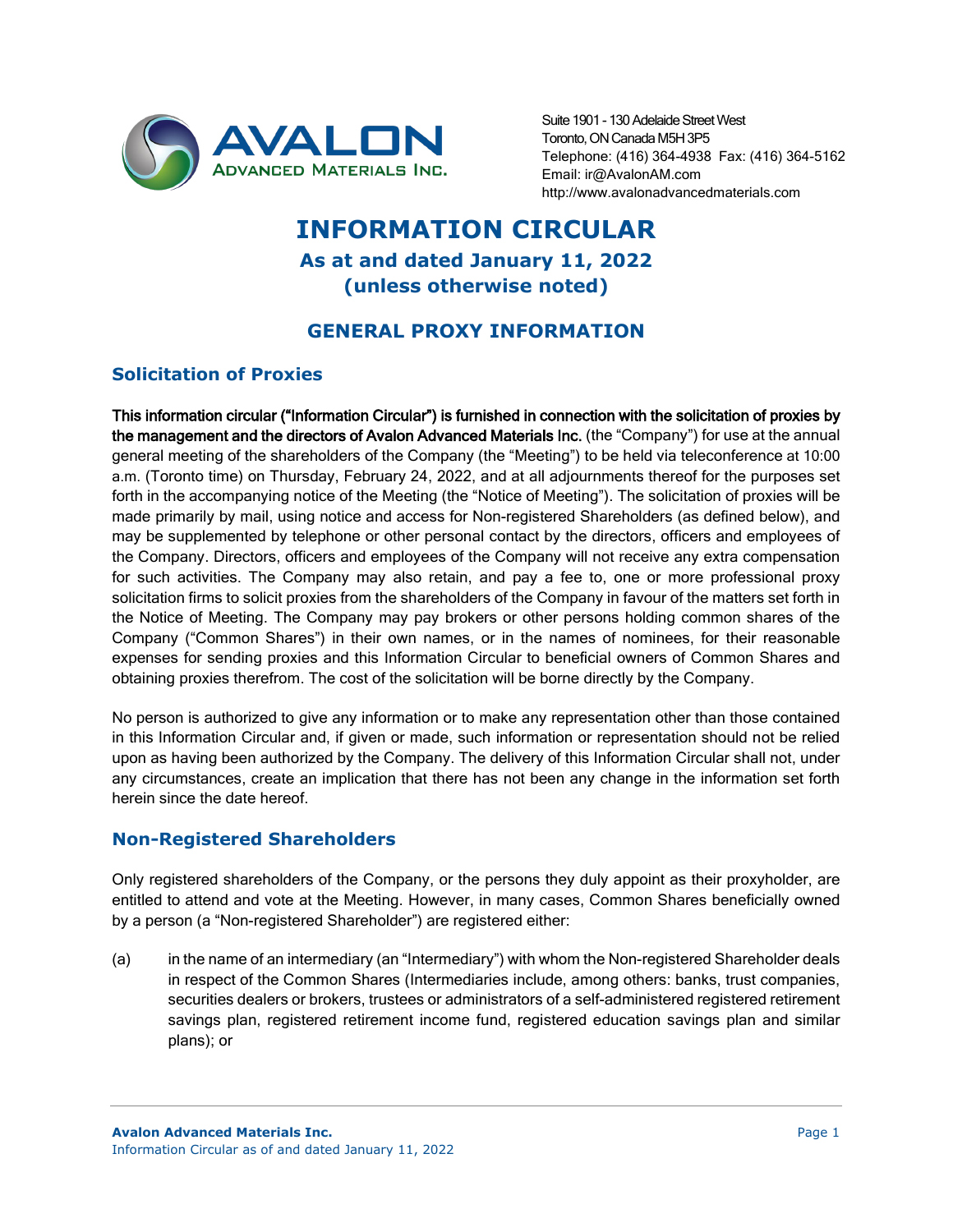(b) in the name of a clearing agency (such as The Canadian Depository for Securities Limited, in Canada, and the Depository Trust Company, in the United States) of which the Intermediary is a participant.

In accordance with the requirements of National Instrument 54-101 - Communication with Beneficial Owners of Securities of a Reporting Issuer ("NI 54-101") of the Canadian Securities Administrators (the "CSA"), the Company is generally required to distribute copies of the Notice of Meeting, this Information Circular and its form of proxy or voting instruction form, as applicable, (collectively the "Meeting Materials") to the Intermediaries and clearing agencies for onward distribution to Non-registered Shareholders. The Company has elected to deliver this Information Circular to Non-registered Shareholders by distributing a notification of meeting, along with the form of proxy or voting instruction form, as applicable, (together, the "Mailed Materials") to the Intermediaries and clearing agencies for onward distribution to Non-registered Shareholders, and posting this Information Circular on the website maintained by TSX Trust Company ("TSX Trust") at [https://docs.tsxtrust.com/2096.](https://docs.tsxtrust.com/2096) See "Notice and Access" below for further information. Intermediaries are required to forward the Mailed Materials to Non-registered Shareholders unless the Nonregistered Shareholders have waived the right to receive them. Intermediaries often use service companies to forward the Mailed Materials to Non-registered Shareholders. Notwithstanding the foregoing, there are two kinds of Non-registered Shareholders, namely: (i) those who object to their name being made known to the issuers of the securities they own (called "OBOs" for Objecting Beneficial Owners); and (ii) those who do not object to their name being made known to the issuers of the securities they own (called "NOBOs" for Non-Objecting Beneficial Owners). Subject to the provisions of NI 54-101, issuers can request and obtain a list of their NOBOs from Intermediaries via their transfer agents and use the NOBO list for distribution of proxy-related materials directly to NOBOs. The Company intends to take advantage of those provisions of NI 54-101 that permit it to deliver the Mailed Materials directly to its NOBOs, through TSX Trust, who have not waived the right to receive them. As a result, NOBOs in Canada can expect to receive the Mailed Materials from TSX Trust. The voting instruction forms are to be completed and returned to TSX Trust in accordance with the instructions provided by TSX Trust either in the envelope provided by TSX Trust or by facsimile. In this regard, TSX Trust is required to follow the voting instructions properly received from NOBOs. TSX Trust will tabulate the results of the voting instruction forms received from NOBOs with respect to the Common Shares represented by the voting instruction forms they receive.

The Meeting Materials are being sent to both registered shareholders and Non-registered Shareholders. If you are a Non-registered Shareholder, and the Company or its agent has sent these materials directly to you, your name and address and information about your holdings of Common Shares have been obtained in accordance with applicable securities regulatory requirements from the Intermediary holding the Common Shares on your behalf.

By choosing to send these materials to you directly, the Company (and not the Intermediary holding the Common Shares on your behalf) has assumed responsibility for (i) delivering these materials to you and (ii) executing your proper voting instructions. Please return your voting instructions as specified in the request for voting instructions.

Generally, OBOs who have not waived the right to receive Mailed Materials will either:

(a) be given a voting instruction form which is not signed by the Intermediary and which, when properly completed and signed by the OBO and returned to the Intermediary or its service company, will constitute voting instructions which the Intermediary must follow. Typically, the voting instruction form will consist of a one page pre-printed form. Sometimes, instead of the one page pre-printed form, the voting instruction form will consist of a regular printed proxy form accompanied by a page of instructions which contains a removable label with a bar-code and other information. In order for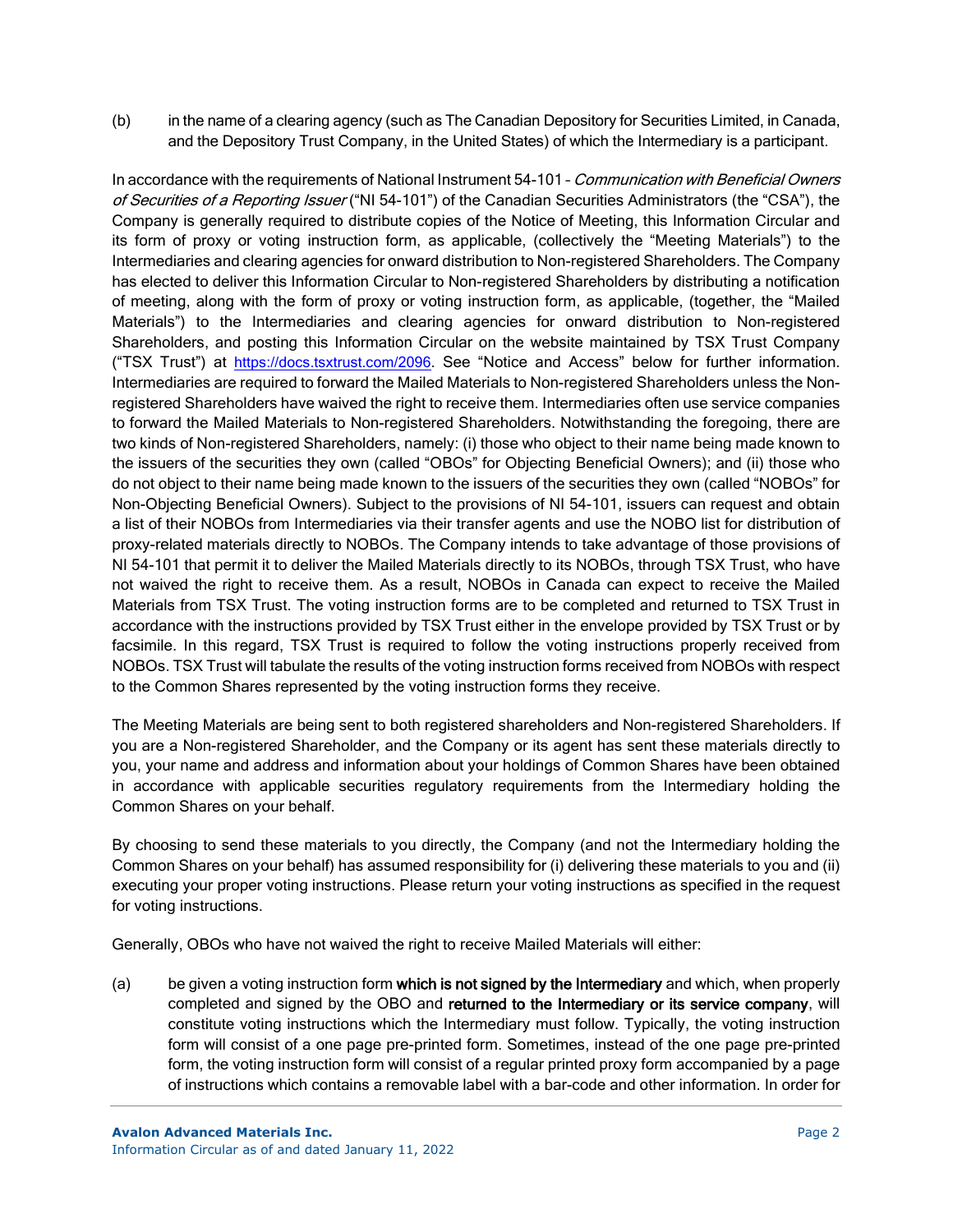the form of proxy to validly constitute a voting instruction form, the OBO must remove the label from the instructions and affix it to the form of proxy, properly complete and sign the form of proxy and submit it to the Intermediary or its service company in accordance with the instructions of the Intermediary or its service company; or

(b) be given a form of proxy which has already been signed by the Intermediary (typically by a facsimile, stamped signature), which is restricted as to the number of Common Shares beneficially owned by the OBO but which is otherwise not completed by the Intermediary. Because the Intermediary has already signed the form of proxy, this form of proxy is not required to be signed by the OBO when submitting the proxy. In this case, the OBO who wishes to submit a proxy should properly complete the form of proxy and deposit it with TSX Trust Company, 100 Adelaide Street West, Suite 301, Toronto, Ontario, Canada M5H 4H1.

The Company intends to pay for an Intermediary to deliver the Mailed Materials to OBOs.

In either case, the purpose of these procedures is to permit Non-registered Shareholders to direct the voting of the Common Shares they beneficially own. Should a Non-registered Shareholder who receives either a voting instruction form or a form of proxy wish to attend the Meeting and vote in person (or have another person attend and vote on behalf of the Non-registered Shareholder), the Non-registered Shareholder should strike out the names of the persons named in the form of proxy and insert the Non-registered Shareholder's (or such other person's) name in the blank space provided or, in the case of a voting instruction form, follow the directions indicated on the form. In either case, Non-registered Shareholders should carefully follow the instructions of their Intermediaries and their service companies, TSX Trust or Broadridge Financial Solutions, Inc., as applicable, including those regarding when and where the voting instruction form or the proxy is to be delivered.

# **Notice and Access**

Under the notice and access rules adopted by the CSA, public companies are permitted to advise their shareholders of the availability of their information circulars on an easily-accessible website, rather than mailing paper copies.

The use of this alternative means of delivery is more environmentally friendly as it will help reduce paper use and the Company's carbon footprint, and it will also reduce the Company's printing and mailing costs. The Company has therefore decided to deliver this Information Circular to Non-registered Shareholders by posting it on TSX Trust's website at [https://docs.tsxtrust.com/2096.](https://docs.tsxtrust.com/2096) This Information Circular will also be available on SEDAR at [www.sedar.com](http://www.sedar.com/) and on the Company's website at [http://www.avalonadvancedmaterials.com/investors/regulatory\\_filings/.](http://www.avalonadvancedmaterials.com/investors/regulatory_filings/) Non-registered Shareholders who wish to receive paper copies of this Information Circular may request paper copies online at <https://docs.tsxtrust.com/2096> or by calling toll-free at 1-866-600-5869.

Requests for paper copies must be received at least five business days in advance of the Proxy Deposit Deadline (as defined below) in order to receive this Information Circular in advance of the Proxy Deposit Deadline and the Meeting. This Information Circular will be sent to such shareholders within three business days of their request, if such requests are made before the Proxy Deposit Deadline. Those shareholders with existing instructions on their account to receive a paper copy of the Meeting Materials will receive a paper copy of this Information Circular.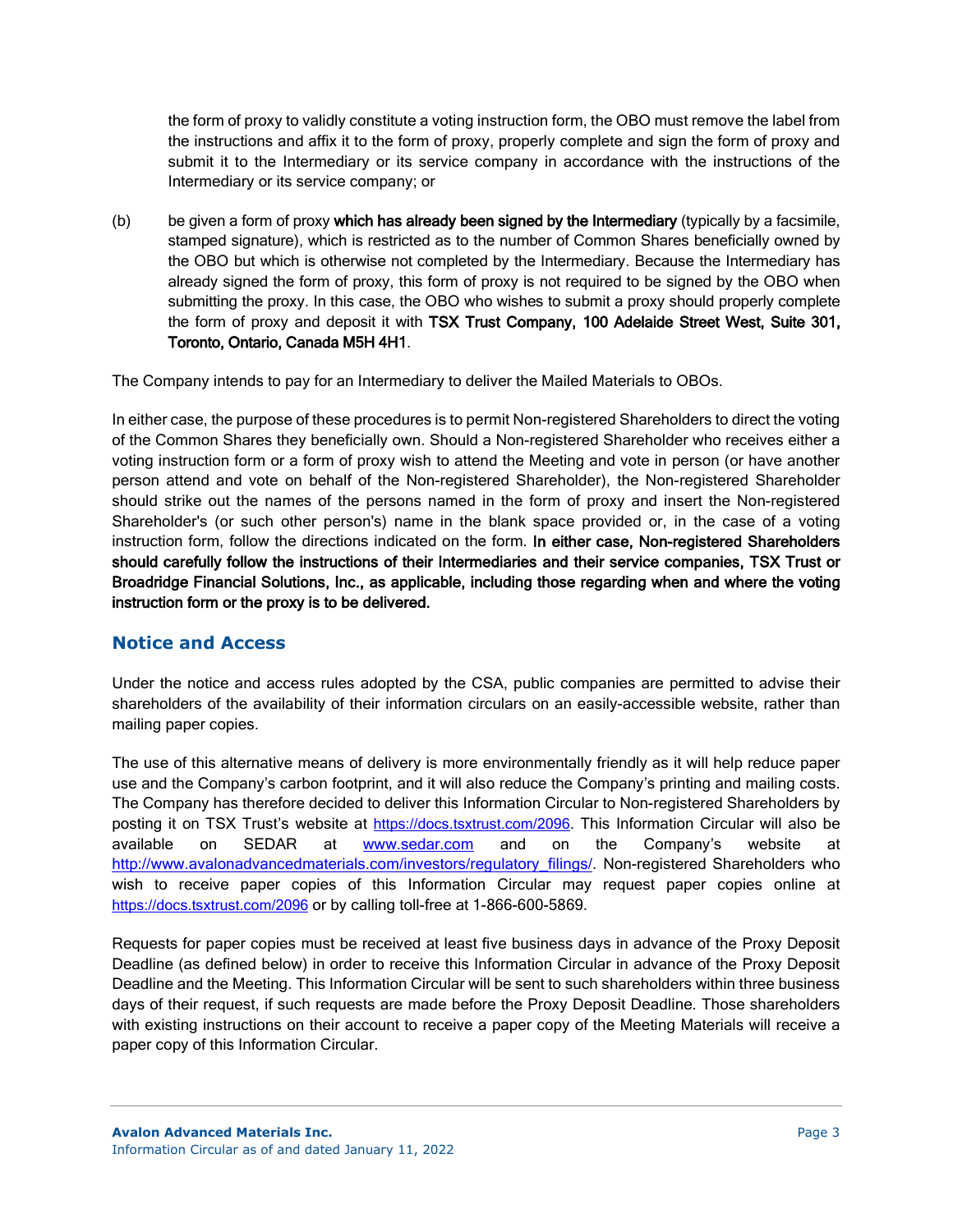Due to certain requirements of the *Canada Business Corporations Act* (the "Act"), the Company is sending a paper copy of the complete proxy package, including the Notice of Meeting, this Information Circular, and the Annual Financial Statements and related management's discussion and analysis to registered shareholders. The Annual Financial Statements and related management's discussion and analysis are also available on SEDAR at [www.sedar.com](http://www.sedar.com/) and on the Company's website at [http://www.avalonadvancedmaterials.com/investors/regulatory\\_filings/.](http://www.avalonadvancedmaterials.com/investors/regulatory_filings/)

# **Appointment and Revocation of Proxies**

The persons named in the form of proxy accompanying this Information Circular are directors and/or officers of the Company. A shareholder of the Company has the right to appoint a person or company (who need not be a shareholder), other than the persons whose names appear in such form of proxy, to attend and act for and on behalf of such shareholder at the Meeting and at any adjournment thereof. Such right may be exercised by either striking out the names of the persons specified in the form of proxy and inserting the name of the person or company to be appointed in the blank space provided in the form of proxy, or by completing another proper form of proxy and, in either case, delivering the completed and executed proxy to TSX Trust Company, 100 Adelaide Street West, Suite 301, Toronto, Ontario, Canada M5H 4H1 in time for use at the Meeting in the manner specified in the Notice of Meeting.

A registered shareholder of the Company who has given a proxy may revoke the proxy at any time prior to use by: (a) depositing an instrument in writing, including another completed form of proxy, executed by such registered shareholder or by their attorney authorized in writing or by electronic signature or, if the registered shareholder is a corporation, by an officer or attorney thereof properly authorized, either: (i) at the principal office of the Company, 130 Adelaide Street West, Suite 1901, Toronto, Ontario, Canada M5H 3P5, not less than 48 hours, Saturdays, Sundays and holidays in the Province on Ontario excepted, prior to the time of the holding of the Meeting or any adjournment thereof (the "Proxy Deposit Deadline"), (ii) with TSX Trust Company, 100 Adelaide Street West, Suite 301, Toronto, Ontario, Canada M5H 4H1, by the Proxy Deposit Deadline, or (iii) with the chair of the Meeting on the day of the Meeting or any adjournment thereof; (b) transmitting, by telephone or electronic means, a revocation that complies with paragraphs (i), (ii) or (iii) above and that is signed by electronic signature, provided that the means of electronic signature permits a reliable determination that the document was created or communicated by or on behalf of such shareholder or by or on behalf of their attorney, as the case may be; or (c) in any other manner permitted by law including attending the Meeting in person. Late proxies may be accepted or rejected by the Chair of the Meeting in their discretion, and the Chair is under no obligation to accept or reject any particular late proxy.

A Non-registered Shareholder who has submitted a proxy may revoke it by contacting the Intermediary through which the Non-registered Shareholder's Common Shares are held and following the instructions of the Intermediary respecting the revocation of proxies.

# **Exercise of Discretion by Proxies**

The Common Shares represented by an appropriate form of proxy will be voted for, against or withheld from voting, as applicable, on any ballot that may be conducted at the Meeting, or at any adjournment thereof, in accordance with the instructions of the shareholder thereon, and if the shareholder specifies a choice on any matter to be acted upon, the Common Shares of such shareholder will be voted accordingly. In the absence of instructions, such Common Shares will be voted FOR each of the matters referred to in the Notice of Meeting as specified thereon.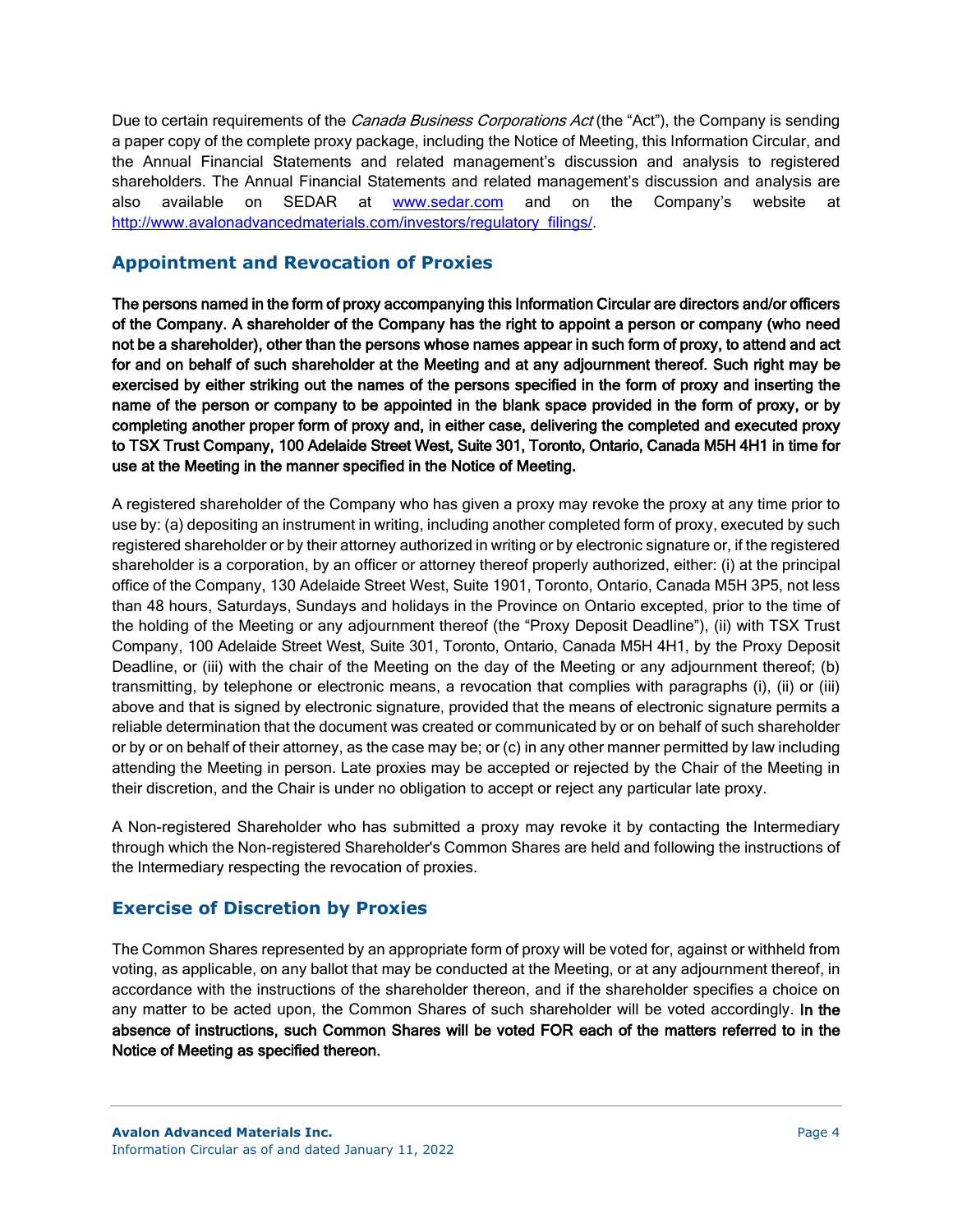The enclosed form of proxy, when properly completed and signed, confers discretionary authority upon the persons named therein to vote on any amendments to or variations of the matters identified in the Notice of Meeting and on other matters, if any, which may properly be brought before the Meeting or any adjournment thereof. At the date hereof, management of the Company knows of no such amendments or variations or other matters to be brought before the Meeting. However, if any other matters which are not now known to management of the Company should properly be brought before the Meeting, or any adjournment thereof, the Common Shares represented by such proxy will be voted on such matters in accordance with the judgment of the person named as proxy therein.

# **Signing of Proxy**

The form of proxy must be signed by the shareholder of the Company or the duly appointed attorney of the shareholder of the Company authorized in writing or, if the shareholder of the Company is a corporation, by a duly authorized officer of such corporation. A form of proxy signed by the person acting as attorney of the shareholder of the Company or in some other representative capacity, including an officer of a corporation which is a shareholder of the Company, should indicate the capacity in which such person is signing and should be accompanied by the appropriate instrument evidencing the qualification and authority to act of such person, unless such instrument has previously been filed with the Company. A shareholder of the Company or their attorney may sign the form of proxy or a power of attorney authorizing the creation of a proxy by electronic signature provided that the means of electronic signature permits a reliable determination that the document was created or communicated by or on behalf of such shareholder or by or on behalf of their attorney, as the case may be.

# **VOTING SECURITIES AND PRINCIPAL HOLDERS THEREOF**

# **Description of Share Capital**

The Company is authorized to issue an unlimited number of Common Shares without par value. There are 387,541,807 Common Shares outstanding as at January 11, 2022.

The Company is also authorized to issue up to 25,000,000 preferred shares, in series, without par value, of which 950 have been issued and none are outstanding as at January 11, 2022.

At an annual meeting of the Company, on a show of hands or a vote by ballot, every registered holder of Common Shares present in person and entitled to vote and every proxyholder duly appointed by a registered shareholder who would have been entitled to vote shall have one vote and, on a poll, every registered shareholder present in person or represented by proxy or other proper authority and entitled to vote shall have one vote for each share of which such shareholder is the registered holder. Common Shares represented by proxy will only be voted if a ballot is called for. A ballot may be requested by a registered shareholder or proxyholder present at the Meeting or required because the number of votes attached to Common Shares represented by proxies that are to be voted against a matter is greater than 5% of the votes that could be cast at the Meeting.

# **Record Date**

The directors of the Company have fixed January 11, 2022 as the record date for the determination of the shareholders of the Company entitled to receive notice of, and to vote at, the Meeting. Shareholders of the Company of record at the close of business on January 11, 2022 will be entitled to vote at the Meeting.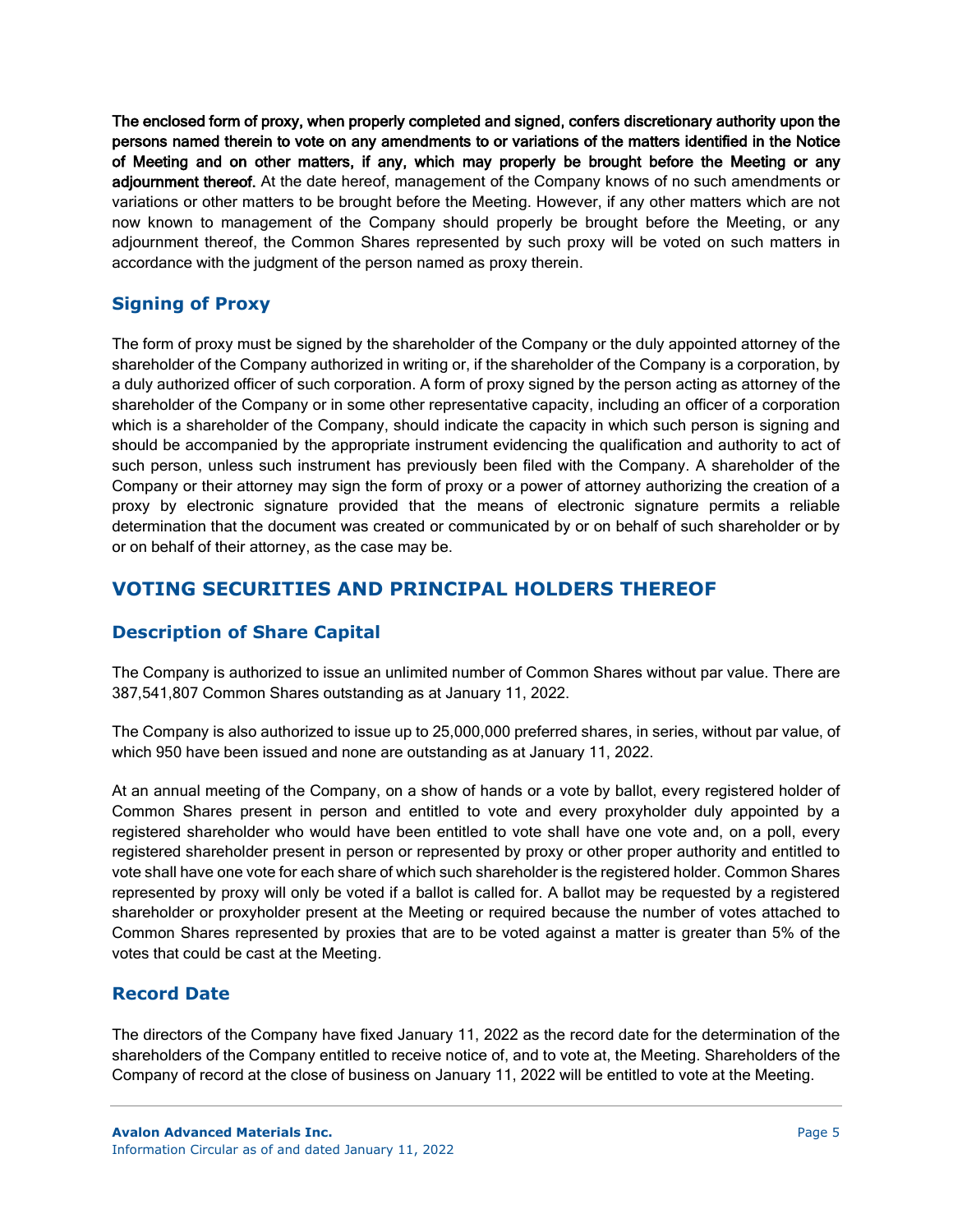## **Ownership of Securities of the Company**

To the knowledge of the directors and executive officers of the Company, no person or company beneficially owns, directly or indirectly, or exercises control or direction over, voting securities carrying more than 10% of the outstanding voting rights of the Company. The officers of the Company and the individuals nominated by management for election as directors collectively own or control, directly or indirectly, in the aggregate, 9,710,100 Common Shares, representing approximately 2.5% of the outstanding Common Shares as at January 11, 2022.

# **PARTICULARS OF MATTERS TO BE ACTED UPON**

# **1. Election of Directors**

The board of directors of the Company (the "Board") currently consists of six directors. The table below and the notes thereto state the names of the six persons nominated by management for election as directors, all other positions and offices with the Company now held by them, their principal occupations or employment for the preceding five years, the period or periods of service as directors of the Company and the number of voting securities of the Company beneficially owned, directly or indirectly, or over which control or direction is exercised by each of them as of the date hereof.

## *Majority Voting Policy*

The Board has adopted a policy providing that in an uncontested election of directors, any nominee who receives a greater number of votes ''withheld'' than votes ''for'' will tender their resignation to the Chair of the Board promptly following the shareholders' meeting. The Compensation, Governance and Nominating Committee (the "CGN Committee") of the Board will consider the offer of resignation and will make a recommendation to the Board on whether to accept it. In considering whether or not to accept the resignation, the CGN Committee will consider all factors deemed relevant by members of such Committee. The CGN Committee will be expected to accept the resignation except in exceptional circumstances that warrant the applicable director continuing to serve on the Board. The Board will make its final decision and announce it in a press release within 90 days following the Meeting, and should the Board determine not to accept such resignation, the news release will include the Board's reasons for rejecting the resignation. The resignation will be effective when accepted by the Board. A director who tenders their resignation pursuant to this policy will not participate in any meeting of the Board or the CGN Committee at which the resignation is considered. A copy of the Majority Voting Policy can be found on the Company's website at [www.avalonadvancedmaterials.com.](file://avalon-server-5/public/IR/AGM%202020/www.avalonadvancedmaterials.com)

## *Advance Notice By-Law*

The Company has adopted a by-law (By-Law No.2) related to the nomination of directors by shareholders of the Company in certain circumstances. By-Law No.2 provides a process for shareholders to follow for director nominations and sets out a reasonable time frame for nominee submissions and the provision of accompanying information. The purpose of By-Law No.2 is to treat all shareholders fairly by ensuring that all shareholders receive adequate notice of the nominations to be considered at a meeting and can thereby exercise their voting rights in an informed manner. In addition, By-Law No.2 should assist in facilitating an orderly and efficient meeting process. As of the date hereof, the Company has not received notice of any director nominations in connection with this year's Meeting within the time periods prescribed by the advance notice provisions contained in By-Law No.2. Assuming no nominations are received by January 25, 2022, the only persons eligible to be nominated for election to the Board are the below nominees.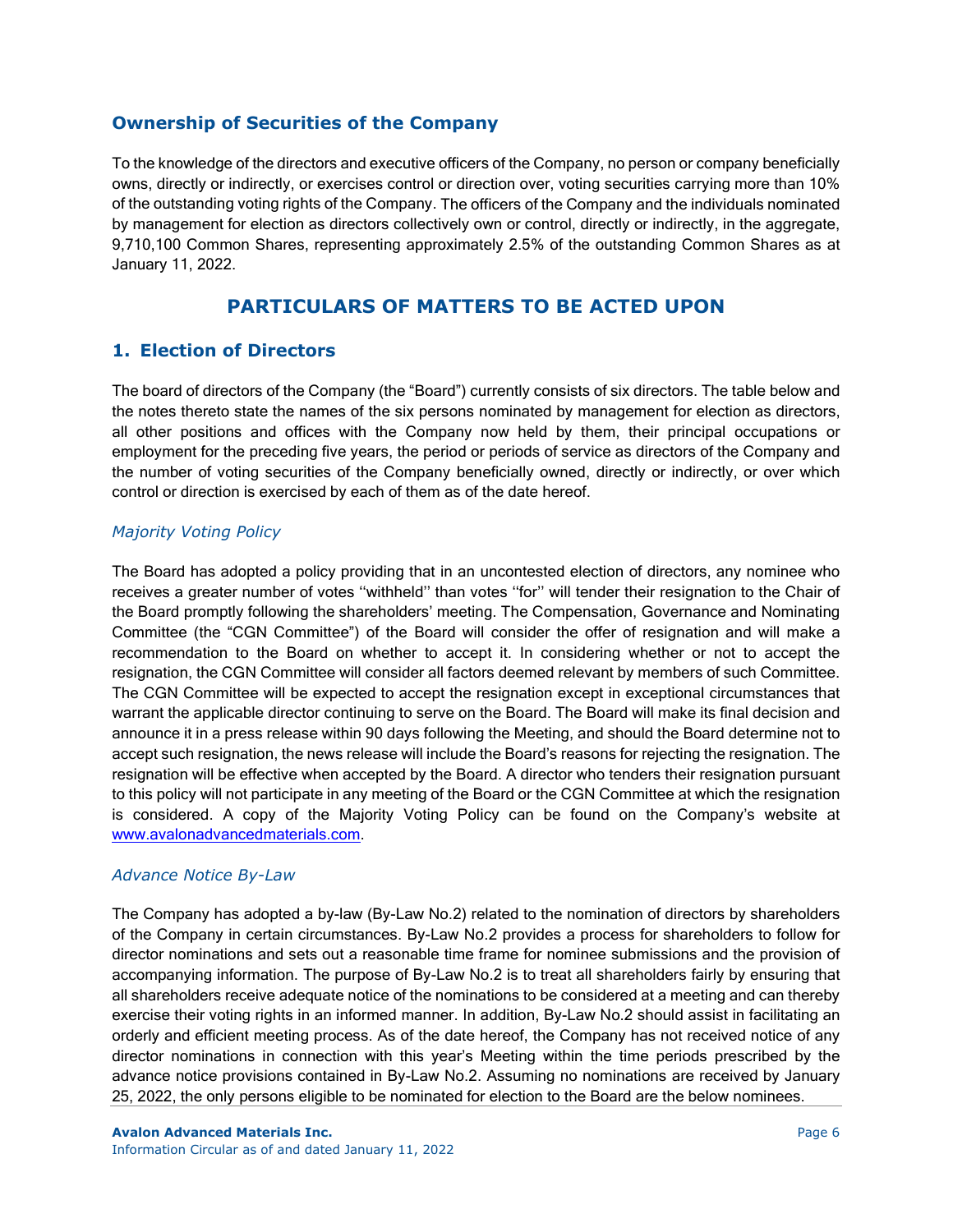Proxies received appointing directors of the Company will be voted FOR the election of the nominees named in the table below, unless a shareholder has specified in the proxy that the Common Shares are to be withheld from voting in respect thereof. Management has no reason to believe that any of the nominees will be unable to serve as a director but, if a nominee is for any reason unavailable to serve as a director, proxies appointing directors and/or officers of the Company will be voted in favour of the remaining nominees and may be voted for a substitute nominee, unless the shareholder has specified in the proxy that the Common Shares are to be withheld from voting in respect of the election of directors.

| Name, Province/State and<br><b>Country of Residence</b> | Position with<br>the Company      | Present Principal Occupation,<br><b>Business or Employment for the</b><br><b>Past Five Years</b>                                                                                                                                                                                                                                                                                                | <b>Director Since</b> | <b>Common Shares</b><br><b>Beneficially Owned,</b><br>Directly or Indirectly<br>or Controlled or<br>Directed* |
|---------------------------------------------------------|-----------------------------------|-------------------------------------------------------------------------------------------------------------------------------------------------------------------------------------------------------------------------------------------------------------------------------------------------------------------------------------------------------------------------------------------------|-----------------------|---------------------------------------------------------------------------------------------------------------|
| Donald Bubar<br>Ontario, Canada                         | Director,<br>President and<br>CEO | President and CEO of the<br>Company                                                                                                                                                                                                                                                                                                                                                             | February 17, 1995     | 8,451,100                                                                                                     |
| Alan Ferry <sup>(1)(2)</sup><br>Ontario, Canada         | Director, Chair<br>of the Board   | Self-employed businessperson;<br>Chair, Plateau Energy Metals Inc.<br>2007-2021; Director, Guyana<br>Goldfields Inc. 1998-2019.                                                                                                                                                                                                                                                                 | February 24, 2000     | 525,000                                                                                                       |
| Naomi Johnson <sup>(2)</sup><br>Ontario, Canada         | Director                          | Self-employed businessperson;<br>Social Performance Principal,<br>Anglo American plc, since<br>September, 2021, prior thereto<br>Vice President of Community<br><b>Relations at Titan Mining</b><br>Corporation from April 2018 to<br>January 2019, prior thereto<br>Partner and Senior Director,<br><b>Community Relations, Barrick</b><br>Gold Corporation, January 2016<br>to November 2017; | September 10, 2019    | 20,000                                                                                                        |
| John E. Fisher(1)(2)<br>Ontario, Canada                 | Director                          | Retired businessperson; prior<br>thereto President and CEO,<br>Walker Industries Holdings<br>Limited                                                                                                                                                                                                                                                                                            | February 25, 2020     | 50,000                                                                                                        |
| Marilyn Spink <sup>(1)</sup><br>Ontario, Canada         | <b>Director</b>                   | Manager, DMC Mining, July 2018<br>to present; prior thereto Project<br>manager/Pm Coach, Isherwood,<br>February 2013 to July 2018                                                                                                                                                                                                                                                               | June 8, 2020          | 126,200                                                                                                       |
| Harvey L. A. Yesno<br>Ontario, Canada                   | <b>Director</b>                   | Self-employed businessperson;<br>Chief of the Eabametoong First<br>Nation 1991-2021                                                                                                                                                                                                                                                                                                             | December 29, 2021     |                                                                                                               |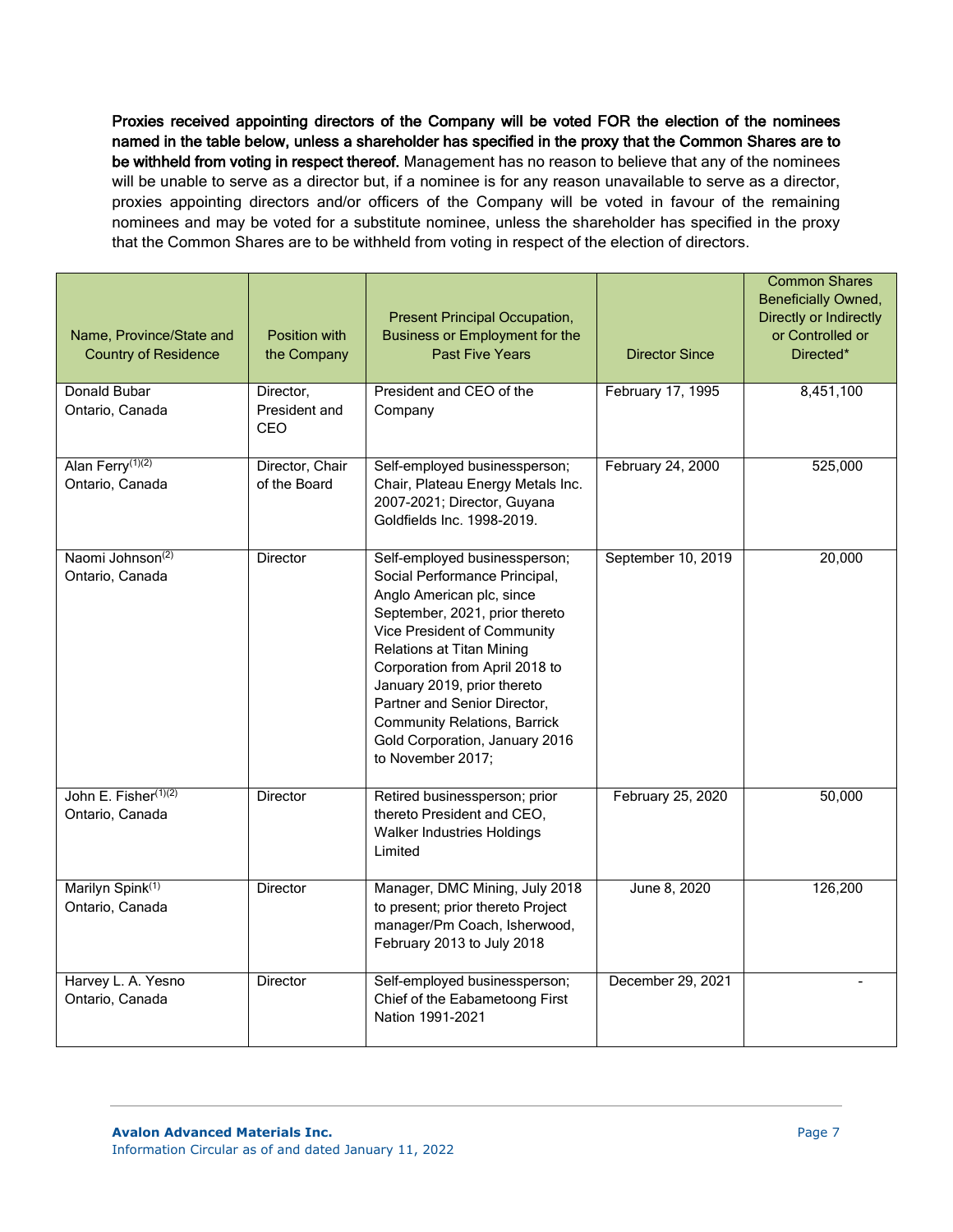|                             |               |                                      |                       | <b>Common Shares</b>       |
|-----------------------------|---------------|--------------------------------------|-----------------------|----------------------------|
|                             |               |                                      |                       | <b>Beneficially Owned.</b> |
|                             |               | <b>Present Principal Occupation,</b> |                       | Directly or Indirectly     |
| Name, Province/State and    | Position with | Business or Employment for the       |                       | or Controlled or           |
| <b>Country of Residence</b> | the Company   | <b>Past Five Years</b>               | <b>Director Since</b> | Directed*                  |
|                             |               |                                      |                       |                            |
| Notae:                      |               |                                      |                       |                            |

\* As provided by the respective director as at January 11, 2022.

(1) Member of the Company's Audit Committee.

(2) Member of the Company's CGN Committee.

Each director elected at the Meeting will hold office until the next annual general meeting or until their successor is duly elected or appointed.

No proposed director (including any personal holding company of a proposed director):

- (a) is, as at the date of this Information Circular, or has been, within the preceding 10 years, a director, CEO or CFO of any company (including the Company) that:
	- (i) was the subject of a cease trade or similar order (including a management cease trade order whether or not such person was named in the order) or an order that denied the relevant company access to any exemption under securities legislation, that was in effect for a period of more than 30 consecutive days, (an "Order") that was issued while the proposed director was acting in the capacity as director, CEO or CFO; or
	- (ii) was subject to an Order that was issued after the proposed director ceased to be a director, CEO or CFO and which resulted from an event that occurred while that person was acting in the capacity as director, CEO or CFO;
- (b) is, as at the date of this Information Circular, or has been, within the preceding 10 years, a director or executive officer of any company (including the Company) that, while that person was acting in that capacity, or within a year of that person ceasing to act in that capacity became bankrupt, made a proposal under any legislation relating to bankruptcy or insolvency or was subject to or instituted any proceedings, arrangement or compromise with creditors or had a receiver, receiver manager or trustee appointed to hold its assets; or
- (c) has, within the 10 years before the date of this Information Circular, became bankrupt, made a proposal under any legislation relating to bankruptcy or insolvency or become subject to or instituted any proceedings, arrangement or compromise with creditors or had a receiver, receiver manager or trustee appointed to hold the assets of the proposed director; or
- (d) has been subject to:
	- (i) any penalties or sanctions imposed by a court relating to securities legislation or by a securities regulatory authority or has entered into a settlement agreement with a securities regulatory authority; or
	- (ii) any other penalties or sanctions imposed by a court or regulatory body that would likely be considered important to a reasonable securityholder in deciding whether to vote for a proposed director.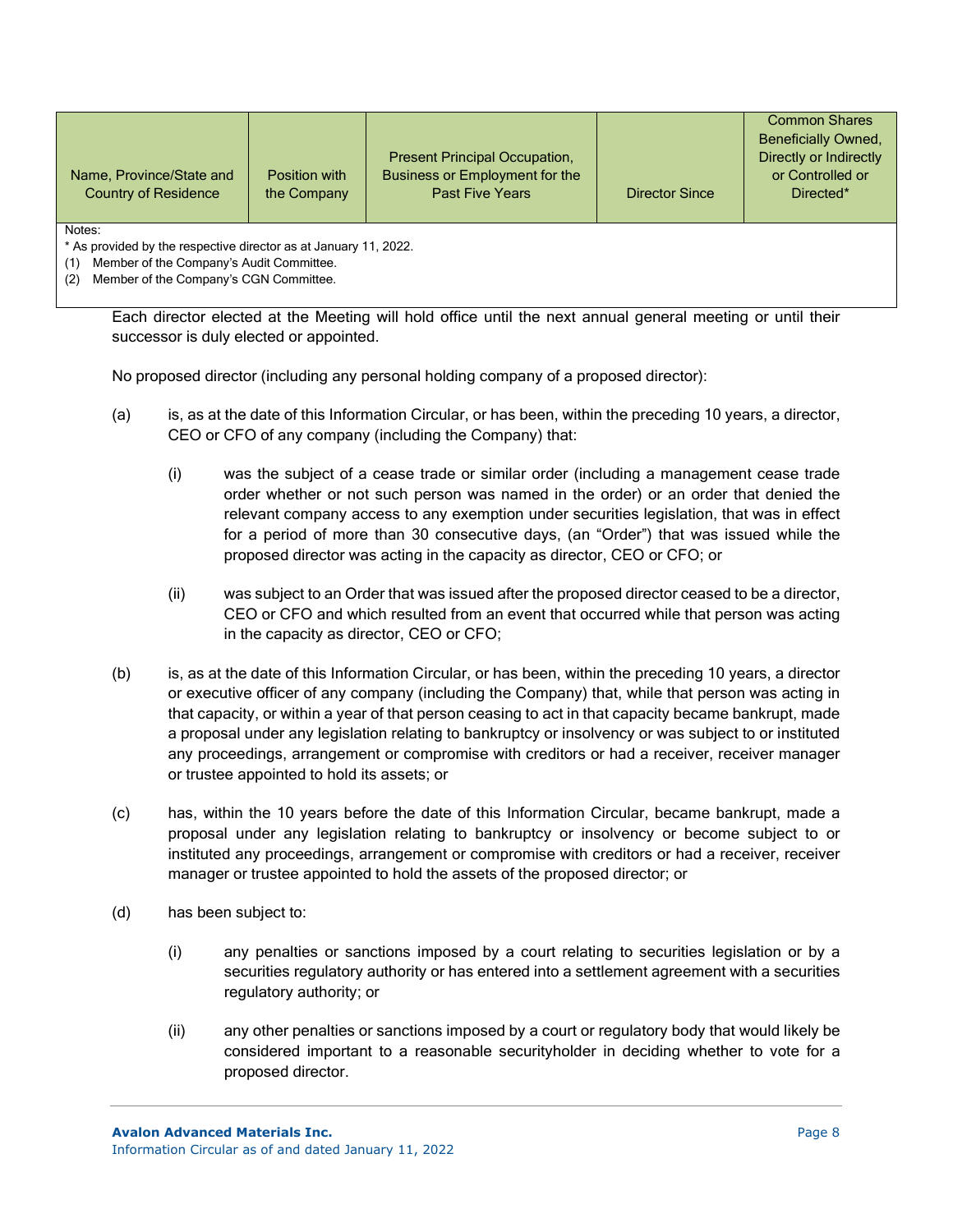# **2. Appointment of Auditors**

Ernst & Young LLP, Chartered Professional Accountants have been the auditors of the Company since August 31, 2017.

Shareholders will be asked to consider and, if thought advisable, to pass an ordinary resolution to appoint Ernst & Young, LLP to serve as auditors of the Company until the next annual general meeting of shareholders and to authorize the directors of the Company to fix their remuneration. An ordinary resolution is a resolution passed by at least a majority (50%+1) of the votes cast by shareholders who voted by proxy or in person in respect of that resolution at the Meeting.

The Board unanimously recommends that shareholders vote FOR the ordinary resolution to appoint the auditors and authorize the directors to fix their remuneration. Unless a shareholder directs that their Common Shares are to be withheld from voting in connection with the appointment of auditors, the persons named in the enclosed form of proxy intend to vote FOR the appointment of Ernst & Young LLP, to serve as auditors of the Company until the next annual general meeting of the shareholders and to authorize the directors to fix their remuneration.

# **3. Receipt of Financial Statements**

At the Meeting, the Chair of the Meeting will receive the Annual Financial Statements, which have been approved by the Board. No vote of the shareholders of the Company is required with respect to this item of business.

# **OTHER MATTERS WHICH MAY COME BEFORE THE MEETING**

The management knows of no matters to come before the Meeting other than as set forth in the Notice of Meeting. However, if other matters not known to the management should properly come before the Meeting, the accompanying proxy will be voted on such matters in accordance with the best judgment of the persons voting the proxy.

# **STATEMENT OF EXECUTIVE COMPENSATION**

# **A. Named Executive Officers**

For the purposes of this Information Circular, a named executive officer ("Named Executive Officer") of the Company means each of the following individuals:

- (a) a chief executive officer ("CEO") of the Company;
- (b) a chief financial officer ("CFO") of the Company;
- (c) each of the Company's three most highly compensated executive officers, or the three most highly compensated individuals acting in a similar capacity, other than the CEO and CFO, at the end of the most recently completed financial year whose total compensation was individually, more than \$150,000, as determined in accordance with subsection 1.3(6) of Form 51-102F6 - Statement of Executive Compensation, for that financial year; and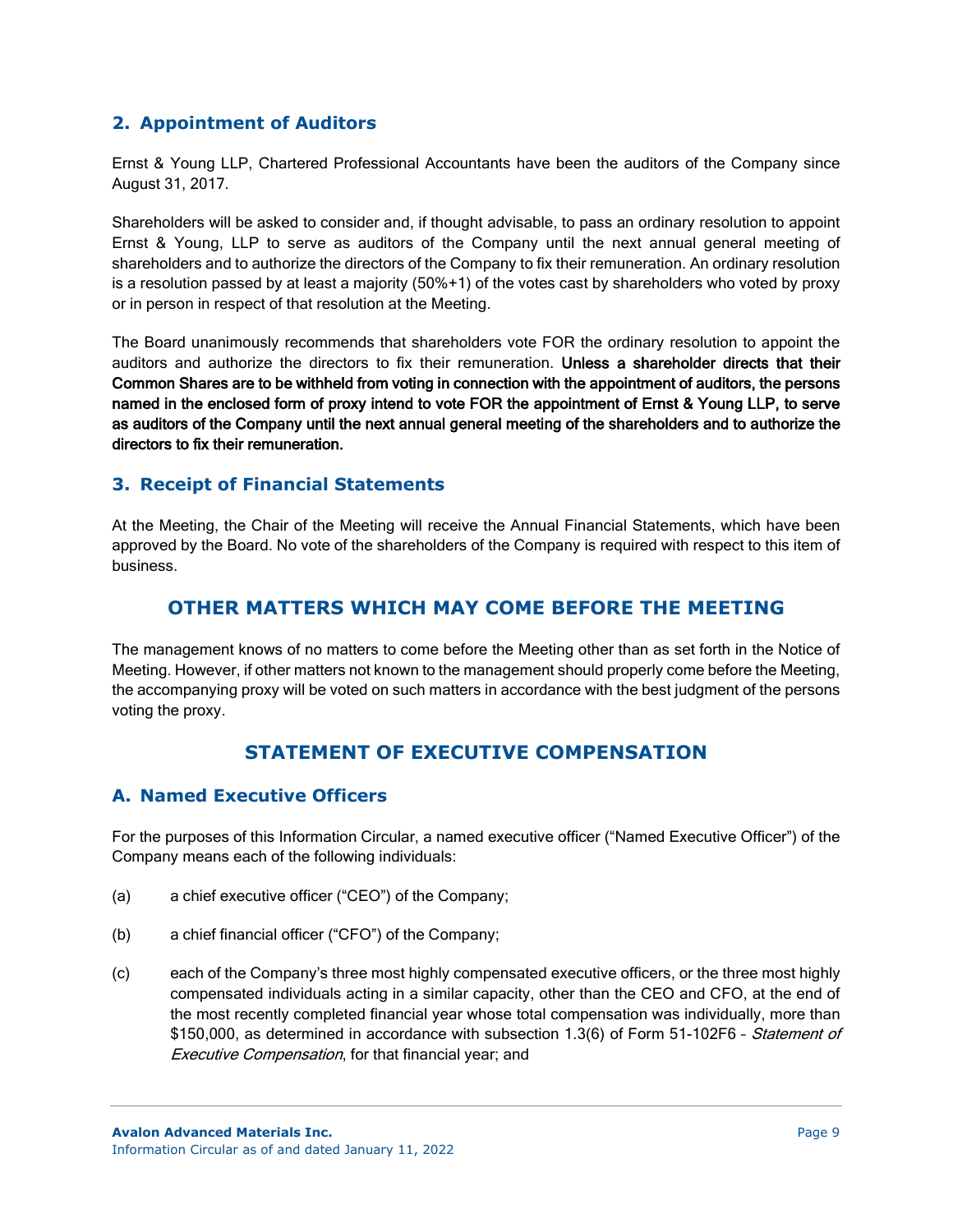(d) each individual who would be a Named Executive Officer under paragraph (c) above but for the fact that the individual was neither an executive officer of the Company, nor acting in a similar capacity, at the end of the financial year.

For the financial year ended August 31, 2021, the Company had four Named Executive Officers: namely, its CEO and President (Donald Bubar), its CFO and Vice President, Finance (R. James Andersen), its Vice President, Sustainability (Mark Wiseman) and its Vice President, Operations (William Mercer).

# **B. Compensation Discussion and Analysis**

## *Compensation, Governance and Nominating Committee*

The CGN Committee of the Board is responsible for making recommendations to the Board with respect to the compensation of the executive officers of the Company as well as, among other things, awards pursuant to the Stock Option Plan, the Restricted Share Unit Plan ("RSU Plan") and the Deferred Share Unit Plan ("DSU Plan") and any other employee benefits and/or plans and with respect to directors' compensation. The Board (exclusive of the CEO, who is also a member of the Board) reviews such recommendations and gives final approval to the compensation of the executive officers. See also "Schedule A – Corporate Governance Disclosure" appended to this Information Circular.

The CGN Committee currently consists of Naomi Johnson (Chair), Alan Ferry and John E. Fisher, each of whom are independent, within the meaning of National Instrument 52-110 - Audit Committees. Each of Ms. Johnson, Mr. Ferry and Mr. Fisher has direct and extensive experience in corporate management and compensation issues in either the mining industry and/or the financial industry. Ms. Johnson is a global CSR executive, international development specialist and a lawyer, lending a diverse and holistic perspective to developing leading-edge approaches to stakeholder risk and impact management across the private, public and not for profit sectors. Ms. Johnson has been a Social Performance Principal, Anglo American plc, since September, 2021, prior thereto she held the position of Vice President of Community Relations at Titan Mining Corporation. Prior to this she worked for Barrick Gold Corporation from 2008 to 2017. The last position she held at Barrick was that of Partner and Senior Director of Community Relations. She has also worked for HATCH as Regional Practice Lead for the Americas - Social Impact. Mr. Ferry holds a Chartered Financial Analyst designation and was a member of the committee responsible for compensation matters of Plateau Energy Metals Inc., which was a publicly listed mineral exploration company and Guyana Goldfields Inc., which was a publicly listed gold mining company. Mr. Fisher has worked in base and precious metals exploration in western and northern Canada for companies including Noranda Exploration and United Keno Hill Mines. He also has extensive experience in the construction materials and waste management industries, most recently acting as President & CEO of Walker Industries Holdings Limited, a private aggregates, waste disposal and specialty chemical manufacturing company with over a thousand employees. This experience relating to executive compensation matters collectively provides members of the CGN Committee with a suitable perspective to make decisions on the appropriateness of the Company's compensation policies and practices.

The CGN Committee has not, to-date, felt it necessary to engage any compensation consultant or advisor to assist it in the performance of its duties.

## *Compensation Objectives and Structure*

The overall compensation objective adopted by the CGN Committee is to ensure that executive compensation is fair and reasonable, rewards management performance and is, by being competitive,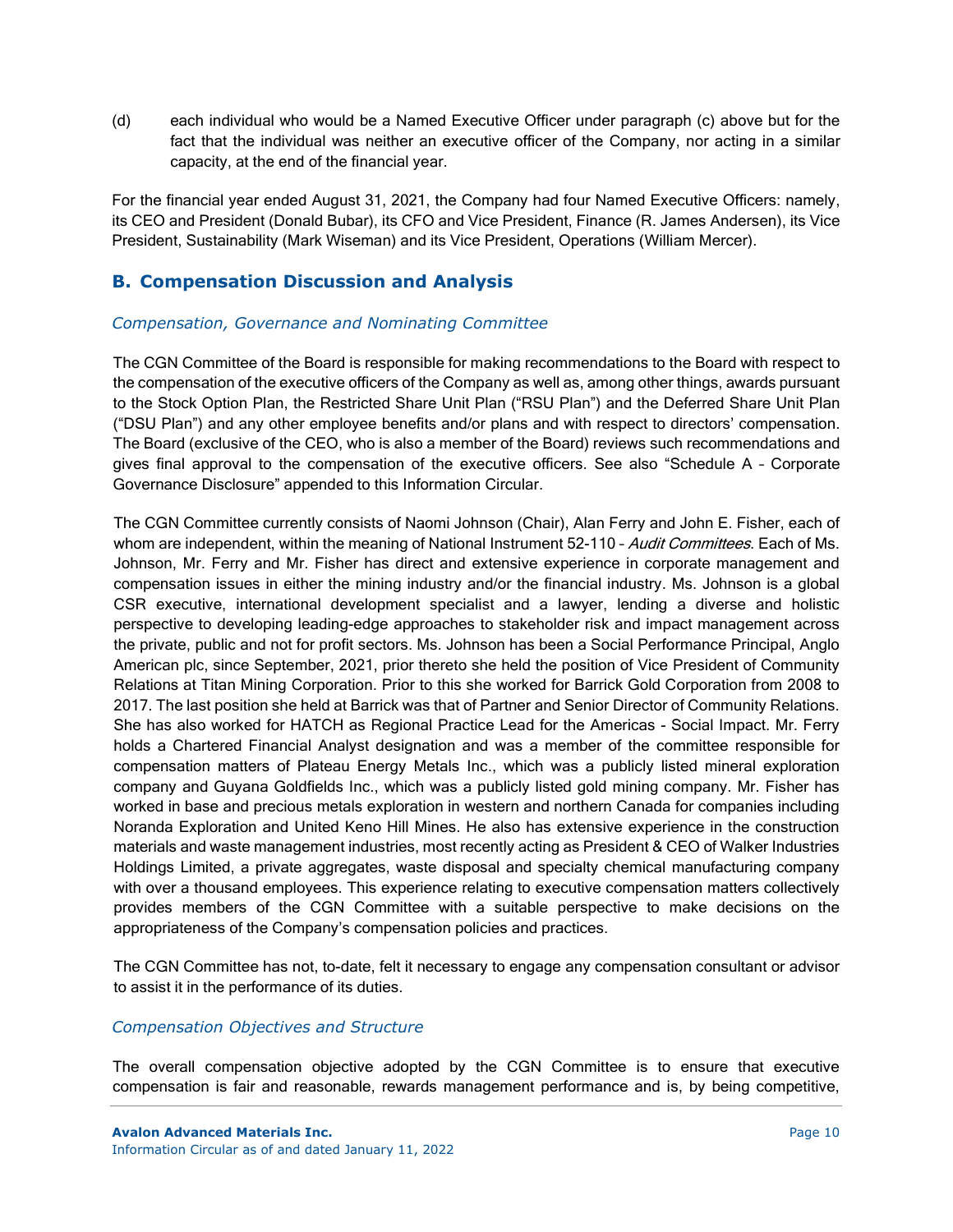sufficient to attract and retain experienced and talented executives. Due to the nature of the mineral industry, executive talent has significant mobility and, as a result, competition for experienced executives in the past has been strong. The Company's compensation policies are designed to recognize this. The foregoing objective also recognizes the fundamental value added by a motivated and committed management team in accomplishing the Company's principal corporate objectives.

The compensation provided by the Company to its executive officers, including the CEO, is comprised of three components: base salary, bonuses and long term incentive compensation in the form of stock options and restricted share units ("RSUs"). See "Summary of the Stock Option Plan" and "Summary of the RSU Plan" below.

Bonus compensation is a cash component of management compensation in order to permit the recognition of outstanding individual efforts, performance, achievements and/or accomplishments by members of the Company's management team. Any specific bonus amounts are awarded on the recommendation of the CGN Committee and ultimately at the discretion of the Board, with bonus amounts for members of the Company's management team, other than the CEO, being based primarily on the recommendations of the CEO. The appropriateness and amount of any bonuses to the CEO and/or management team members has to date been considered annually by the CGN Committee and Board on a discretionary basis as no formal bonus plan based on quantitative and/or qualitative benchmarks has been established for the Company as yet given the size and stage of the Company.

Base salary is the principal component of each executive officer's overall compensation and reflects the fixed component of pay that compensates the relevant executive officer for fulfilling their day to day roles and responsibilities. The CGN Committee has typically, in the past, reviewed the base salary levels, considered the individual performance of the CEO and of each other executive officer and compared executive compensation for other companies operating in the mineral industry.

Recently, however, the overall financial condition of the Company and the overall depressed nature of the junior resource sector in Canada and elsewhere has significantly factored into the setting of the cash remuneration levels of the Company's senior management and, in particular, has resulted in there being no or minimal increases in the cash remuneration of senior management in recent years, and a reduction of certain salaries (see "Base Salary and Bonus" below). Given the nature of the Company as an exploration and development stage resource company without existing mineral production and without any attendant revenues derived thereon, compensation has in the past been generally based on comparative, qualitative or subjective measures, rather than quantitative benchmarks. No specific benchmarks, weights or percentages are assigned to any of the measures or objectives upon which the executive compensation is generally based.

Annual salary adjustments, if any, have historically been made on a calendar year basis, typically being determined towards the end of each calendar year and made effective January 1 of the following year.

## *Compensation Risk Management*

The CGN Committee evaluates the risks, if any, associated with the Company's compensation policies and practices. Implicit in the mandate of the Board is that the Company's policies and practices respecting compensation, including those applicable to the Named Executive Officers, be designed in a manner which is in the best interests of the Company and its shareholders.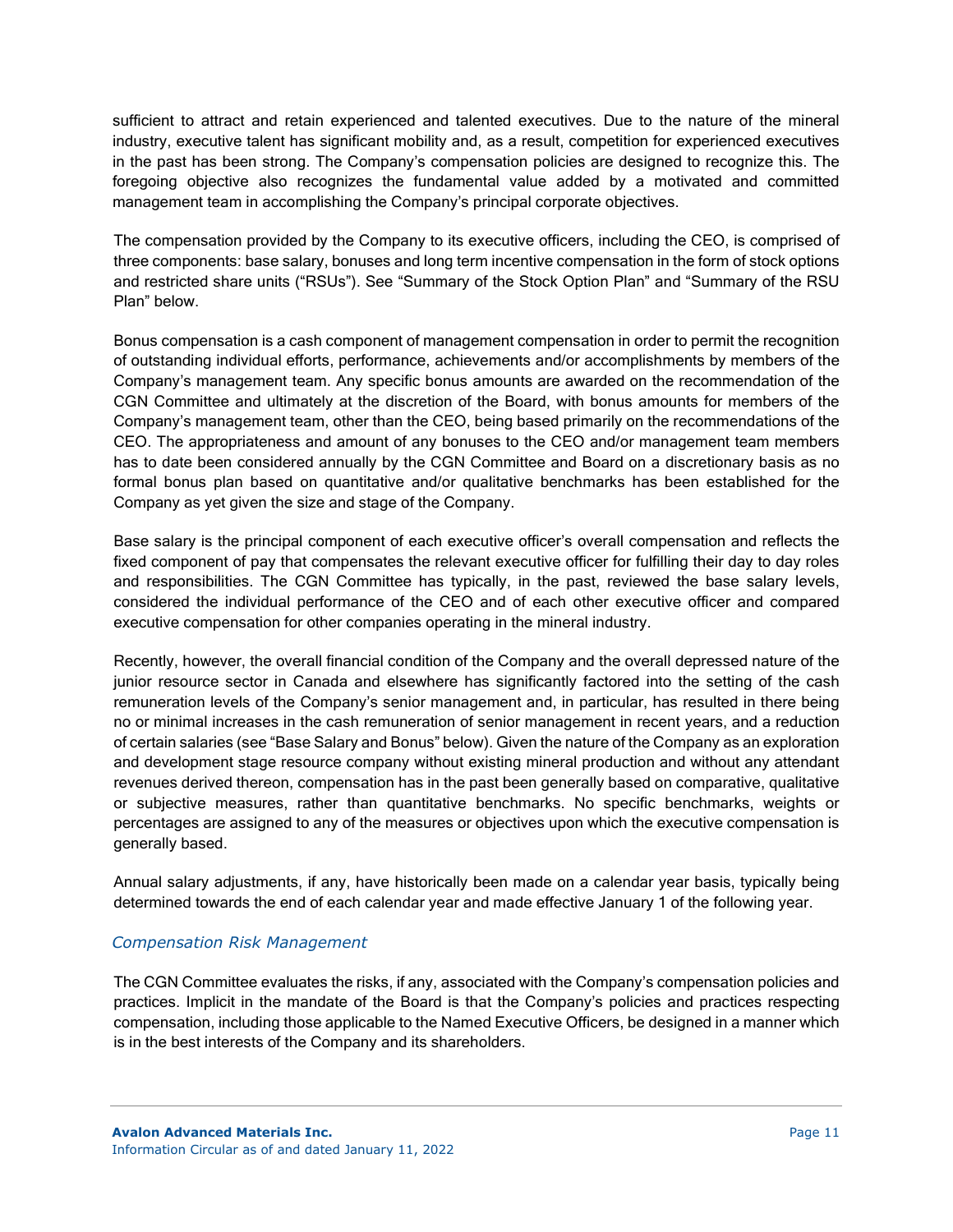In particular, the Company's executive compensation policies incorporate a balanced compensation program design (see "Compensation Objectives and Structure") and include elements of fixed and variable compensation and short and longer term incentives.

The base salary component of the compensation provided by the Company to its executive officers is set annually. The bonus component of the compensation provided by the Company to its executive officers in the past has been discretionary, is currently based on qualitative or subjective measures rather than quantitative benchmarks and is subject to the prior approval of the CGN Committee. Discretionary assessment of the performance of executive officers by the Committee ensures that bonus awards align with both perceived and actual performance and the risks associated with such performance and any bonus award. No bonuses have been awarded to any members of senior management since 2014.

The stock option and RSU component of the compensation provided by the Company to its executive officers is both "longer term" and "at risk" and, accordingly, is directly linked to the achievement of longer term value creation. Since the benefits of such compensation, if any, are generally not realized by the executive officers until a significant period of time has passed and that there are typically deferred vesting provisions attached to each option and RSU grant (see "Summary of the Stock Option Plan" and "Summary of the RSU Plan" below), the incentive for executive officers to take inappropriate or excessive risks with regard to their compensation that are financially beneficial to them at the expense of the Company and its shareholders is limited.

The CGN Committee believes that it is unlikely that an executive officer would take inappropriate or excessive risks at the expense of the Company and its shareholders that would be beneficial to them with regard to their short term compensation when their longer term compensation might be put at risk from their actions. Due to the size of the Company, the CGN Committee is able to monitor and consider any risks which may be associated with the Company's compensation policies and practices. Risks, if any, may be identified and mitigated through regular meetings of the Board during which financial and other information relating to the Company are reviewed, and which includes senior executive compensation. The CGN Committee has not identified any risks arising from the Company's compensation policies and practices that it believes would be reasonably likely to have a material adverse effect on the Company.

Although the Company has not as yet adopted any specific policies in this regard, in the event that a director or an executive officer purchases financial instruments that are designed to hedge or offset a decrease in the market value of the Company's equity securities granted as compensation or held, directly or indirectly by the director or the executive officer, such purchases must be disclosed in insider reporting filings. To date, no such purchases have been disclosed by any director or executive officer of the Company.

# *Base Salary and Bonus*

The CGN Committee, in respect of the setting of salaries for the Named Executive Officers for 2021, recommended to the Board and the Board determined that there would be no salary increase for the Named Executive Officers in 2021. This determination recognized the then-current financial situation of the Company and the overall depressed nature of the junior resource sector in Canada.

Effective November 1, 2019, Mr. Bubar agreed to reduce his annual cash compensation from \$300,000 to \$250,000 indefinitely.

To assist the Company navigate the early stages of the COVID-19 pandemic, the Named Executive Officers forgave half of their compensation during the period from April 1, 2020 to August 31, 2020.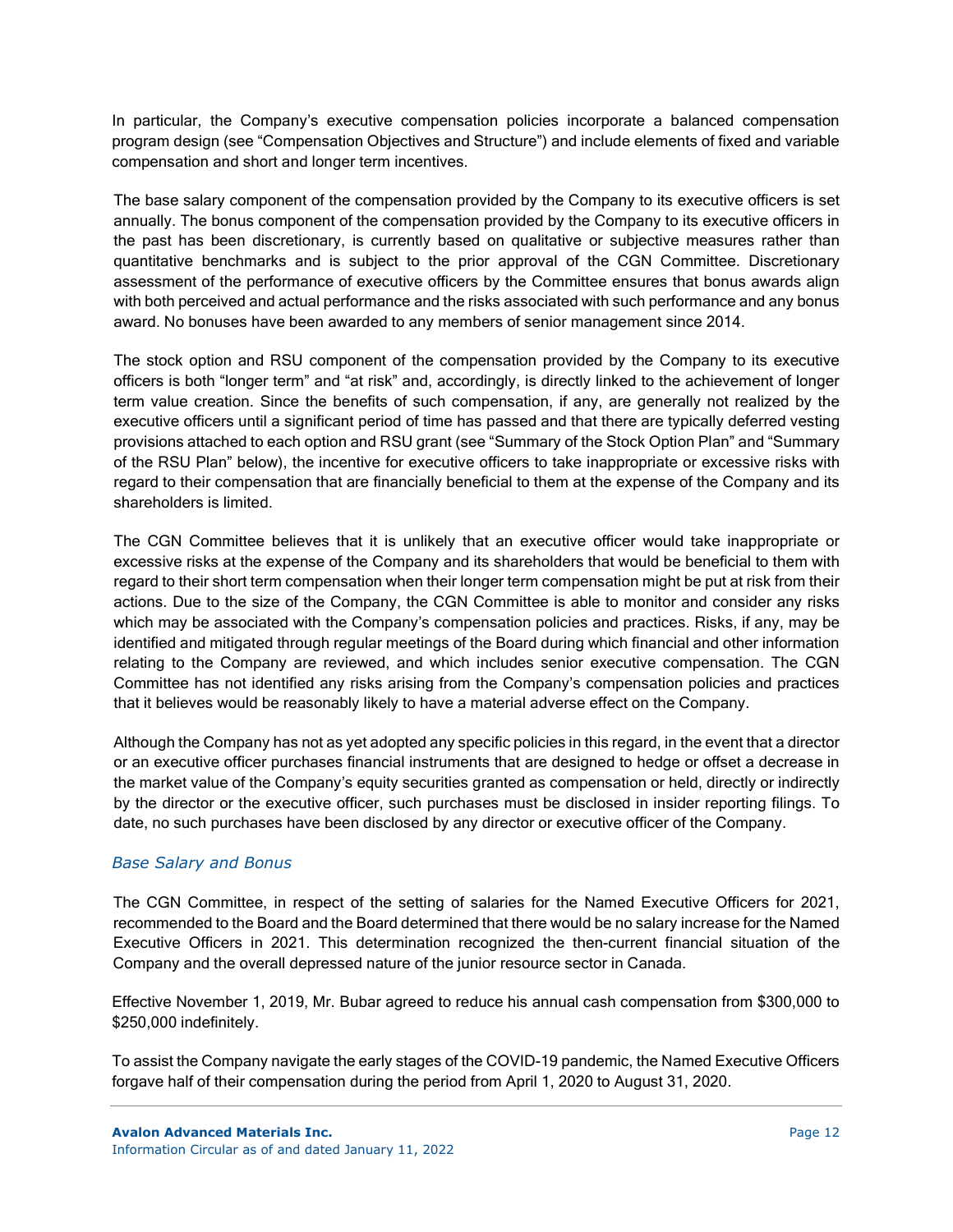No discretionary bonuses were awarded to any Named Executive Officers of the Company for 2021.

## *Stock Options and RSUs*

The CGN Committee is of the view that the granting of options and RSUs is an appropriate method of providing long term incentives to senior management of the Company and, in general, aligns the interests of senior management with those of the shareholders by enabling senior management to participate in and be rewarded by an increase in the market price of the Common Shares. Participation in the Stock Option Plan and the RSU Plan also provides a significant incentive to the participants to enter into and subsequently to continue their employment with the Company, particularly when the Company may not have the financial resources and/or pension and other benefit plans to attract and retain experienced personnel. In addition, the CGN Committee is of the view that the Company's compensation mix must be consistent with industry norms which supports the provision by the Company of a longer term compensation incentive. This longer term compensation incentive is best realized by providing compensation linked to share price performance such as options and RSUs. The number and terms of options and RSUs previously granted to the Named Executive Officers have been and are expected to continue to be taken into account, as well as the number and terms of options and RSUs granted by peer group companies in determining whether and in what quantity new option and RSU grants should be made in any year. Also, additional options and RSUs have been granted to members of senior management in lieu of receipt by them of certain specified cash salary amounts (see "Base Salary and Bonus" above).

The Company's current objective under the Stock Option Plan is to allot to the CEO options to purchase 3,000,000 Common Shares, to the CFO and Senior Vice Presidents options to purchase 2,000,000 Common Shares and to officers at the Vice President level options to purchase 1,500,000 Common Shares. The foregoing allotments do not include the additional options granted to the Named Executive Officers (see "Base Salary and Bonus" above).

The Company typically grants one fifth of an employee's option allotment on an annual basis. The methodology applied by the Company permits exceptions to be made, for example, to recognize exceptional employee contributions and to permit flexibility in negotiating employment contracts.

The Company's current objective under the RSU Plan is to award such RSUs to the officers and employees on an annual basis as is commensurate with their contributions to the Company and overall Company performance.

# *Circumstances Triggering Termination and Change of Control Benefits*

As noted below under the heading "Employment Contracts", there are certain circumstances that trigger payments and other benefits to the CEO upon termination and change of control. The CGN Committee views such provisions as not only being fair and necessary to protect the CEO, but also to encourage the CEO to pursue those transactions such as mergers or take-overs that are beneficial to the Company and its shareholders, even though such transaction may result in the termination of the CEO's employment with the Company.

## *Summary of the Stock Option Plan*

The Stock Option Plan, together with all unallocated options, rights or other entitlements, last approved by shareholders on February 25, 2020, is a fixed percentage plan that provides that the maximum number of options which may be outstanding at any time under the Stock Option Plan and any other equity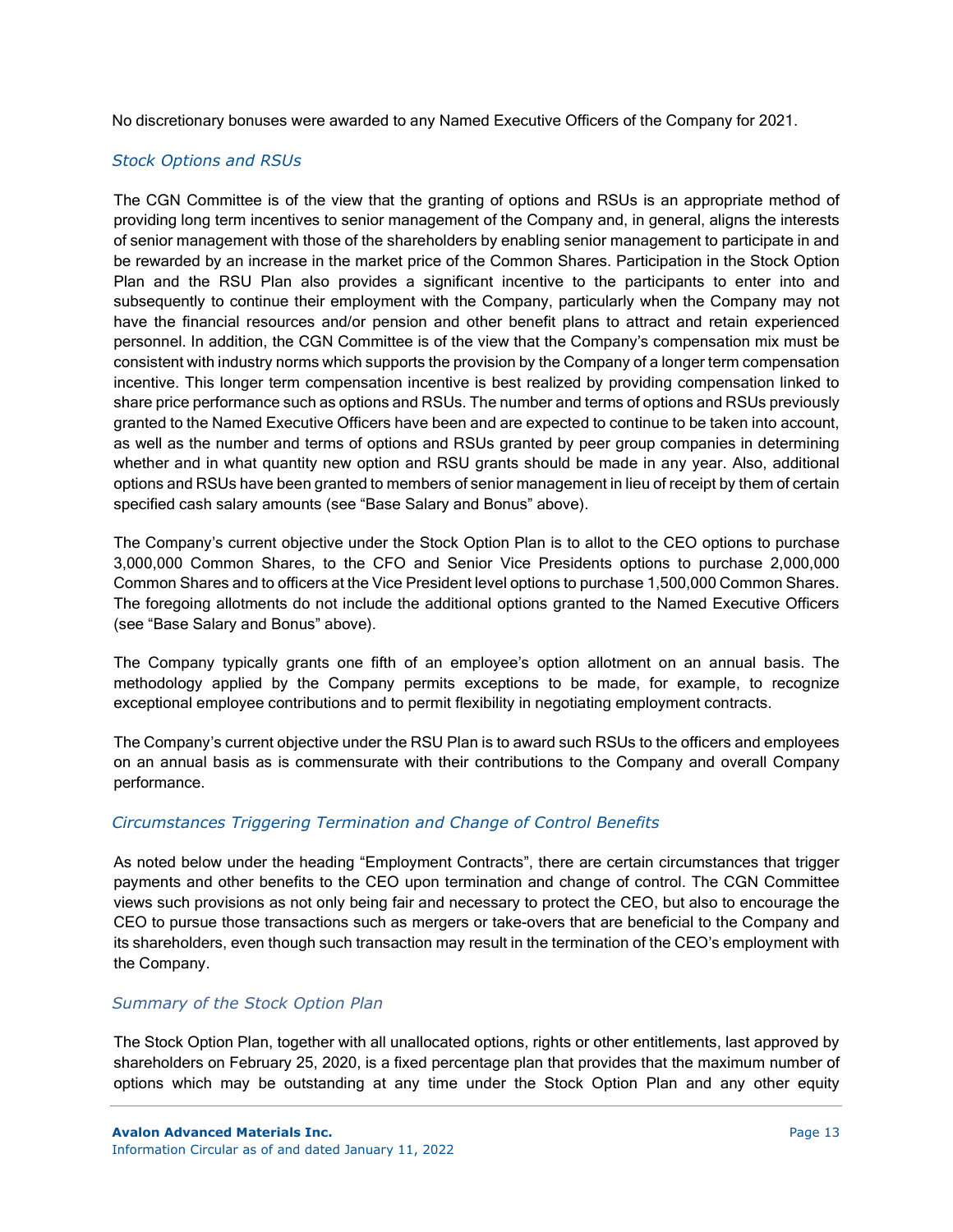compensation arrangement of the Company is 10% of the Company's issued and outstanding Common Shares. Participants under the Stock Option Plan include insiders or employees of the Company or any of its subsidiaries, and any other person or company engaged to provide ongoing management, consulting or advisory services to the Company.

On December 1, 2020, the Board approved certain amendments to the Stock Option Plan to reflect the adoption of the Company's new RSU Plan and DSU Plan and to amend certain definitions to be consistent with those plans, and to amend the blackout period extension to ten (10) days to be consistent with the amendments to the Company's Insider Trading Policy.

The following is a summary of the Stock Option Plan. Capitalized terms not defined in this Information Circular and used in this summary are defined in the Stock Option Plan.

### Purpose

The Stock Option Plan has been established as a means of compensating Eligible Persons (as defined below) for their contributions to the performance of the Company. The Stock Option Plan is intended to:

- (a) provide an incentive to Eligible Persons to further the development, growth and profitability of the Company; and
- (b) assist the Company in retaining and attracting Eligible Persons with experience and ability.

## **Eligibility**

Generally, a right to purchase Common Shares pursuant to the terms of the Stock Option Plan may be granted to an "Eligible Person", which includes any insider or employee of the Company or any of its subsidiaries, and any other person or company engaged to provide ongoing management, consulting or advisory services to the Company.

#### **Administration**

The Stock Option Plan is administered under the direction of the Board. The Board has full and complete authority to interpret the Stock Option Plan and to prescribe such rules and regulations and make such other determinations, as it deems necessary or desirable to meet the objectives of and to administer the Stock Option Plan. The Board shall, in its discretion, subject to the terms and conditions of the Stock Option Plan, designate, from among the Eligible Persons, those to whom and when options shall be granted, the number of Common Shares to be subject to each option, the exercise price for each option, the period during which the same may be exercised, the vesting period, if any, for such option(s) and the other terms and conditions attached thereto.

## Common Shares Issuable Under the Stock Option Plan

The maximum aggregate number of Shares which may be issuable pursuant to the exercise of Options granted under the Stock Option Plan, when combined with any other share compensation arrangement of the Company, shall not exceed ten percent (10%) of the outstanding Common Shares. The maximum number of Common Shares that: (i) are issued to Insiders of the Company within any one year period; and (ii) are issuable to Insiders of the Company at any time, under the Stock Option Plan or when combined with all of the Company's other security based compensation arrangements, cannot exceed ten percent (10%) of the issued and outstanding Common Shares. All Common Shares subject to options that have been exercised or that have expired or have been otherwise terminated or cancelled without having been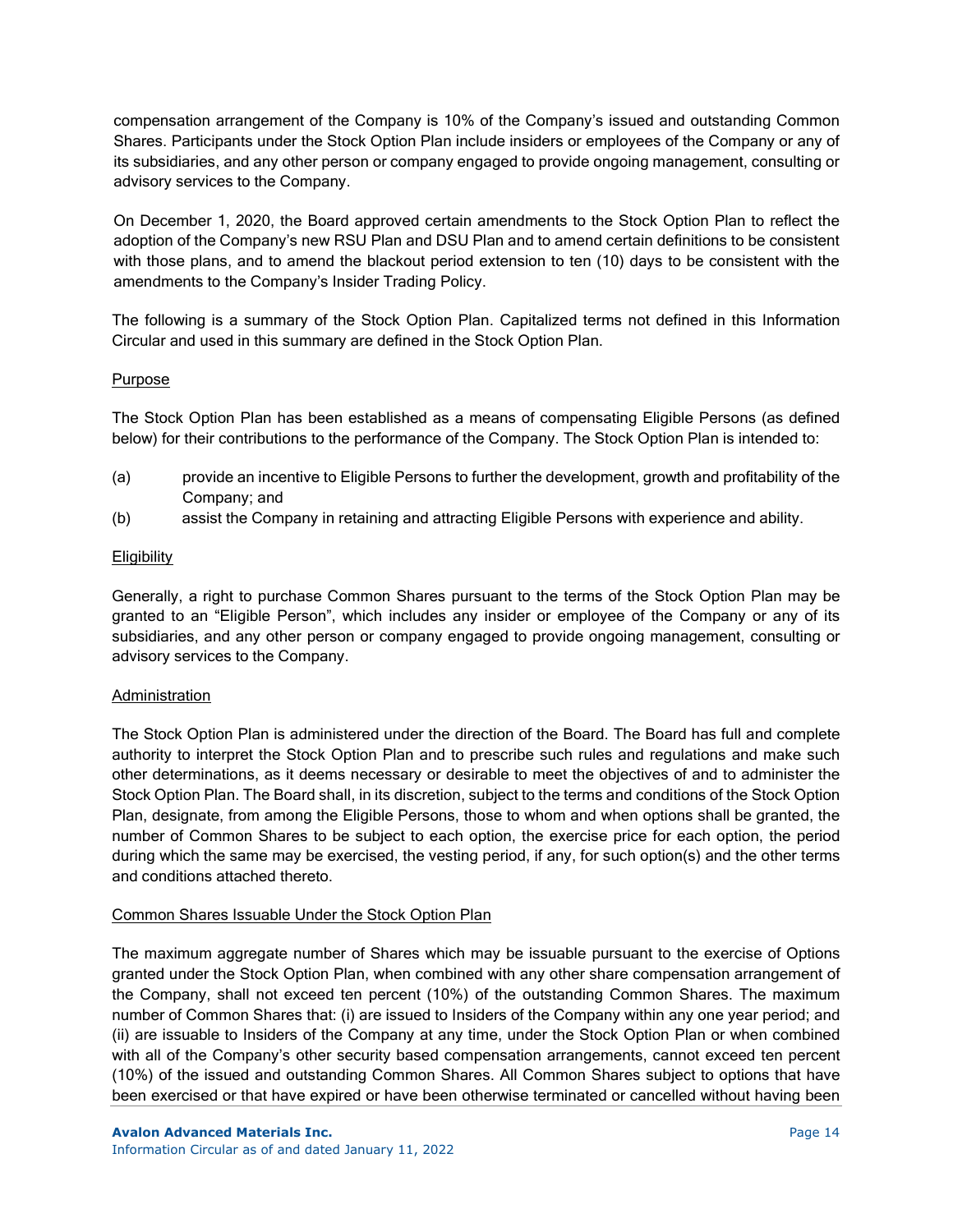exercised shall be available for issuance pursuant to the exercise of any subsequent options granted under the Stock Option Plan.

#### Grant of Options

Any Eligible Person to whom options are granted under the Stock Option Plan (an "Option Participant") at the time of the grant of an option, may hold more than one option. The grant of each option shall be evidenced by an agreement between the Company and the Option Participant setting forth the number of Common Shares covered by such option, the exercise price, the option period and any other terms and conditions attaching thereto.

### Exercise Price

The exercise price for the Common Shares of an option must not be less than the market price at the time an option is granted. The market price is the closing price of the Common Shares on the Toronto Stock Exchange ("TSX") on the trading day prior to the date of the grant of the option, provided that if there is no closing price on such trading day, market price shall mean the most recent closing price for the Common Shares on the TSX prior to the date of grant.

### Term of Options

Each option shall be exercisable during a period established by the Board, but in no circumstances shall the term of the option exceed 10 years.

### Exercise of Option

An option may be exercised at any time, or from time to time, during its terms as to any number of whole Common Shares, which are then available for purchase, provided that no partial exercise may be for less than 100 Common Shares. An Option Participant electing to exercise an option shall give written notice of the election to the Company, together with the aggregate amount to be paid for the Common Shares to be acquired pursuant to the exercise of an option, by cheque or bank draft payable or such other form or manner of payment acceptable to the Company.

#### Restrictions as to Date of Exercise/Vesting

Unless otherwise decided by the Board or a committee thereof, no option may become exercisable until three months for persons providing management, consulting or advisory services to the Company and 12 months for all other Eligible Persons from the date such option was granted.

#### Blackout Periods

No option shall terminate and cease to be exercisable prior to the tenth business day following a trading blackout then in effect and, if a trading blackout is not then in effect, prior to the tenth business day following cessation of the most recent trading blackout.

#### Retirement, Disability or Death of Option Participant

Unless otherwise decided by the Committee, the following rules shall apply: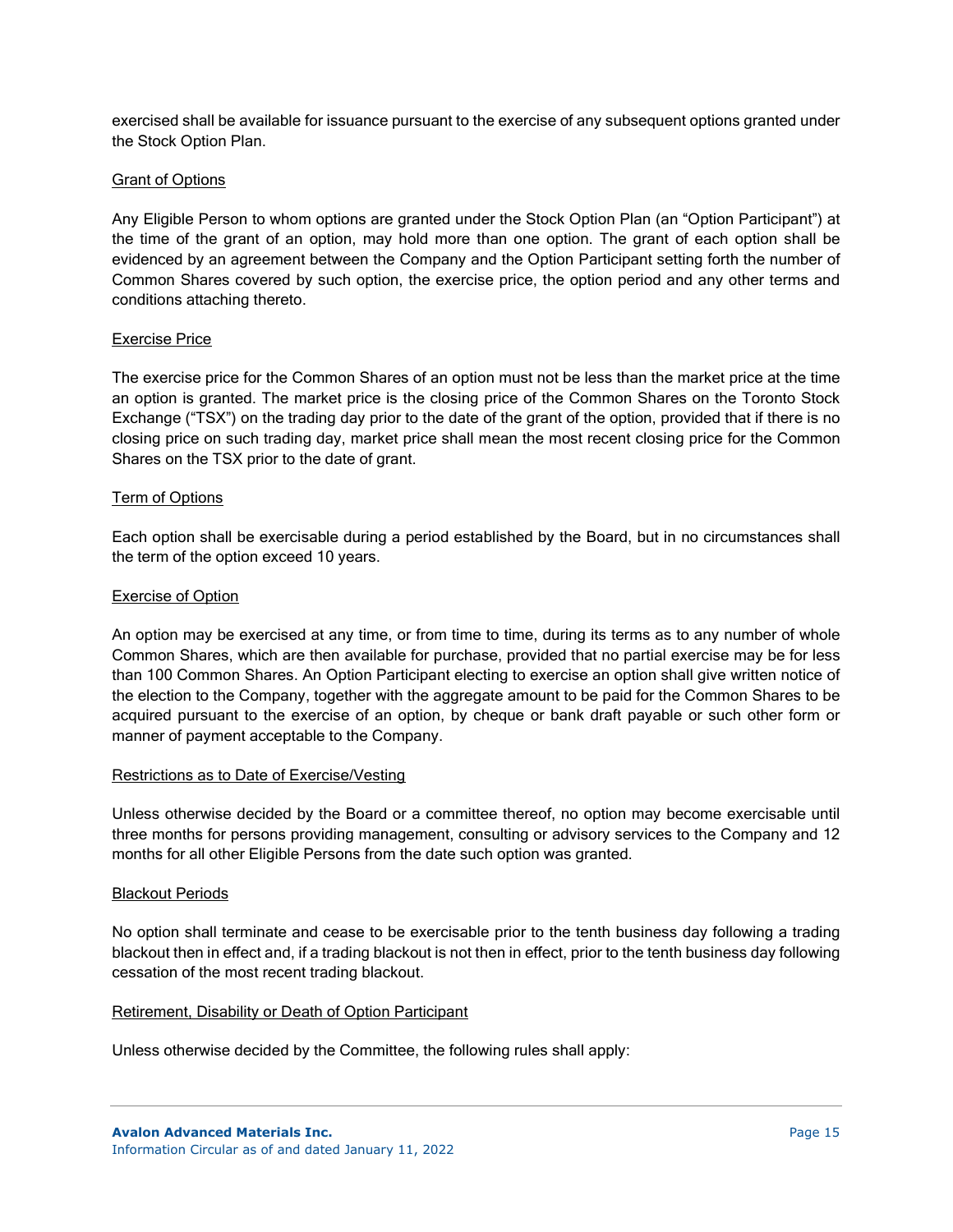- (a) in the event of the retirement, disability or death of an Option Participant, the options held by such Option Participant shall remain exercisable by such Option Participant or by such Option Participant's legal representative(s) until the earlier of: (i) 12 months after the effective date of retirement, disability or death; and (ii) the expiry of the exercise period of such options and, to the extent not exercised within the aforesaid period, shall terminate; and
- (b) in the event that the Option Participant ceases to be an Eligible Person for any reason other than retirement, disability or death, any options held by such Option Participant will expire on the day of termination, unless otherwise specifically provided in any severance or termination arrangements entered into by the Option Participant and the Company.

### **Adjustments**

If the number of outstanding Common Shares is increased or decreased as a result of a stock split, consolidation or reclassification, or if other changes with respect to the Common Shares shall occur, other than as a result of the issuance of Common Shares for fair value, or if additional Common Shares are issued pursuant to a stock dividend, or in the event of a merger, amalgamation or reorganization, then the number of and/or price payable for Common Shares subject to any unexercised options shall be adjusted in accordance with applicable law and in such manner as the Board shall deem proper to preserve the rights of the Option Participants under the Stock Option Plan substantially proportionate to those existing prior to such change or event.

### Assignment of Options

No option or any interest therein shall be transferable or assignable by the Option Participant otherwise than by will or pursuant to the laws of succession and no option may be exercised by anyone other than by the Option Participant or the Option Participant's legal representative(s).

#### Stock Appreciation Rights

The Company may grant stock appreciation rights to Option Participants. The benchmark number of Common Shares specified in the relevant stock appreciation rights agreement (a "Rights Agreement") shall be deemed to be the number of Common Shares reserved for issuance thereunder for purposes of that section. A stock appreciation right shall entitle the Option Participant to receive from the Company the number of Common Shares, disregarding fractions, having an aggregate value equal to the excess of the "value of a Common Share" over the "amount per Common Share" specified in the relevant Rights Agreement times the number of Common Shares with respect to which the stock appreciation right is being exercised. For purposes of the preceding sentence, the "amount per Common Share" shall not be less than the market price at the date of the grant of the relevant underlying option or stock appreciation right while "the value of a Common Share" shall be determined for these purposes based on the five-day volume weighted average trading price ("VWAP") of the Common Shares preceding the date the notice of the exercise of the stock appreciation right is received by the Company.

Any option granted under the Stock Option Plan may include a stock appreciation right, either at the time of grant or by amendment adding it to an existing option; subject, however, to the grant of such stock appreciation right being in compliance with the regulation and policies of the applicable regulatory authorities. To the extent a stock appreciation right included in or attached to an option granted is exercised, the option to which it is included or attached shall be deemed to have been exercised to a similar extent.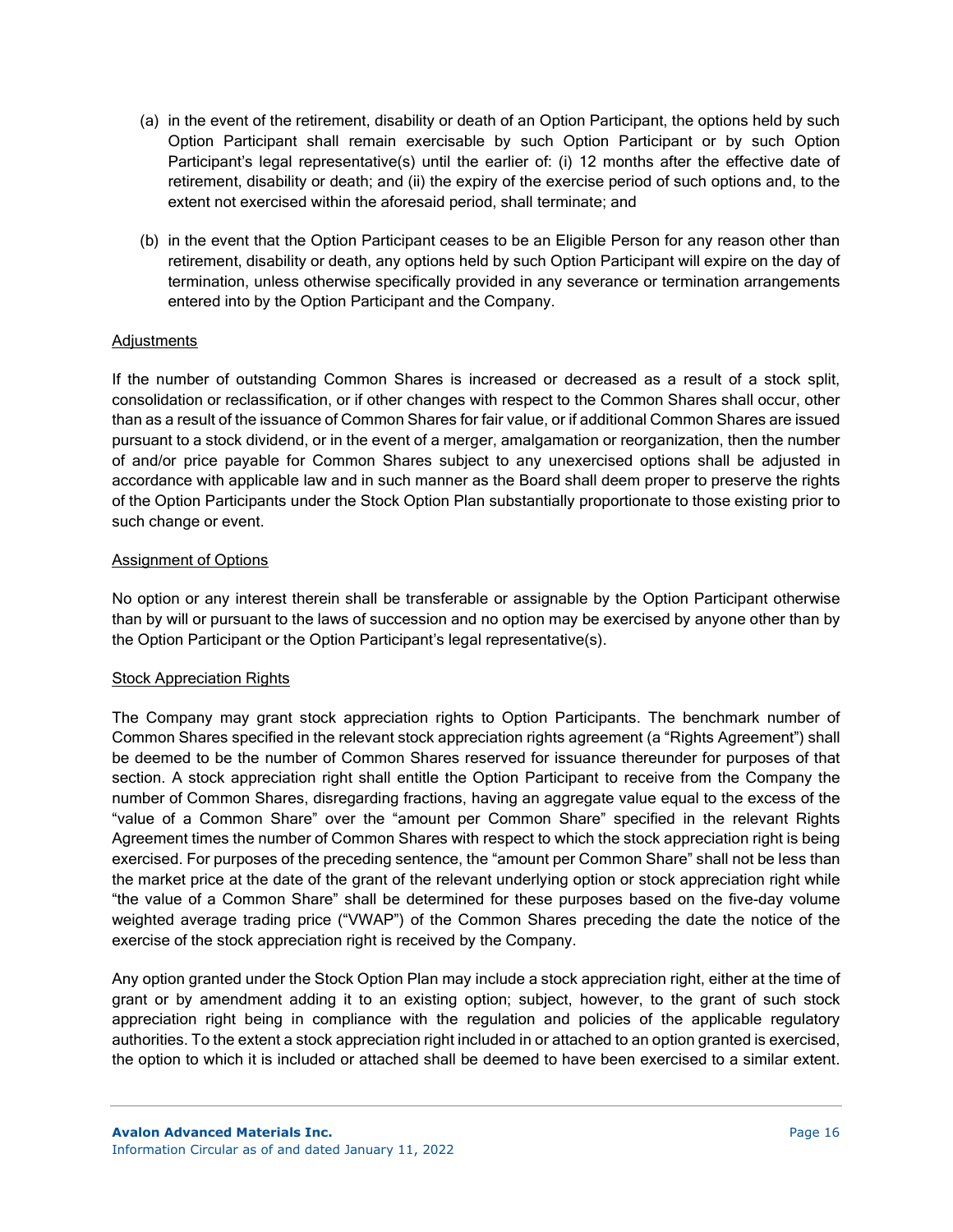The provisions of the Stock Option Plan respecting the exercise of options and the adjustments to options arising from certain corporate actions shall apply *mutatis mutandis* to all stock appreciation rights granted.

## Takeover Bids

If a person (an "Offeror") makes a formal bid (as defined in the *Securities Act* (Ontario)) for Common Shares (an "Offer") then:

- (a) all unvested options will become vested and exercisable, despite any vesting schedule applicable to any unexercised options; and
- (b) the Company will give each Option Participant currently holding an option written notice of the number of options eligible for exercise by the optionee.

Following the Company's notice, an Option Participant may exercise their option in whole or in part so as to permit each Option Participant to tender the Common Shares received on exercise (the "Optioned Shares") pursuant to the Offer. If:

- (a) the Offer is not completed within the time specified in the Offer; or
- (b) the Option Participant does not tender the Optioned Shares pursuant to the Offer; or
- (c) the Offeror does not take up and pay for all of the Optioned Shares tendered by the Option Participant pursuant to the Offer.

then certain provisions, as set out in the Stock Option Plan, apply to the Option Participant and the Optioned Shares.

## Substitution Events

In the event of a change of control pursuant to which the Common Shares are converted into, or exchanged for, other property, whether in the form of securities of another company or otherwise (a "Substitution Event"), then any surviving or acquiring entity must substitute or replace similar options for those options that remain outstanding and unexercised under the Stock Option Plan on the same terms and conditions as the Stock Option Plan and the applicable option agreement (the "Substituted Options"), except that the terms shall include the right to acquire on exercise the same form of consideration paid to the holders of Common Shares in the transaction effecting the Substitution Event. The amount of such consideration that a Substituted Option will entitle the Option Participant to acquire following the Substitution Event shall be that amount that an Option Participant would have obtained had such Option Participant exercised the option immediately prior to the Substitution Event with the result that Common Shares received on such exercise would have been subject to the Substitution Event. The exercise price for a Substituted Option following the Substitution Event shall be the amount as the Board may determine as would provide the Option Participant with an equal economic result (assuming the Option Participant exercised the Substituted Option immediately after the Substitution Event but not at any later time) as the Option Participant would have obtained had such Option Participant exercised the option immediately prior to the Substitution Event.

#### Amendments to the Stock Option Plan

The amendment procedures state the type of modifications to the Stock Option Plan or to the terms and conditions of an outstanding option that must specifically be approved by the holders of the Common Shares, namely: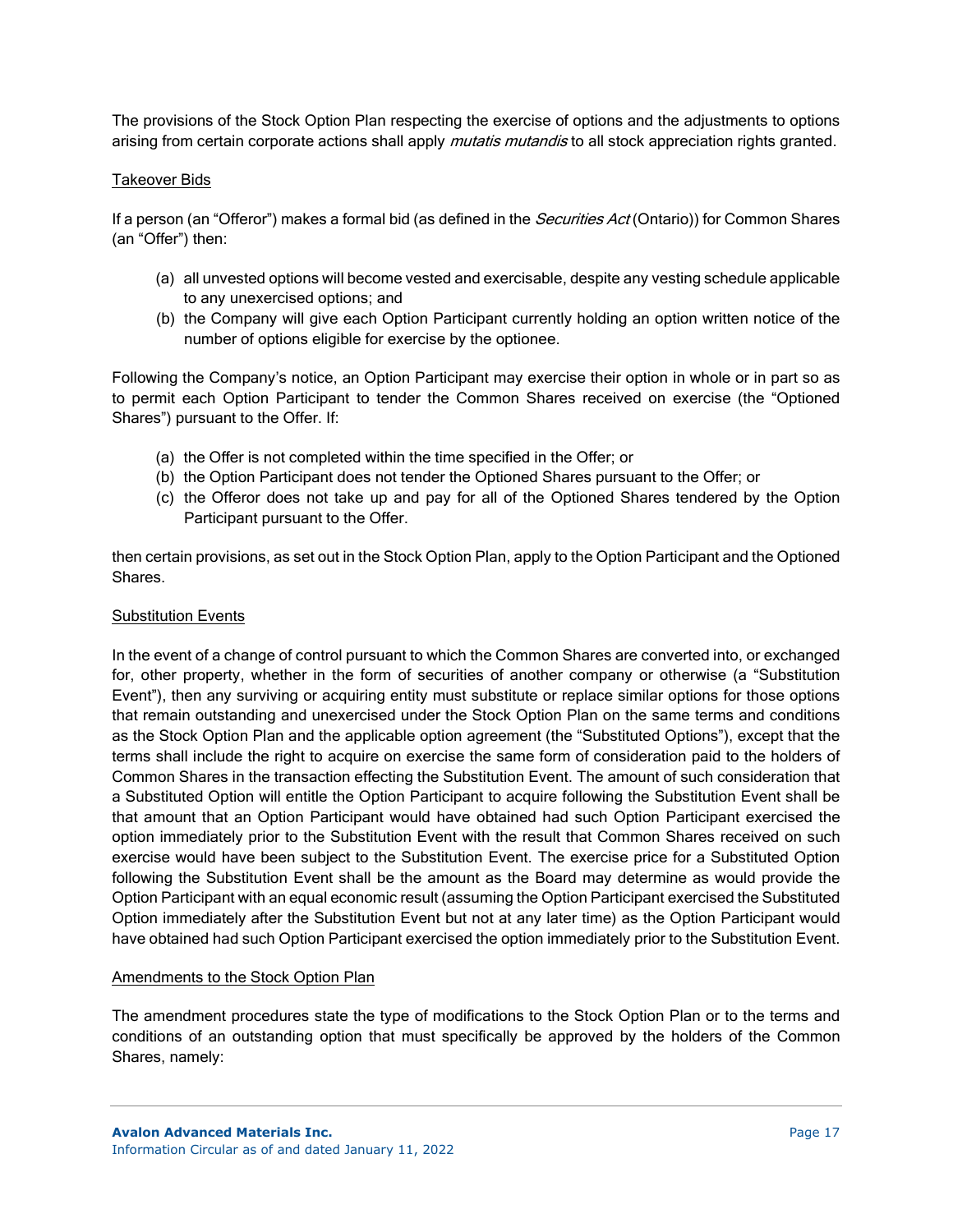- (a) amendments to reduce the exercise price of an option held by an Option Participant either directly or indirectly by means of the cancellation of an option and the reissue of a similar option and, for so long as the Common Shares are listed on the TSX, "disinterested Shareholder approval" (as that term is used in the policies of the TSX) shall be required for any amendment of an option which reduces the exercise price of an option held by an Option Participant, if at the time of the proposed amendment the Option Participant is an Insider of the Company;
- (b) amendments that extend the period available to exercise an option beyond the expiry of the original exercise period of such option;
- (c) amendments that increase the number of Common Shares reserved for issuance under the Stock Option Plan;
- (d) amendments to amend the provisions dealing with restrictions on transfer of options in the Stock Option Plan;
- (e) amendments that materially modify the requirements as to eligibility for participation in the Stock Option Plan;
- (f) amendments that add any form of financial assistance and, if applicable, any amendment to any existing financial assistance provision which is more favourable to Option Participants; and
- (g) amendments that otherwise require approval by the shareholders (or disinterested shareholders as the case may be) in accordance with the requirements of the TSX or any applicable regulatory authority.

Except as listed above, the Board may from time to time in its absolute discretion amend, modify or change the terms and provisions of the Stock Option Plan (including the form of the option agreement) and/or any option provided that any such amendment, modification and/or change shall be subject to any required approvals of any applicable regulatory authority. Without limiting the generality of the foregoing, the Board may make certain amendments, modifications and/or changes to the Stock Option Plan as outlined in the Stock Option Plan, without seeking shareholder approval, including any amendment to the vesting provisions of the Stock Option Plan or any option, any amendment to the termination provisions of any option, whether or not such option is held by an insider, provided such amendment does not entail an extension of the expiry date beyond the original expiry date and the addition or modification of a cashless exercise feature, payable in cash or Common Shares, which provides for a deduction of the number of Common Shares reserved for issuance pursuant to the Stock Option Plan equal to the number of Common Shares that would otherwise have been issuable upon the exercise of the relevant option.

Except as listed above, the Board or the CEO of the Company together with the CFO of the Company, with the consent of the affected optionee, but subject to the terms and conditions of the Stock Option Plan and any approvals required by any applicable regulatory authority, may from time to time amend the terms and conditions of any option which has been granted.

# *Summary of the DSU Plan*

The DSU Plan provides for the grant of deferred share units ("DSUs") to directors of the Company ("DSU Participants"), and was approved by shareholders on February 25, 2021.

The following is a summary of the DSU Plan. Capitalized terms not defined in this Information Circular and used in this summary are defined in the DSU Plan.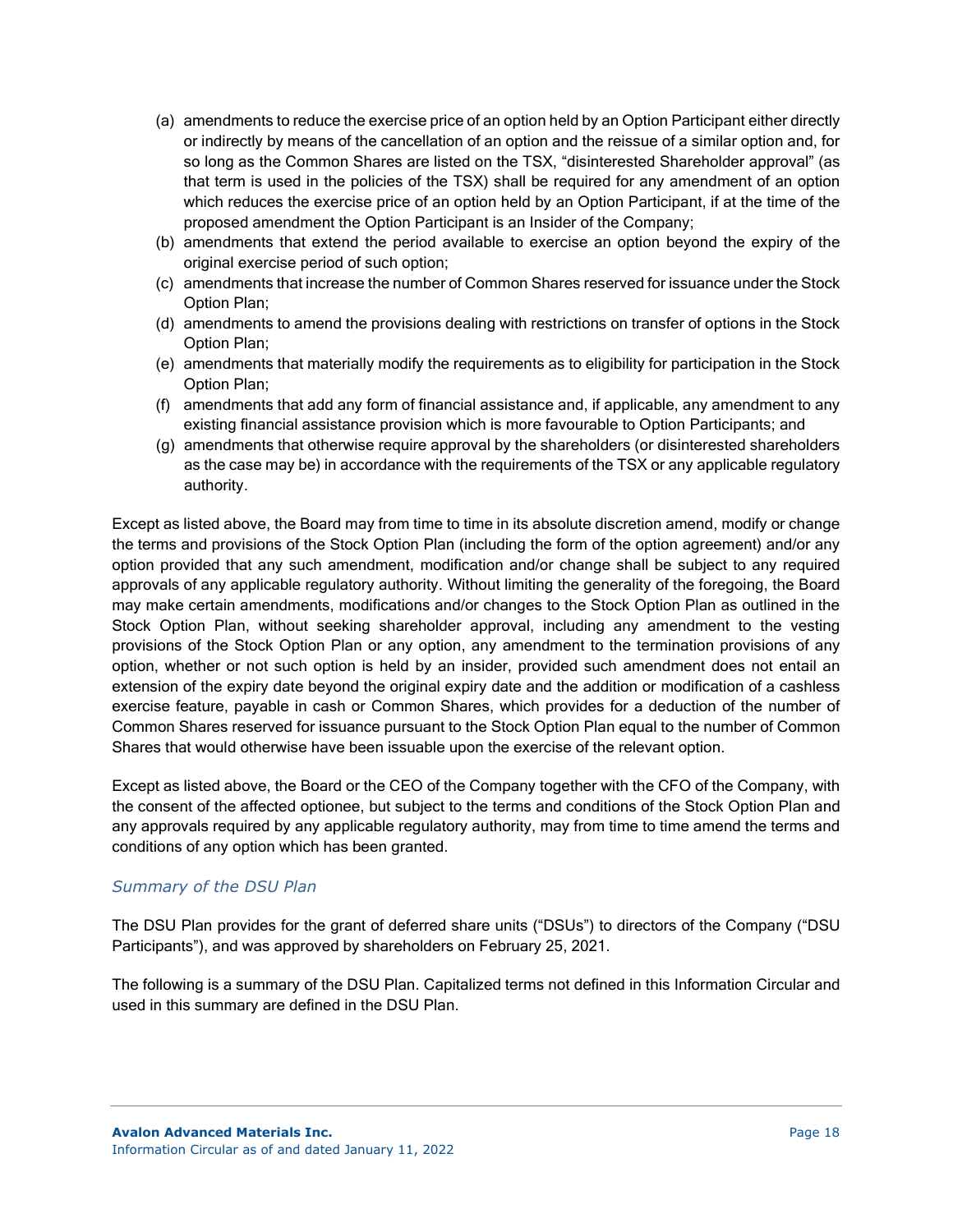### **Purpose**

The purpose of the DSU Plan is to provide for the acquisition of DSUs by directors for the purpose of advancing the interests of the Company through the motivation, attraction and retention of directors of the Company, and to secure for the Company and the shareholders of the Company the benefits inherent in the ownership of DSUs by directors, it being generally recognized that deferred share unit plans aid in attracting, retaining and encouraging directors due to the opportunity offered to them to acquire a proprietary interest in and participate in the long-term success of the Company, while promoting greater alignment of the interests of the directors and the shareholders of the Company.

### Administration

The DSU Plan is administered by the Board. The Board has the authority to delegate to any director, officer, employee or a committee of the Board such powers and duties as the Board sees fit.

#### Participation Limits

Subject to adjustment in accordance with the terms of the DSU Plan, the maximum number of Common Shares which may be issued in connection with the redemption of DSUs granted under the DSU Plan shall be 1,750,000 Common Shares, which represents approximately 0.5% of the number of Common Shares issued and outstanding as of January 11, 2022.

In addition, the maximum number of Common Shares which may be: (i) issued to Insiders of the Company within any one year period; or (ii) issuable to Insiders of the Company, at any time, under the DSU Plan, when combined with all of the Company's other security based compensation arrangements, shall be 10% of the total issued and outstanding Common Shares from time to time,

#### **Adjustments**

The maximum number of Common Shares issuable under the DSU Plan and/or all DSUs outstanding shall be adjusted in accordance with the DSU Plan in the case of subdivisions, redivision, consolidations, other capital reorganizations or other changes affecting the Common Shares.

#### Awards

Directors are permitted to elect in each financial year to receive their respective director's retainer in cash, DSUs or a combination thereof (which retainer, for the purposes of the DSU Plan, does not include committee member/chair retainers, Board or committee meeting fees, or special remuneration for ad hoc services rendered to the Board). The number of DSUs granted to a director electing to receive their retainer in DSUs is determined based on the five-day VWAP of the Company's Common Shares on the TSX (or such other applicable stock exchange) prior to the date the DSUs are awarded, which will be on the last day of November, February, May and August.

In addition, the Board may grant discretionary awards of DSUs to directors of the Company from time to time, subject to such vesting, performance criteria, or other terms and conditions as the Board may prescribe.

DSUs are not transferable or assignable (except to a DSU Participant's estate as provided in the DSU Plan). Unless otherwise determined by the Board, or as otherwise provided in the DSU Plan, any DSUs which have not vested on the Separation Date of a DSU Participant (described below) shall be cancelled.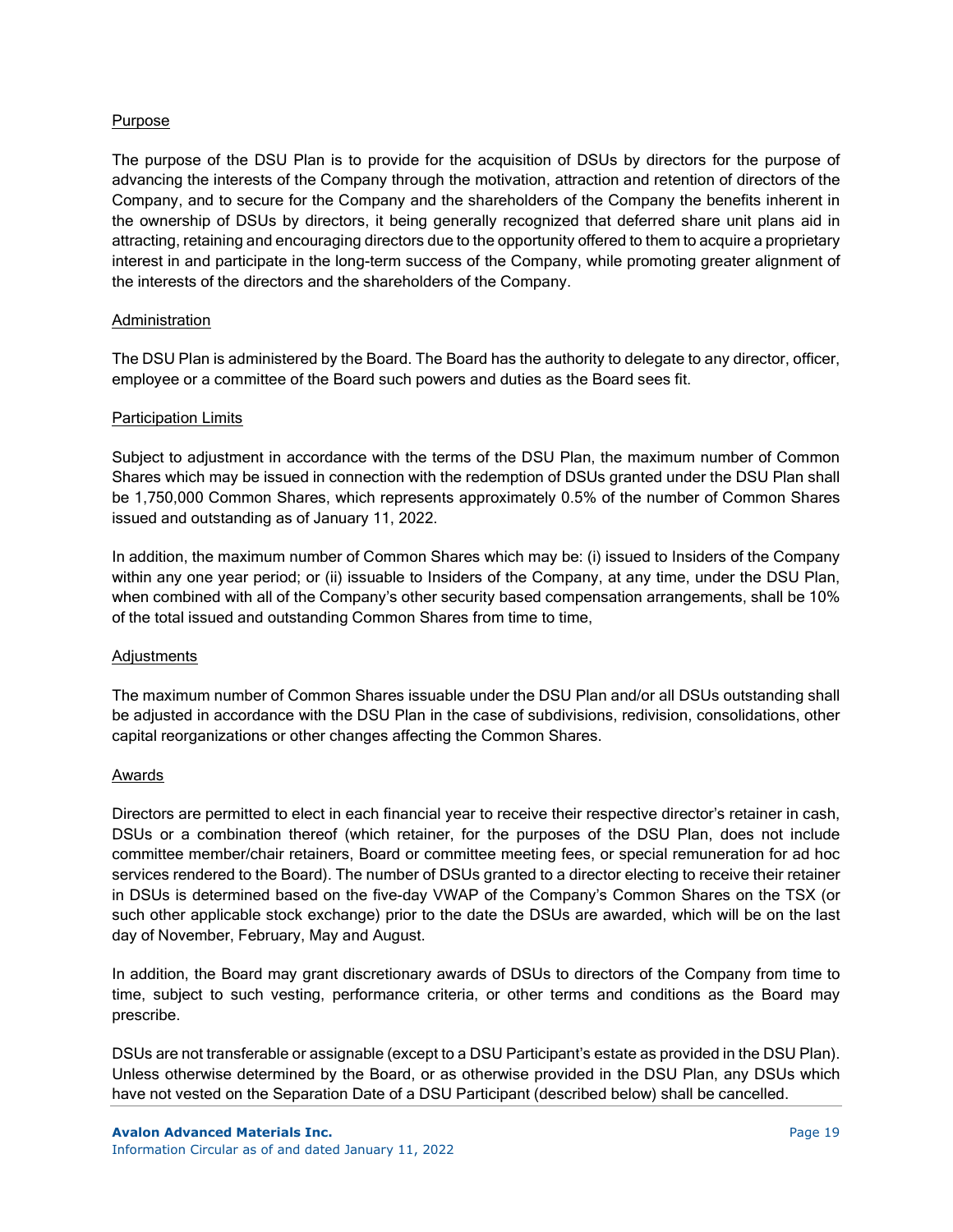As of the date of this Information Circular, 475,000 DSUs have been awarded to directors and are outstanding under the DSU Plan.

### Dividends

Subject to the absolute discretion of the Board, in the event that a dividend (other than a stock dividend) is declared and paid by the Company on Common Shares, the Board may elect to credit each DSU Participant with additional DSUs.

### **Redemptions**

The Board may elect to issue cash or Common Shares, or any combination thereof, to redeem DSUs owned by a DSU Participant within fifteen (15) days of the DSU Participant's "Redemption Date". Where the Board does not specify a payment method, the form of payment shall be in cash.

A Redemption Date is up to two dates selected by a DSU Participant for the redemption of DSUs following their Separation Date, provided that in no event shall a DSU Participant be permitted to elect a date which is earlier than the sixtieth (60th) day following the Separation Date or later than December 15 of the calendar year following the calendar year in which the Separation Date occurs.

The "Separation Date" of a DSU Participant means the later of: (i) the date upon which the DSU Participant ceases providing services to the Company in any capacity; and (ii) the date upon which the DSU Participant gives or receives notice of Termination.

"Termination" means: (i) the removal of or failure to re-elect or re-appoint the DSU Participant as a Director of the Company or an affiliate or Resignation; (ii) in the case of a DSU Participant who is also an employee of the Company, the termination of the employment of the DSU Participant, with or without cause, by the Company or an affiliate, regardless of whether such termination was lawful or unlawful, or Resignation; or (iii) in the case of a DSU Participant who is also an officer of the Company, the removal of or failure to reelect or re-appoint the DSU Participant as an officer of the Company or an affiliate or Resignation; in each case, other than due to the death or Disability of a DSU Participant.

"Resignation" means the cessation of Board membership or, in the case of a DSU Participant who is also an officer or employee of the Company, the cessation of employment of a DSU Participant with the Company or an affiliate as a result of resignation.

The number of Common Shares issued to a DSU Participant on each Redemption Date will be equal to the number of DSUs that the DSU Participant is entitled to redeem in Common Shares on such Redemption Date less the number of Common Shares required to pay any applicable withholding taxes. Fractional Common Shares shall not be issued, but the DSU Participant will receive the equivalent value of such fractional Common Share in cash, less any applicable withholding taxes. Where the Board elects to redeem a DSU Participant's DSUs in cash, the cash payment will be based on the five-day VWAP of the Company's Common Shares on the TSX prior to the Redemption Date, less any applicable withholding taxes.

In the event of the death or disability of a DSU Participant, provided that an election of a Redemption Date has not been made, the Company shall make a payment in cash or issue Common Shares, or use a combination of such payment methods, as elected by the Board, within fifteen (15) days of the DSU Participant's death or Disability or by the last day of the calendar year commencing immediately after the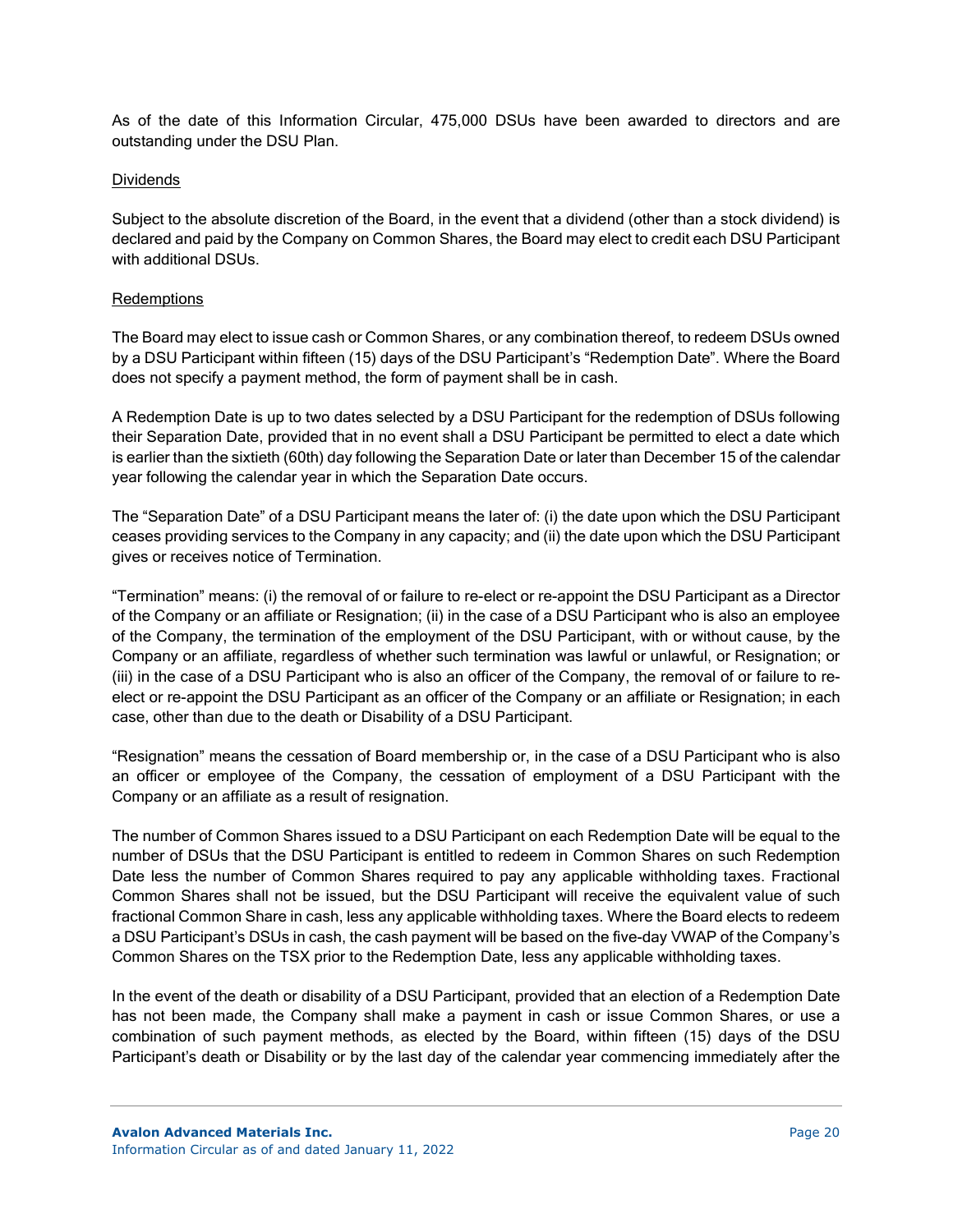DSU Participant's Separation Date, if earlier, in each case to or for the benefit of the DSU Participant or the beneficiary of the DSU Participant, as applicable.

### Amendment, Suspension or Termination of the DSU Plan

The Board may, in its sole discretion, at any time and from time to time: (i) amend or suspend the DSU Plan in whole or in part, (ii) amend or discontinue any DSUs granted under the DSU Plan, and (iii) terminate the DSU Plan, without prior notice to or approval by any DSU Participants or shareholders of the Company, except as provided below.

No amendment to the following provisions of the DSU Plan shall be effective unless the Company has obtained the approval of its shareholders in accordance with the rules and policies of any stock exchange upon which the Common Shares are listed from time to time:

- (a) the number of Common Shares reserved for issuance under the DSU Plan (including a change from a fixed maximum number of Common Shares to a fixed maximum percentage of Common Shares);
- (b) the definition of "Participant" or the eligibility requirements for participating in the DSU Plan, where such amendment would have the potential of broadening or increasing Insider participation;
- (c) the extension of any right of a DSU Participant under the DSU Plan beyond the date on which such right would originally have expired, which benefits an Insider of the Company;
- (d) any amendment to permit DSUs to be transferred other than for normal estate settlement purposes;
- (e) change in the Insider participation limits of the DSU Plan which would result in shareholder approval being required on a disinterested basis; or
- (f) the amendment provisions of the DSU Plan.

## *Summary of the RSU Plan*

The RSU Plan provides for the grant of RSUs to directors, senior officers and key employees of the Company ("RSU Participants") and was last approved by shareholders on February 25, 2021.

The following is a summary of the RSU Plan. Capitalized terms not defined in this Information Circular and used in this summary are defined in the RSU Plan.

#### Purpose

The purpose of the RSU Plan is to provide for the award of RSUs to directors, senior officers and key employees of the Company for the purpose of advancing the interests of the Company through the motivation, attraction and retention of such individuals of the Company, and to secure for the Company and the shareholders of the Company the benefits inherent in the ownership of RSUs by such individuals, it being generally recognized that restricted share unit plans aid in attracting, retaining and encouraging directors, senior officers and key employees due to the opportunity offered to them to acquire a proprietary interest in and participate in the long term success of the Company, while promoting a greater alignment of interests between its directors, senior officers, key employees and shareholders.

#### Administration

The RSU Plan is administered by the Board. The Board has the authority to delegate to any director, officer, employee or a committee of the Board such powers and duties as the Board sees fit.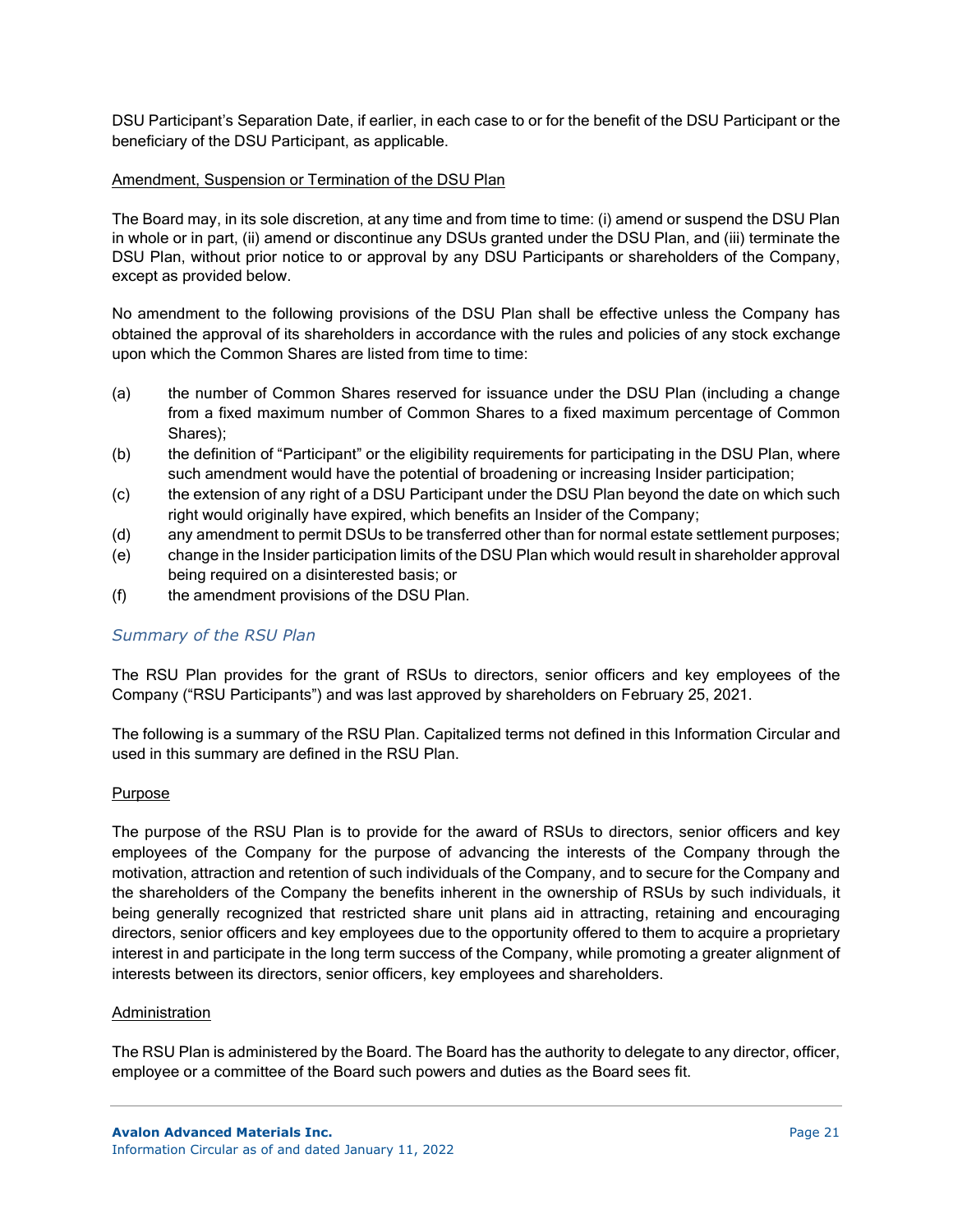### **Participation Limits**

Subject to adjustment in accordance with the terms of the RSU Plan, the maximum number of Common Shares which may be issued in connection with the redemption of RSUs granted under the RSU Plan, when combined with any other equity compensation arrangement of the Company, shall not exceed 10% of the total issued and outstanding Common Shares from time to time.

In addition, the maximum number of Common Shares which may be: (i) issued to Insiders of the Company within any one year period; or (ii) issuable to Insiders of the Company, at any time, under the RSU Plan, when combined with all of the Company's other security based compensation arrangements, shall be 10% of the total issued and outstanding Common Shares from time to time.

### **Adjustments**

The maximum number of Common Shares issuable under the RSU Plan and/or all RSUs outstanding shall be adjusted in accordance with the term of the RSU Plan in the case of subdivisions, redivision, consolidations, other capital reorganizations, or other changes affecting the Common Shares.

### Awards

The Board may grant discretionary awards of RSUs to directors, senior officers and key employees of the Company from time to time, subject to a restricted period and such vesting, performance criteria, or other terms and conditions as the Board may prescribe. RSUs are not transferrable or assignable (except to an RSU Participant's estate as provided in the RSU Plan).

The number of RSUs to be credited as of the award date to an RSU Participant shall be determined by dividing (i) the cash value of the award by (ii) the five-day VWAP of the Common Shares immediately preceding the Award Date as reported by the TSX (or such other applicable stock exchange).

Upon the award of RSUs to an RSU Participant, the Board shall determine the Restricted Period applicable to such RSUs. The Board may determine a different Restricted Period with respect to different portions of the RSUs awarded to a given RSU Participant on a given date. The Restricted Period may expire on a given date, or upon the satisfaction of one or more Performance Conditions determined by the Board, or upon any combination of the foregoing as the Board may determine in its discretion provided the end of the Restricted Period shall be no earlier than sixty (60) days after the Award Date. Unless the Board determines otherwise at the time of the award of RSUs, one-third (1/3) of such award of RSUs shall be restricted until the first anniversary of the Award Date, another one-third (1/3) shall be restricted until the second anniversary of the Award Date and the remaining one-third (1/3) shall be restricted until the third anniversary of the Award Date. Unless the Board determines otherwise at the time of the award of RSUs, if the Board has imposed one or more Performance Conditions on such RSUs, the Restricted Period shall expire upon the satisfaction of the last of such Performance Conditions to be satisfied. Notwithstanding any other provision in this RSU Plan, no Restricted Period shall end after the end of the third year following the year the services were performed in respect of the RSUs awarded.

As of the date of the Information Circular 1,475,000 RSUs have been awarded and 1,325,000 are outstanding under the RSU Plan.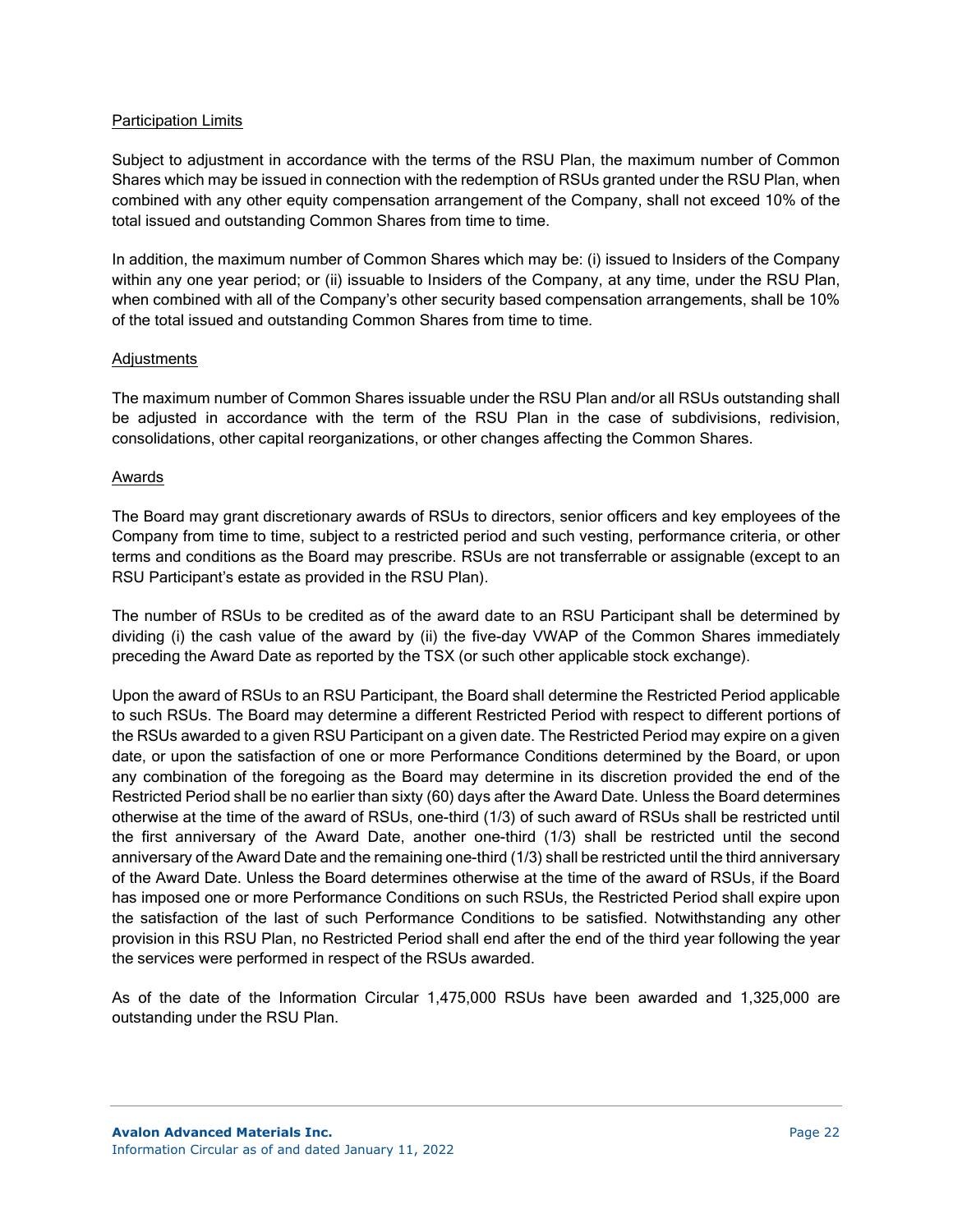## **Cancellations**

Subject to the provisions due to the death or disability of an RSU Participant, RSUs shall be cancelled if (i) the Separation Date has occurred before the end of the Restricted Period applicable to such RSUs, unless the Board in its absolute discretion waives such cancellation of any such RSUs; or (ii) unless the Board determines otherwise at the time of the award of RSUs, if the Board has imposed one or more Performance Conditions on such RSUs, and one or more of such Performance Conditions has not been satisfied on or before the end of the applicable Restricted Period.

The "Separation Date" of an RSU Participant means the later of: (i) the date upon which the RSU Participant ceases providing services to the Company in any capacity; and (ii) the date upon which the RSU Participant gives or receives notice of Termination.

"Termination" means: (i)in the case of a Director, the removal of or failure to re-elect or re-appoint the Director as a Director of the Company or an affiliate or Resignation;(ii) in the case of a key employee, the termination of the employment of the key employee, with or without cause, by the Company or an affiliate, regardless of whether such termination was lawful or unlawful, or Resignation; or (iii) in the case of a senior officer, the removal of or failure to re-elect or re-appoint the senior officer as an officer of the Company or an Affiliate or Resignation; in each case, other than due to the death or Disability of an RSU Participant.

"Resignation" means the cessation of Board membership (in the case of a Director) or employment (in the case of a senior officer or key employee) of an RSU Participant with the Company or an affiliate as a result of resignation.

### **Dividends**

Subject to the absolute discretion of the Board, in the event that a dividend (other than a stock dividend) is declared and paid by the Company on Common Shares, the Board may elect to credit each RSU Participant with additional RSUs.

#### Redemptions

The Board may elect to issue cash or Common Shares, or any combination thereof, to redeem RSUs owned by an RSU Participant within fifteen (15) days of the RSU Participant's "Redemption Date". Where the Board does not specify a payment method, the form of payment shall be in cash.

A Redemption Date is the date of the expiry of the Restricted Period for such RSUs, or such Deferred Payment Date as the RSU Participant holding such RSUs has elected in respect thereof.

The number of Common Shares issued to an RSU Participant on each Redemption Date will be equal to the number of RSUs that the RSU Participant is entitled to redeem in Common Shares on such Redemption Date less the number of Common Shares required to pay any applicable withholding taxes. Fractional Common Shares shall not be issued, but the RSU Participant will receive the equivalent value of such fractional Common Share in cash, less any applicable withholding taxes. Where the Board elects to redeem an RSU Participant's RSUs in cash, the cash payment will be based on the five-day VWAP of the Company's Common Shares on the TSX prior to the Redemption Date, less any applicable withholding taxes.

In the event of the death or disability of an RSU Participant prior to the redemption of their RSUs, whether or not the Restricted Period applicable to such RSUs has expired, the RSU Participant's RSUs shall be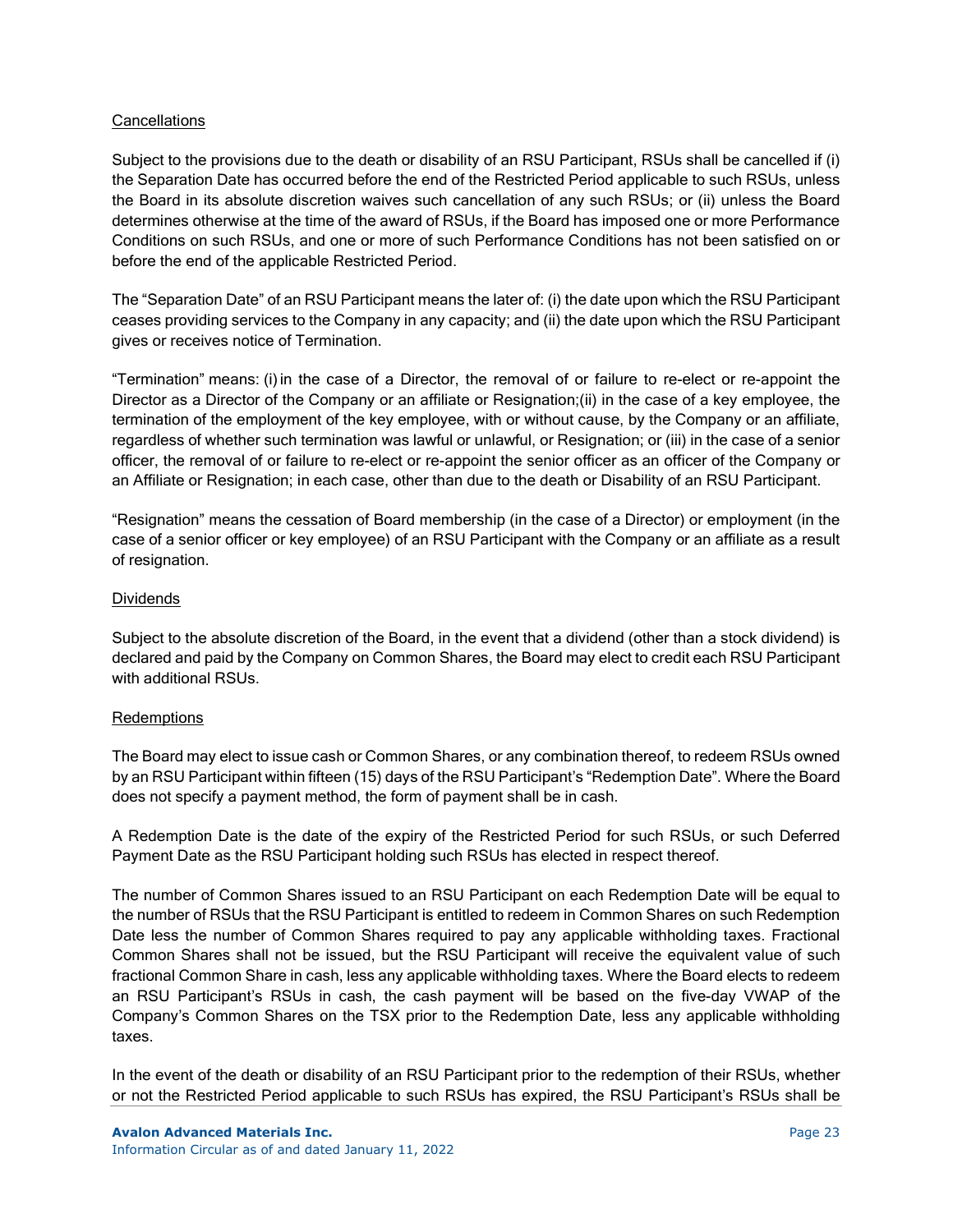redeemed with a cash payment, an issuance of Common Shares or a combination thereof, at the discretion of the Board, which shall be made to the RSU Participant, or the RSU Participant's estate, on or about the thirtieth (30th) day after the Company is notified of the death or disability of the RSU Participant.

## Deferred Payment Date

RSU Participants may elect to defer the receipt of all or any part of their entitlement to the Redemption Value of their RSUs until a Deferred Payment Date, provided that: (i) where an RSU Participant's Separation Date occurs after the expiry of the Restricted Period relating to RSUs awarded to such RSU Participant but before the Deferred Payment Date elected by the RSU Participant for such RSUs, such Separation Date shall be deemed to be such RSU Participant's Deferred Payment Date for such RSUs; (ii) in no event may an RSU Participant elect a Deferred Payment Date in respect of RSUs awarded to such RSU Participant that is later than December 15 of the third (3rd) year following the year of the services in respect of which such RSUs were awarded, and if an RSU Participant should so elect, such RSU Participant will be deemed to have elected as the Deferred Payment Date December 15 of the third (3rd) year following the year of services in respect of which such RSUs were awarded; and (iii) RSU Participants who elect a Deferred Payment Date must give the Company written notice of such Deferred Payment Date not later than sixty (60) days prior to the expiration of the Restricted Period. RSU Participants may change a Deferred Payment Date by providing written notice to the Company not later than sixty (60) days prior to the Deferred Payment Date.

## Amendment, Suspension, or Termination of RSU Plan

The Board may, in its sole discretion, at any time and from time to time: (i) amend or suspend the RSU Plan in any way in whole or in part, (ii) amend or discontinue any RSUs granted under the RSU Plan in any way, and (iii) terminate the RSU Plan, without prior notice to or approval by any RSU Participants or shareholders of the Company, subject to the provisions below.

No modification or amendment to the following provisions of the RSU Plan shall be effective unless and until the Company has obtained the approval of the shareholders of the Company in accordance with the rules and policies of the TSX (or other applicable stock exchange):

- (a) the number of Common Shares reserved for issuance under the RSU Plan (including a change from a fixed maximum number of Common Shares to a fixed maximum percentage of Shares);
- (b) the definition of "Participant" or the eligibility requirements for participating in the RSU Plan, where such amendment would have the potential of broadening or increasing insider participation;
- (c) the extension of any right of an RSU Participant under the RSU Plan beyond the date on which such right would originally have expired, which benefits an Insider of the Company;
- (d) any amendment to permit RSUs to be transferred other than for normal estate settlement purposes;
- (e) a change in the insider participation limits of the RSU Plan which would result in shareholder approval being required on a disinterested basis; or
- (f) the terms of the amendment provisions of the RSU Plan.

If the Board terminates the RSU Plan, no new RSUs will be credited to the account of an RSU Participant but previously credited RSUs shall be redeemed in accordance with the terms and conditions of the RSU Plan existing at the time of termination. Termination of the RSU Plan shall not affect the ability of the Board to exercise the powers granted to it hereunder with respect to RSUs granted under the RSU Plan prior to the date of such termination.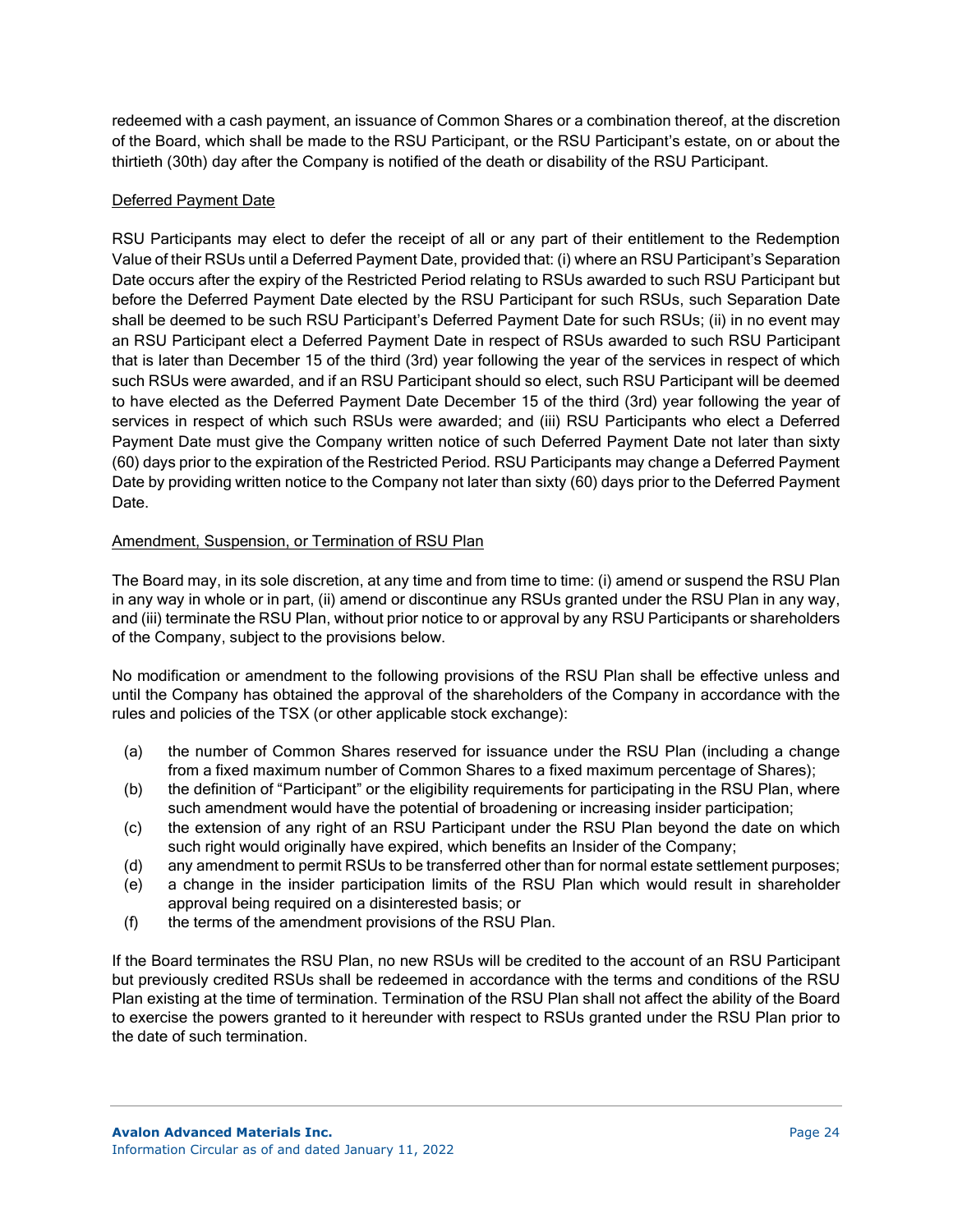## *Common Shares Issuable under the Stock Option Plan, DSU Plan and RSU Plan*

As at January 11, 2022, the Company had 387,541,807 Common Shares issued and outstanding. Accordingly, a maximum of 38,754,180 Common Shares were available for issuance (representing 10% of the issued and outstanding Common Shares) pursuant to options, DSUs and RSUs granted under the Stock Option Plan, DSU Plan and RSU Plan, respectively, as at such date.

As at January 11, 2022, there were 17,466,250 options granted and outstanding under the Stock Option Plan (representing 4.5% of the issued and outstanding Common Shares), 475,000 DSUs awarded and outstanding under the DSU Plan (representing 0.1% of the issued and outstanding Common Shares) and 1,325,000 RSUs awarded and outstanding under the RSU Plan (representing 0.3% of the issued and outstanding Common Shares), leaving 19,487,930 Common Shares (representing 5.0% of the issued and outstanding Common Shares) available for grant of further options, DSUs and RSUs. The DSU Plan separately provides that the maximum number of Common Shares which may be issued in connection with the redemption of DSUs granted under the DSU Plan shall be 1,750,000 Common Shares, of which none have been redeemed. Accordingly, up to 1,275,000 DSUs are available for grant under the DSU Plan as at January 11, 2022, representing 0.3% of the issued and outstanding Common Shares.

# *Burn Rate*

In accordance with the requirements of Section 613 of the TSX Company Manual, the below table sets out the burn rate of the options, RSUs and DSUs as of the end of the financial year ended August 31, 2021 and for the two preceding financial years. The burn rate is calculated by dividing the number of options granted under the Company's Stock Option Plan by the weighted average number of securities outstanding for the applicable financial year. The RSU Plan and DSU Plan become effective during the year ended August 31, 2021.

| <b>Financial Year</b><br>Ended | <b>Stock Options</b><br>Granted | <b>RSUs</b><br>Granted <sup>(1)</sup> | <b>DSUs</b><br>Granted $(1)$ | <b>Weighted Average</b><br><b>Common Shares</b><br>Outstanding | <b>Burn Rate</b> |
|--------------------------------|---------------------------------|---------------------------------------|------------------------------|----------------------------------------------------------------|------------------|
| August 31, 2021                | 9,260,000                       | 1,475,000                             | 475.000                      | 354,590,337                                                    | 3.2%             |
| August 31, 2020                | 7,680,000                       | $\blacksquare$                        | -                            | 334,332,582                                                    | 2.3%             |
| August 31, 2019                | 3,020,000                       | $\blacksquare$                        | -                            | 275,760,316                                                    | 1.1%             |

Notes:

(1) The RSU and DSU plans were implemented during the 2021 financial year

# **C. Performance Graph**

The following graph and table compare the yearly percentage change in the cumulative total shareholder return of the Common Shares for the period from September 1, 2016 to August 31, 2021 with the cumulative total return of the S&P/TSX Composite Total Return Index for the same period. The graph and table assume \$100 invested in Common Shares on August 31, 2016 and in the S&P/TSX Composite Total Return Index, which assumes dividend reinvestment.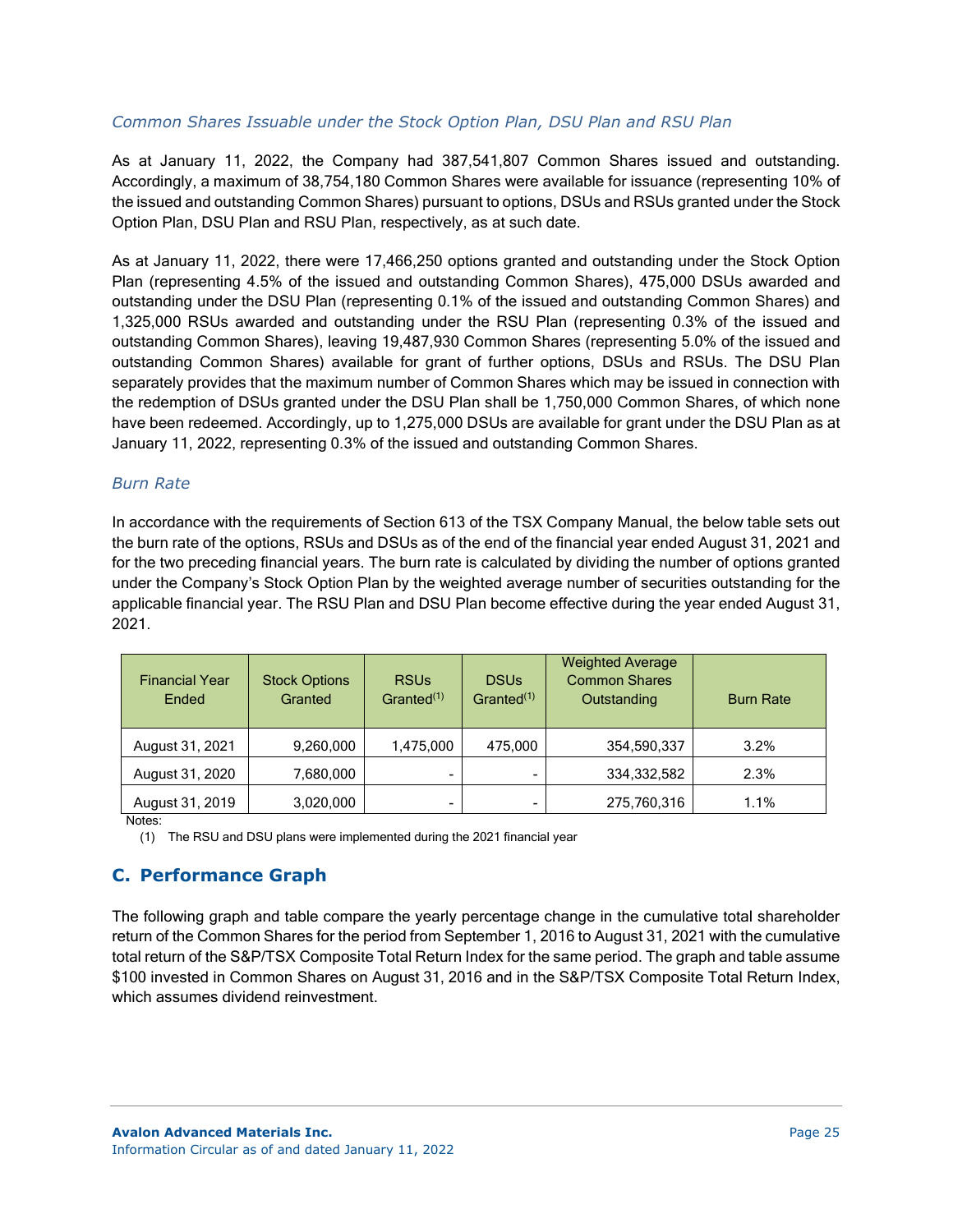### *Cumulative Total Return on \$100 Investment*

There is no direct correlation between the market performance of the Common Shares and executive compensation except that any increase in the market price of the Common Shares will increase the value of any options held by the relevant executives. The CGN Committee and the Board generally evaluate performance by reference to the achievement of corporate objectives rather than by short term changes in the Common Share price, which typically has in the past been significantly influenced by overall economic, market and industry conditions. Indirectly, however, the Board determined that there would be no salary increases for the Named Executive Officers in 2021, in recognition of the then current financial situation of the Company and the overall depressed nature of the junior resource sector in Canada. See discussion under "Base Salary and Bonus" above for further details.

## *Comparison of Cumulative Total Return*

| Month / Year                         | Septeme<br>br1, 2016 31, 2017 | August   | August<br>31, 2018 | August<br>31, 2019 | August<br>31, 2020 | August<br>31, 2021 |
|--------------------------------------|-------------------------------|----------|--------------------|--------------------|--------------------|--------------------|
| Avalon Advanced Materials Inc.       | \$100.00                      | \$70.00  | \$37.50            | \$22.50            | \$32.50            | \$57.50            |
| S&P/TSX Composite Total Return Index | \$100.00                      | \$107.23 | \$118.06           | \$123.19           | \$127.88           | \$163.98           |

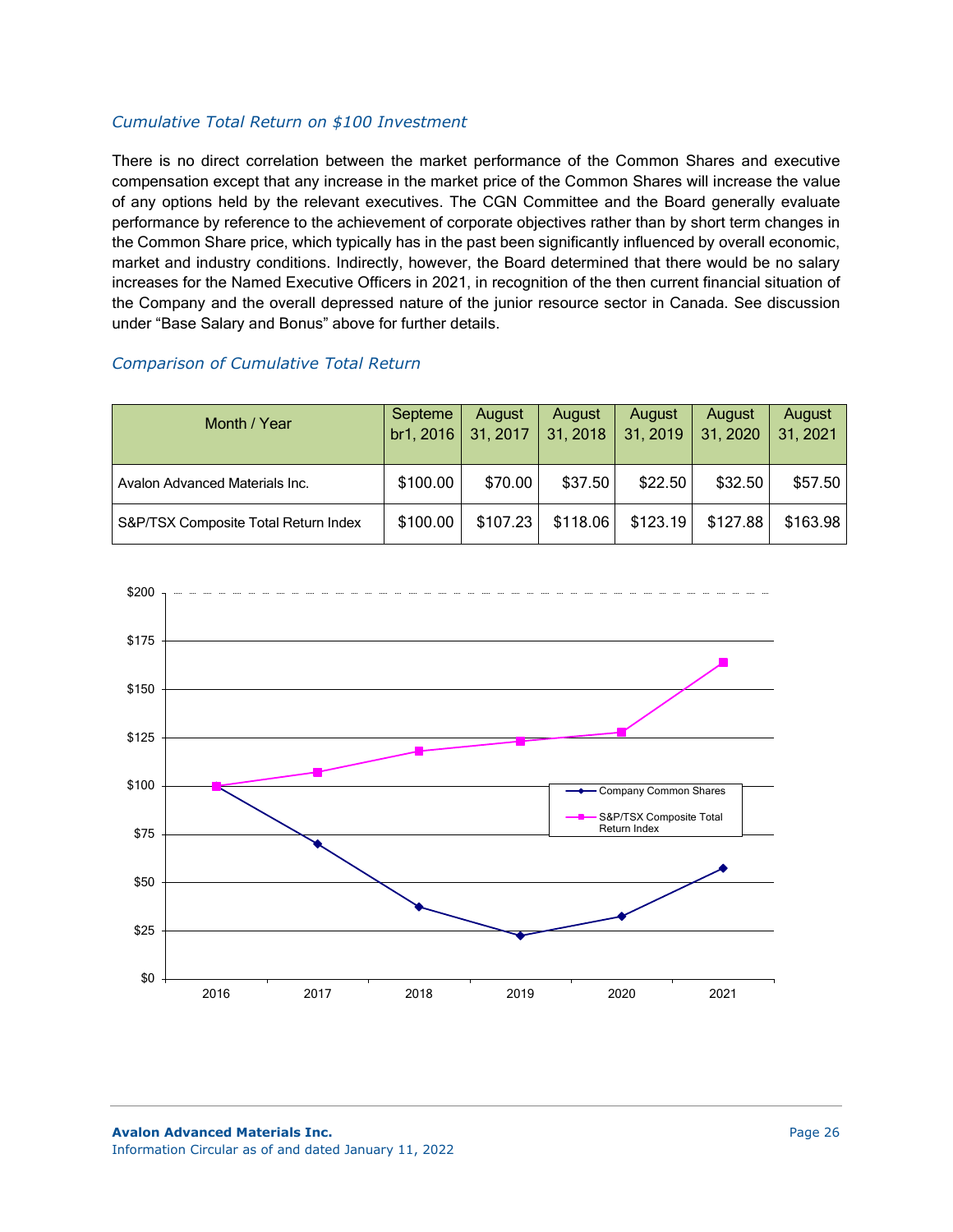# **D. Summary Compensation Table**

The table below contains a summary of the compensation paid to the Named Executive Officers during the three most recently completed financial years.

| Name and<br>Principal                   |      | Salary  | <b>Share</b><br>based<br>awards <sup>(1)</sup> | Option-<br>based<br>awards $(2)$ | <b>Non-Equity incentive</b><br>plan compensation<br>$($ \$)<br>Annual<br>incentive | Long term<br>incentive | Pension<br>Value $(3)$ | All other<br>compen-<br>sation | <b>Total</b><br>compen-<br>sation |
|-----------------------------------------|------|---------|------------------------------------------------|----------------------------------|------------------------------------------------------------------------------------|------------------------|------------------------|--------------------------------|-----------------------------------|
| <b>Position</b>                         | Year | $($ \$) | (3)                                            | $($ \$)                          | plans                                                                              | plans                  | (3)                    | (3)                            | (3)                               |
| Donald Bubar <sup>(4)</sup>             | 2021 | 250,000 | 72,440                                         | 155,193                          | Nil                                                                                | Nil                    | Nil                    | Nil                            | 477,633                           |
| President and<br><b>CEO</b>             | 2020 | 206,250 | Nil                                            | 15,352                           | Nil                                                                                | Nil                    | Nil                    | Nil                            | 221,602                           |
|                                         | 2019 | 300,000 | Nil                                            | 29,010                           | Nil                                                                                | Nil                    | Nil                    | Nil                            | 329,010                           |
| R. James                                | 2021 | 240,000 | 54,330                                         | 118,124                          | Nil                                                                                | Nil                    | Nil                    | Nil                            | 412,454                           |
| Andersen<br>CFO and VP,                 | 2020 | 190,000 | Nil                                            | 13,842                           | Nil                                                                                | Nil                    | Nil                    | Nil                            | 203,842                           |
| Finance                                 | 2019 | 240,000 | Nil                                            | 9,090                            | Nil                                                                                | Nil                    | Nil                    | Nil                            | 249,090                           |
| Mark Wiseman                            | 2021 | 208,000 | 36,220                                         | 63,956                           | Nil                                                                                | Nil                    | Nil                    | Nil                            | 308,176                           |
| VP,<br>Sustainability                   | 2020 | 164,667 | Nil                                            | 6,619                            | Nil                                                                                | Nil                    | Nil                    | Nil                            | 171,286                           |
|                                         | 2019 | 187,000 | Nil                                            | 3,760                            | Nil                                                                                | Nil                    | Nil                    | Nil                            | 190,760                           |
| <b>William Mercer</b><br>VP, Operations | 2021 | 124,800 | 27,165                                         | 41,161                           | Nil                                                                                | Nil                    | Nil                    | Nil                            | 193,126                           |
|                                         | 2020 | 116,133 | Nil                                            | 3,689                            | Nil                                                                                | Nil                    | Nil                    | Nil                            | 119,822                           |
|                                         | 2019 | 166,400 | Nil                                            | 2,780                            | Nil                                                                                | Nil                    | Nil                    | Nil                            | 169,180                           |

Notes:

(1) These amounts represent the "grant date fair value" of RSUs granted to the respective Named Executive Officer, which have been determined based on the five-day VWAP of the Common Shares on the TSX prior to the date the RSUs were awarded.

- (2) These amounts represent the "grant date fair value" of options granted to the respective Named Executive Officer, which have been determined by using the Black-Scholes model: a mathematical valuation model that ascribes a value to an option based on a number of factors in valuing the optionbased awards, including the exercise price of the option, the price of the underlying security on the date the option was granted and assumptions with respect to the volatility of the price of the underlying security and the risk-free rate of return. Calculating the value of options using this methodology is very different from a simple "in-the-money" value calculation. In fact, options that are well out-of-the-money can still have a significant "grant date fair value" based in a Black-Scholes valuation, especially where, as in the case of the Company, the price of the Common Shares underlying the option is highly volatile. Accordingly, caution must be exercised in comparing grant date fair value amounts with cash compensation or an in-themoney option value calculation. The same caution applies to the total compensation amounts shown in the last column above, which are based in part the grant date fair value amounts set out in the column for Option-based awards. These values are consistent with the accounting values used in the Company's financial statements. The Company selected the Black-Scholes model given its prevalence of use within North America.
- (3) The Company does not have a pension plan.
- (4) Mr. Bubar does not receive any additional compensation for serving as a director of the Company.

# E. Employment Contracts

#### Bubar Employment Agreement

The Company employs Donald Bubar as the Company's President and CEO pursuant to an employment agreement effective as of January 1, 2011 (the "Bubar Agreement"). The Bubar Agreement is for an indefinite term and can be terminated by either party. If the Bubar Agreement is terminated by Mr. Bubar,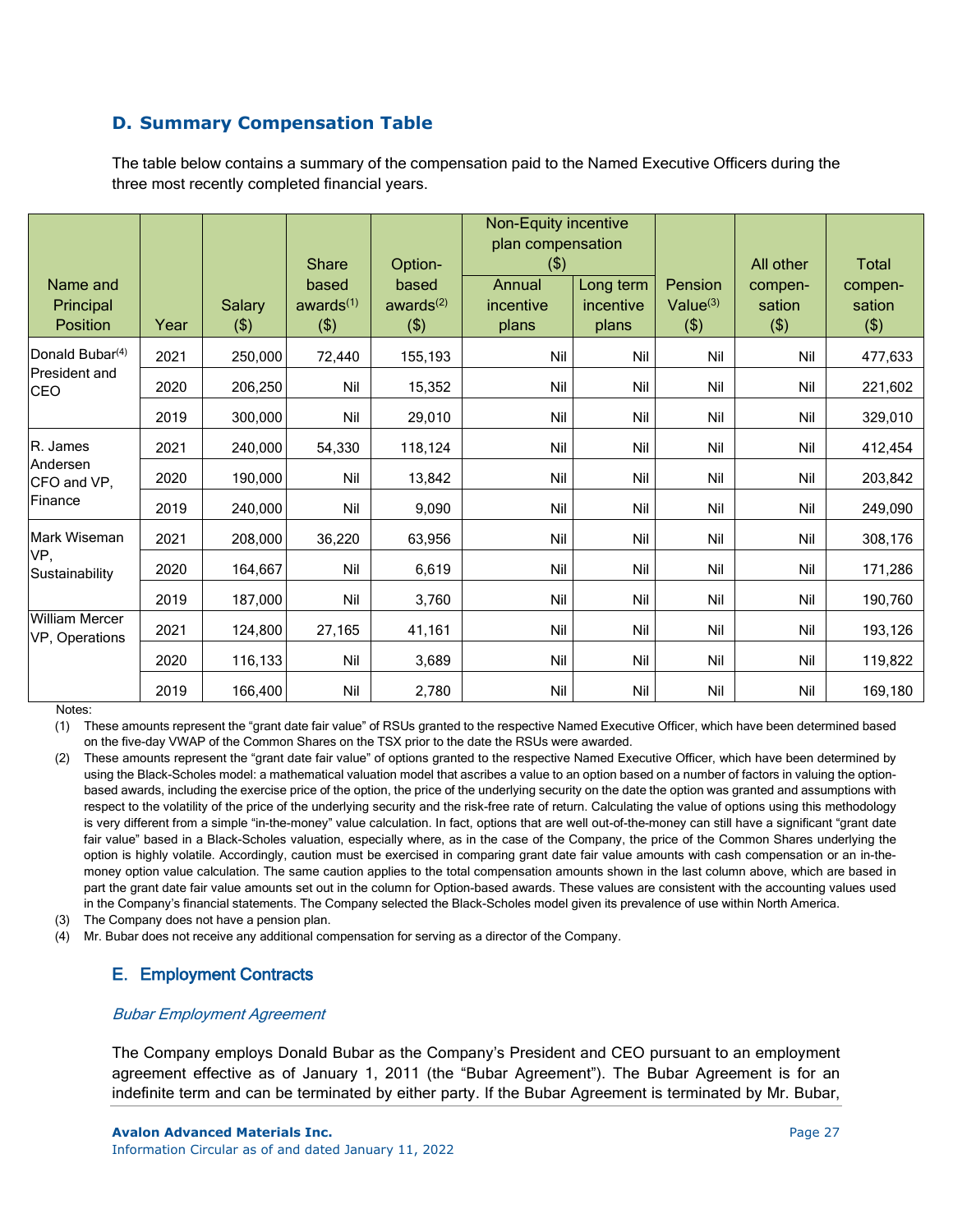then Mr. Bubar must provide notice of at least 30 days and Mr. Bubar is entitled to be paid the then current salary under the Bubar Agreement prorated until the end of the notice period, and thereafter all obligations of the Company to Mr. Bubar will terminate. If the Bubar Agreement is terminated by the Company without cause, then the Company will pay to Mr. Bubar a lump sum payment equal to three times his annual base salary amount in effect at the time. In the event of a change of control of the Company (as defined in the Bubar Agreement) and, if within one year of the change of control, Mr. Bubar's employment with the Company is terminated by the Company or Mr. Bubar elects to terminate the Bubar Agreement, then the Company will be obligated to pay to Mr. Bubar a lump sum in cash equal to three times his annual base salary amount in effect at the time.

## *Andersen Employment Agreement*

The Company employs R. James Andersen as the Company's Vice President, Finance and CFO pursuant to an employment agreement effective January 1, 2011 (the "Andersen Agreement"). The Andersen Agreement is for an indefinite term and can be terminated by either party. If the Andersen Agreement is terminated by Mr. Andersen, then Mr. Andersen must provide notice of at least 30 days and Mr. Andersen is entitled to be paid the then current salary under the Andersen Agreement prorated until the end of the notice period, and thereafter all obligations of the Company to Mr. Andersen will terminate. If the Andersen Agreement is terminated by the Company without cause, then the Company will pay to Mr. Andersen a lump sum payment equal to three months of salary plus two months of salary for every full or partial year of employment, recognizing that Mr. Andersen's employment began on June 11, 2001, to a maximum of three times his annual base salary amount in effect at the time. In the event of a change of control of the Company (as defined by the Andersen Agreement) and, if within one year of the change of control, Mr. Andersen's employment with the Company is terminated or in the event Mr. Bubar's employment with the Company is terminated, Mr. Andersen can elect to terminate the Andersen Agreement and the Company will be obligated to pay to Mr. Andersen a lump sum in cash equal to three times his annual base salary amount in effect at the time.

# *Wiseman Employment Agreement*

The Company employs Mark Wiseman as the Company's Vice President, Sustainability pursuant to an employment agreement effective November 7, 2011 (the "Wiseman Agreement"). The Wiseman Agreement is for an indefinite term and can be terminated by either party. If the Wiseman Agreement is terminated by Mr. Wiseman, then Mr. Wiseman must provide notice of at least 30 days, and Mr. Wiseman is entitled to be paid the then current salary under the Wiseman Agreement prorated until the end of the notice period, and thereafter all obligations of the Company to Mr. Wiseman will terminate. If the Wiseman Agreement is terminated by the Company without cause, then the Company will pay to Mr. Wiseman a lump sum payment equal to three months of salary plus one month of salary for every full or partial year of employment, recognizing that Mr. Wiseman's employment began on November 7, 2011, to a maximum of 24 months. In the event of a change of control of the Company (as defined in the Wiseman Agreement) and if within one year of the change of control, Mr. Wiseman's employment with the Company is terminated by the Company, the Company will pay to Mr. Wiseman a lump sum in cash equal to 12 months of salary plus an additional one month's salary for every full or partial year of employment, recognizing that Mr. Wiseman's employment began on November 7, 2011, to a maximum of 24 months.

## *Mercer Employment Agreement*

The Company employed William Mercer as the Company's Vice-President, Operations pursuant to an employment agreement effective January 1, 2011 (the "Mercer Agreement"). Dr. Mercer retired from the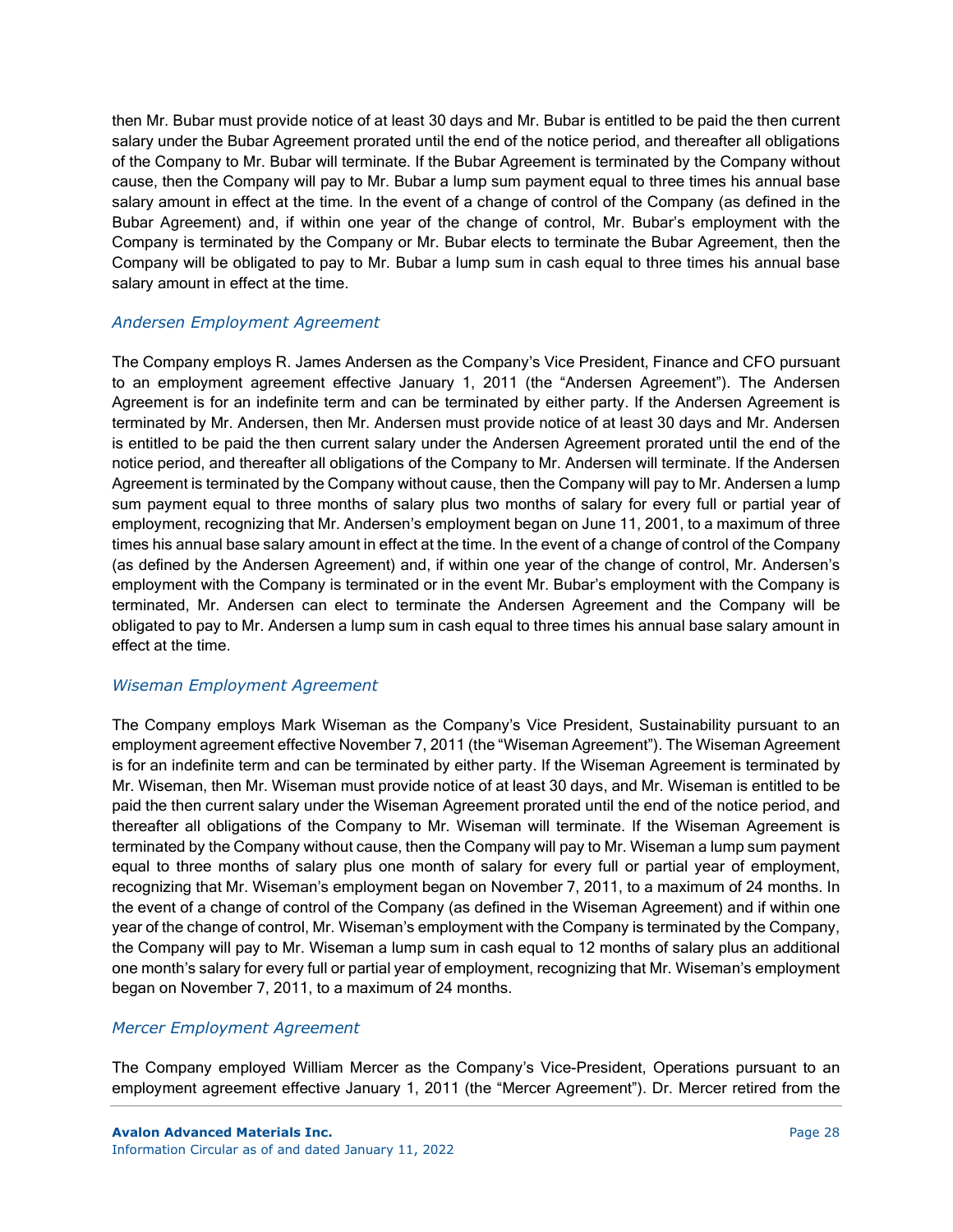Company subsequent to the Company's year end. The Mercer Agreement is for an indefinite term and can be terminated by either party. If the Mercer Agreement is terminated by Mr. Mercer, then Mr. Mercer must provide notice of at least 30 days, and Dr. Mercer is entitled to be paid the then current salary under the Mercer Agreement prorated until the end of the notice period, and thereafter all obligations of the Company to Dr. Mercer will terminate. If the Mercer Agreement is terminated by the Company without cause, then the Company will pay to Dr. Mercer a lump sum payment equal to three months of salary plus one month of salary for every full or partial year of employment, recognizing that Dr. Mercer's employment began on January 1, 2011, to a maximum of 24 months. In the event of a change of control of the Company (as defined in the Mercer Agreement) and if within one year of the change of control, Dr. Mercer's employment with the Company is terminated by the Company, the Company will pay to Dr. Mercer a lump sum in cash equal to 12 months of salary plus an additional one month's salary for every full or partial year of employment, recognizing that Mr. Mercer's employment began on January 1, 2011, to a maximum of 24 months.

## *Severance Payments after Termination or Termination after a Change of Control*

If a severance payment triggering event had occurred on August 31, 2021, the severance payments that would be contractually payable to each of the Named Executive Officers after termination and after termination following a change of control would be approximately as follows:

|                       | Termination without a    | Termination following a  |
|-----------------------|--------------------------|--------------------------|
|                       | change of control of the | change of control of the |
|                       | Company                  | Company                  |
| <b>Name</b>           | $($ \$)                  | $($ \$)                  |
| Donald Bubar          | 1,200,000                | 1,200,000                |
| R. James Andersen     | 900,000                  | 900,000                  |
| Mark Wiseman          | 281,667                  | 476,667                  |
| <b>William Mercer</b> | 182,000                  | 299,000                  |
| <b>Total</b>          | 2,563,667                | 2,875,667                |

# **F. Incentive Plan Awards**

## *Outstanding Option-Based and Share-Based Awards*

The following table sets out, for each Named Executive Officer, the incentive options (option-based awards) and share-based awards, outstanding as at August 31, 2021. The closing price of the Common Shares on the TSX on August 31, 2021 was \$0.115.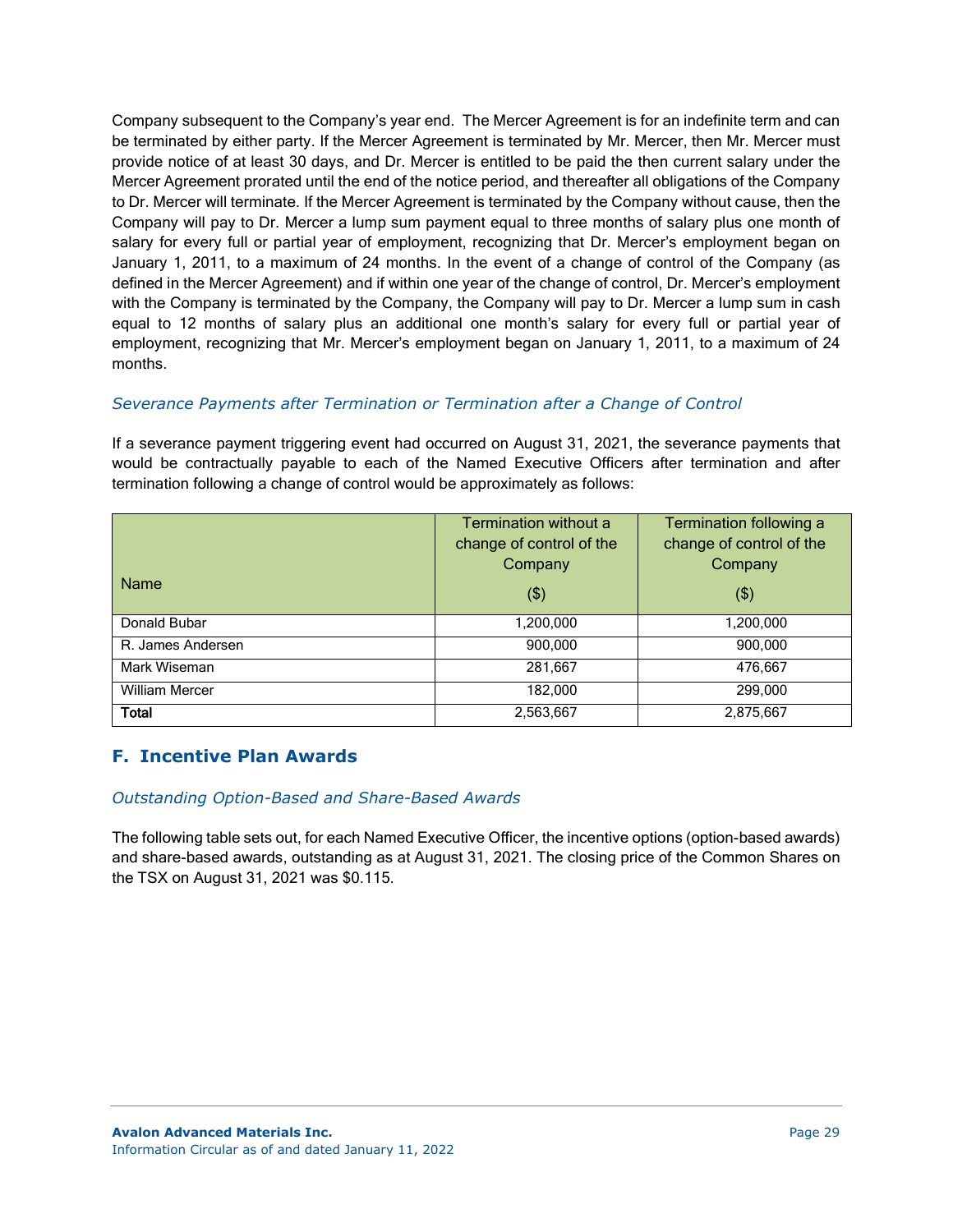|              | <b>Option-Based Awards</b>                           |                    |                      | <b>Share-Based Awards</b>                   |                                                            |                                                                        |                                                                                  |
|--------------|------------------------------------------------------|--------------------|----------------------|---------------------------------------------|------------------------------------------------------------|------------------------------------------------------------------------|----------------------------------------------------------------------------------|
|              | Number of<br>securities<br>underlying<br>unexercised | Option<br>exercise | Option<br>expiration | Value of<br>unexercised<br>in-the-<br>money | Number of<br>shares or units<br>of shares that<br>have not | Market or<br>payout value of<br>share-based<br>awards that<br>have not | Market or<br>payout value of<br>vested share-<br>based awards<br>not paid out or |
| <b>Name</b>  | options <sup>(2)</sup><br>(# )                       | price<br>( \$)     | date                 | options <sup>(1)</sup><br>( \$)             | $vested^{(3)}$<br>(# )                                     | vested <sup>(4)</sup><br>(3)                                           | distributed<br>(3)                                                               |
| Donald       | 200,000                                              | 0.14               | Feb28/23             | Nil                                         |                                                            |                                                                        |                                                                                  |
| <b>Bubar</b> | 200,000                                              | 0.10               | Feb28/24             | 3,000                                       |                                                            |                                                                        |                                                                                  |
|              | 500,000                                              | 0.08               | Jul08/24             | 17,500                                      | 400,000                                                    | 46,000                                                                 | Nil                                                                              |
|              | 900,000                                              | 0.08               | Feb28/25             | 31,500                                      |                                                            |                                                                        |                                                                                  |
|              | 400,000                                              | 0.26               | Feb28/26             | Nil                                         |                                                            |                                                                        |                                                                                  |
|              | 800,000                                              | 0.20               | Apr20/26             | $\overline{\text{Nil}}$                     |                                                            |                                                                        |                                                                                  |
| R. James     | 120,000                                              | 0.15               | May31/22             | Nil                                         |                                                            |                                                                        |                                                                                  |
| Andersen     | 120,000                                              | 0.11               | May31/23             | 600                                         |                                                            |                                                                        |                                                                                  |
|              | 120,000                                              | 0.12               | May31/24             | Nil                                         |                                                            | 34,500                                                                 | Nil                                                                              |
|              | 300,000                                              | 0.08               | Feb28/25             | 10,500                                      | 300,000                                                    |                                                                        |                                                                                  |
|              | 240,000                                              | 0.08               | May31/25             | 8,400                                       |                                                            |                                                                        |                                                                                  |
|              | 600,000                                              | 0.20               | Apr20/26             | Nil                                         |                                                            |                                                                        |                                                                                  |
|              | 400,000                                              | 0.20               | May31/26             | $\overline{\text{Nil}}$                     |                                                            |                                                                        |                                                                                  |
| <b>Mark</b>  | 80,000                                               | 0.14               | Aug31/22             | $\overline{\text{Nil}}$                     |                                                            |                                                                        |                                                                                  |
| Wiseman      | 80,000                                               | 0.10               | Aug31/23             | 1,200                                       |                                                            |                                                                        |                                                                                  |
|              | 80,000                                               | 0.10               | Aug31/24             | 1,200                                       | 200,000                                                    | 23,000                                                                 | Nil                                                                              |
|              | 300,000                                              | 0.08               | Feb28/25             | 10,500                                      |                                                            |                                                                        |                                                                                  |
|              | 200,000                                              | 0.08               | Aug31/25             | 7,000                                       |                                                            |                                                                        |                                                                                  |
|              | 500,000                                              | 0.20               | Apr20/26             | Nil                                         |                                                            |                                                                        |                                                                                  |
| William      | 80,000                                               | 0.16               | Nov30/21             | Nil                                         |                                                            |                                                                        |                                                                                  |
| Mercer       | 80,000                                               | 0.12               | Nov30/22             | $\overline{\text{Nil}}$                     |                                                            |                                                                        |                                                                                  |
|              | 80,000                                               | 0.10               | Nov30/23             | 1,200                                       |                                                            |                                                                        |                                                                                  |
|              | 80,000                                               | 0.08               | Nov30/24             | 2,800                                       | 150,000                                                    | 17,250                                                                 | Nil                                                                              |
|              | 100,000                                              | 0.08               | Feb 28/25            | 3,500                                       |                                                            |                                                                        |                                                                                  |
|              | 120,000                                              | 0.10               | Nov30/25             | 1,800                                       |                                                            |                                                                        |                                                                                  |
|              | 300,000                                              | 0.20               | Apr20/26             | Nil                                         |                                                            |                                                                        |                                                                                  |

(1) The value of the in-the-money options currently held by each Named Executive Officer is based on the closing market price of the Common Shares on the TSX as at August 31, 2021 being \$0.115, less the option exercise price.

(2) These options vest as to 25% thereof on each of the first four anniversaries of the date of grant thereof and have a term of five years.

(3) Number of unvested RSUs held by each Named Executive Officer.

(4) The market value of the unvested RSUs held by each Named Executive Officer is based on the closing market price of the Common Shares on the TSX as at August 31, 2021, being \$0.115.

## *Value Vested or Earned During the Year*

The following table sets forth, for each Named Executive Officer, the value of all incentive plan awards vested or earned during the year ended August 31, 2021: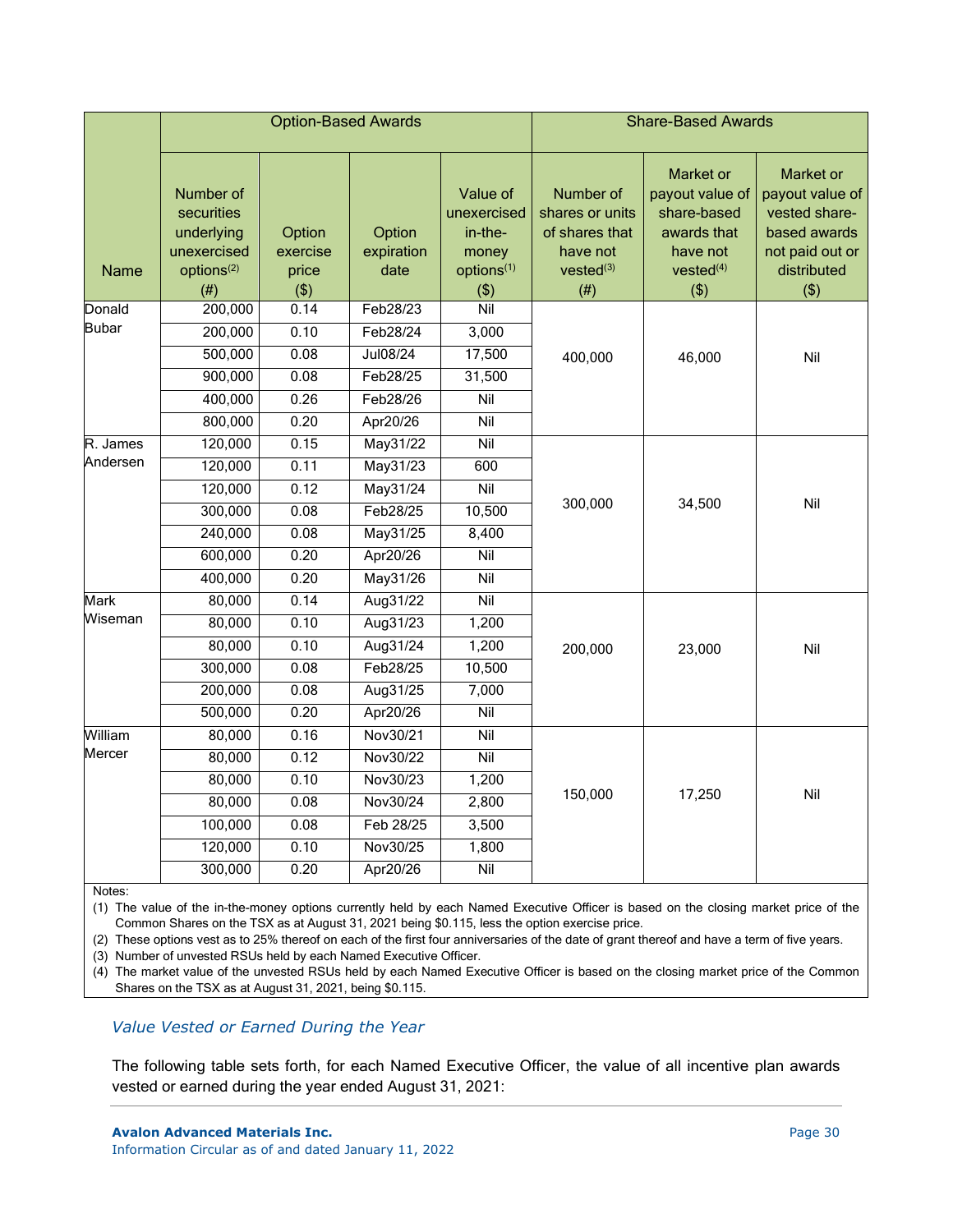|                       | <b>Option-Based Awards</b> | <b>Share-Based Awards</b> | <b>Non-Equity Incentive</b> |
|-----------------------|----------------------------|---------------------------|-----------------------------|
|                       | - Value vested during      | - Value vested during     | Plan Compensation -         |
|                       | the year                   | the year                  | Value earned during         |
| <b>Name</b>           |                            |                           | the year                    |
|                       | $(5)^{(1)}$                | \$)                       | (3)                         |
| Donald Bubar          | 71,625                     | Nil                       | Nil                         |
| R. James Andersen     | 26,925                     | Nil                       | Nil                         |
| Mark Wiseman          | 14,625                     | Nil                       | Nil                         |
| <b>William Mercer</b> | 5,875                      | Nil                       | Nil                         |
| Note:                 |                            |                           |                             |

(1) The value of the options vested during the year for each Named Executive Officer is based on the closing market price of the Common Shares on the TSX on the vesting date less the option exercise price.

# **G. Pension Plan Benefits**

There are no pension plan benefits in place for the Named Executive Officers.

# **H. Termination and Change of Control Benefits**

Except as set forth above under "Employment Contracts", the Company is not party to any compensatory plan, contract or arrangement where a Named Executive Officer is entitled to receive any compensation from the Company in the event of resignation, retirement or any other termination of employment of such persons, change of control of the Company or a change in the Named Executive Officer's responsibilities following a change of control.

# **I. Director Compensation**

The following table describes director compensation for non-executive directors for the year ended August 31, 2021:

|                                   | Fees<br>earned | Share-<br>based<br>awards | Option-<br>based<br>awards | Non-equity<br>incentive plan<br>compensation | <b>Pension</b><br>value | All other<br>compensation | Total<br>compensation |
|-----------------------------------|----------------|---------------------------|----------------------------|----------------------------------------------|-------------------------|---------------------------|-----------------------|
| Name $(1)$                        | (3)            | (3)(2)                    | $( $)^{(3)}$               | (3)(4)                                       | $(5)^{(5)}$             | $(5)^{(6)}$               | $($ \$)               |
| Alan Ferry                        | 5.000          | 27,165                    | 45,117                     | Nil                                          | Nil                     | Nil                       | 77,282                |
| Naomi Johnson                     | 5.000          | 22,637                    | 33,837                     | Nil                                          | Nil                     | Nil                       | 61,474                |
| John E. Fisher                    | 5,000          | 18,110                    | 33,837                     | Nil                                          | Nil                     | Nil                       | 56,947                |
| Marilyn Spink                     | 5,000          | 18,110                    | 33,837                     | Nil                                          | Nil                     | Nil                       | 56,947                |
| Harvey L. A. Yesno <sup>(7)</sup> | Nil            | Nil                       | Nil                        | Nil                                          | Nil                     | Nil                       | Nil                   |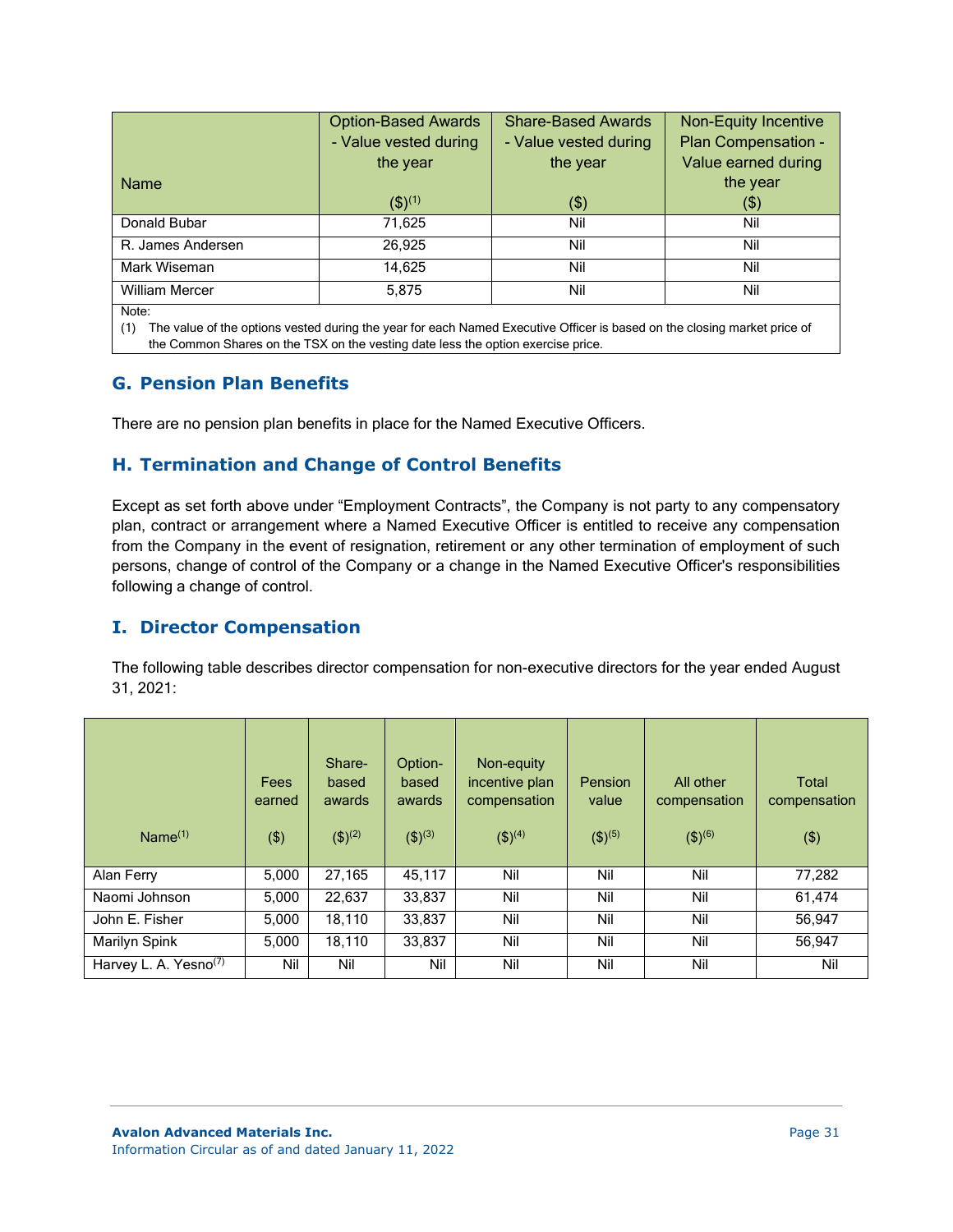- (1) This director compensation table does not include information for Donald Bubar, who is both a director and a Named Executive Officer. The compensation paid to Mr. Bubar for the financial year ended August 31, 2021 has been reflected in the Named Executive Officer "Summary Compensation Table". The Company did not pay any additional compensation to Mr. Bubar for serving as a director of the Company.
- (2) These amounts represent the "grant date fair value" of DSUs granted to the respective director, which have been determined based on the five-day VWAP of the Common Shares on the TSX prior to the date the DSUs were awarded.
- (3) These amounts represent the "grant date fair value" of options granted to the respective director, which have been determined by using the Black-Scholes model, a mathematical valuation model that ascribes a value to an option based on a number of factors in valuing the option-based awards, including the exercise price of the option, the price of the underlying security on the date the option was granted, and assumptions with respect to the volatility of the price of the underlying security and the risk-free rate of return. Calculating the value of options using this methodology is very different from a simple "in-the-money" value calculation. In fact, options that are well out-of-themoney can still have a significant "grant date fair value" based in a Black-Scholes valuation, especially where, as in the case of the Company, the price of the Common Shares underlying the option is highly volatile. Accordingly, caution must be exercised in comparing grant date fair value amounts with cash compensation or an in-the-money option value calculation. The same caution applies to the total compensation amounts shown in the last column above, which are based in part the grant date fair value amounts set out in the column for option-based awards. These values are consistent with the accounting values used in the Company's financial statements. The Company selected the Black-Scholes model given its prevalence of use within North America.
- (4) The Company does not have a non-equity incentive plan.
- (5) The Company does not have any pension plans.
- (6) The Company does not have any other benefit plans for its directors.

(7) Mr. Yesno became a director of the Company on December 29, 2021.

#### *Compensation of Directors*

During the financial year ended August 31, 2021, directors of the Company (excluding Donald Bubar, who is an officer of the Company) are paid a base yearly fee of \$5,000.

In addition, pursuant to the Stock Option Plan, the Company typically grants options to purchase Common Shares and DSUs to directors of the Company. During the financial year ended August 31, 2021, 1,300,000 options were issued to directors and 475,000 DSUs were awarded to directors.

Directors are also reimbursed for their out-of-pocket expenses incurred in attending Board and committee meetings.

The directors are indemnified by the Company against all costs, charges and expenses reasonably incurred by such director in respect of any action or proceeding to which such director is made a party by reason of being a director of the Company, subject to the limitations in respect thereof contained in the Act.

#### *Option-Based and Share-Based Awards to Directors*

The table below sets out for each non-executive director the incentive options (option-based awards) and share-based awards outstanding as of August 31, 2021. The closing price of the Company's shares on the TSX on August 31, 2021 was \$0.115.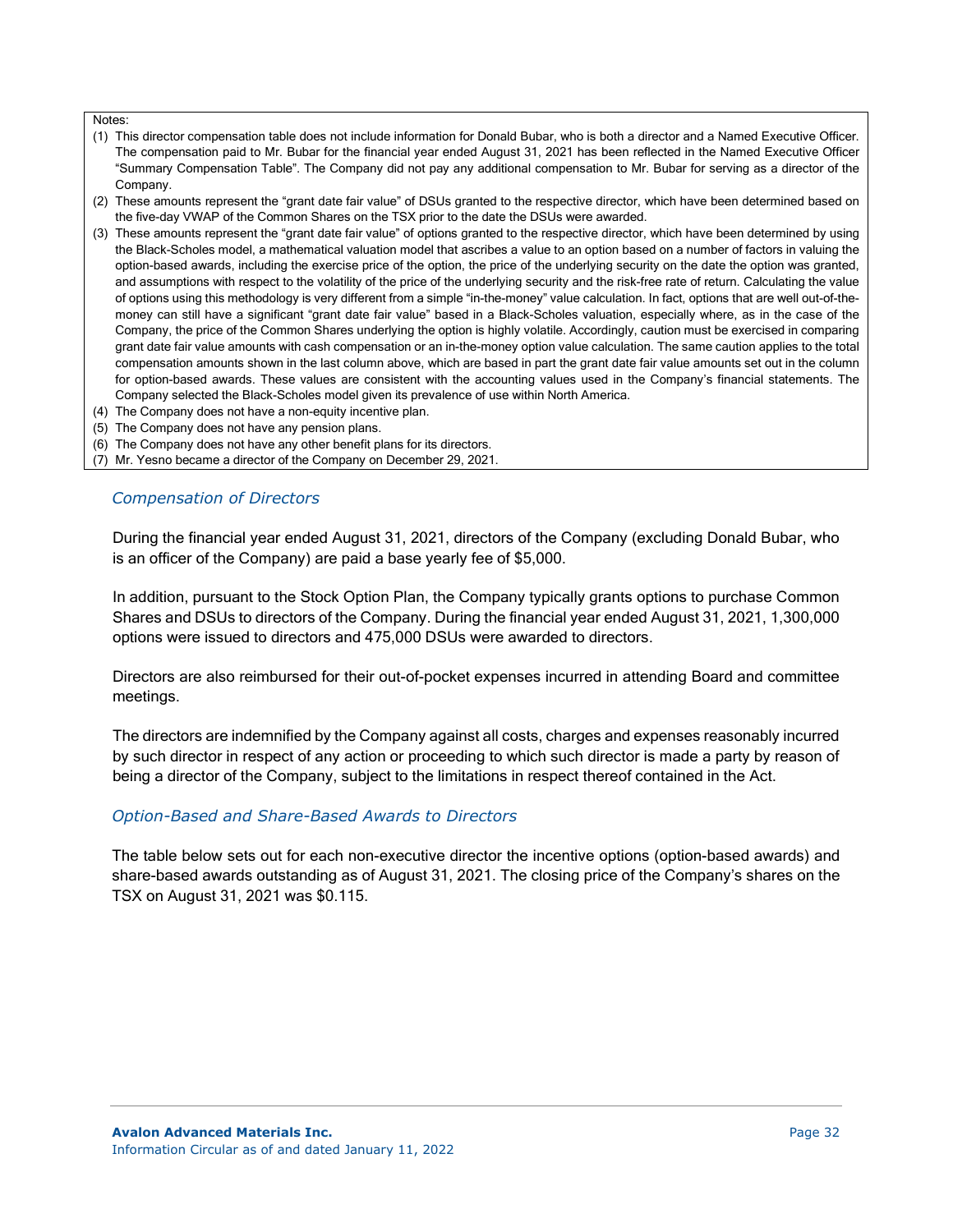|                                      |                                                                         |                                    | <b>Option-Based Awards</b>   | <b>Share-Based Awards</b>                                                |                                                                                |                                                                                             |                                                                                                                |
|--------------------------------------|-------------------------------------------------------------------------|------------------------------------|------------------------------|--------------------------------------------------------------------------|--------------------------------------------------------------------------------|---------------------------------------------------------------------------------------------|----------------------------------------------------------------------------------------------------------------|
| Name <sup>(1)</sup>                  | Number of<br>securities<br>underlying<br>unexercised<br>options<br>(# ) | Option<br>exercise<br>price<br>(3) | Option<br>expiration<br>date | Value of<br>unexercised<br>in-the-money<br>options <sup>(2)</sup><br>(3) | Number of<br>shares or<br>units of<br>shares that<br>have not<br>vested<br>(#) | Market or<br>payout value<br>of share-<br>based<br>awards that<br>have not<br>vested<br>(3) | Market or<br>payout value<br>of vested<br>share-based<br>awards not<br>paid out or<br>distributed $(5)$<br>(3) |
| Alan                                 | $50,000^{(4)}$                                                          | 0.16                               | Nov. 30/21                   | Nil                                                                      |                                                                                |                                                                                             | 17,250                                                                                                         |
| Ferry                                | $50,000^{(4)}$                                                          | 0.12                               | Apr. 29/23                   | Nil                                                                      |                                                                                | Nil                                                                                         |                                                                                                                |
|                                      | $50,000^{(4)}$                                                          | 0.10                               | Feb. 28/24                   | 750                                                                      | Nil                                                                            |                                                                                             |                                                                                                                |
|                                      | 75,000(4)                                                               | 0.12                               | May 31/24                    | Nil                                                                      |                                                                                |                                                                                             |                                                                                                                |
|                                      | $375,000^{(4)}$                                                         | 0.08                               | Feb. 28/25                   | 13,125                                                                   |                                                                                |                                                                                             |                                                                                                                |
|                                      | 400,000(3)                                                              | 0.20                               | Apr. 20/26                   | Nil                                                                      |                                                                                |                                                                                             |                                                                                                                |
| Naomi Johnson                        | $225,000^{(3)}$                                                         | 0.08                               | Sep. 9/24                    | 7,875                                                                    |                                                                                |                                                                                             |                                                                                                                |
|                                      | $275,000^{(3)}$                                                         | 0.08                               | Feb. 28/25                   | 9,625                                                                    | Nil                                                                            | Nil                                                                                         | 14,375                                                                                                         |
|                                      | $300,000^{(3)}$                                                         | 0.20                               | Apr. 20/26                   | Nil                                                                      |                                                                                |                                                                                             |                                                                                                                |
| John E. Fisher                       | $500,000^{(3)}$                                                         | 0.08                               | Feb. 28/25                   | 17,500                                                                   | Nil                                                                            | Nil                                                                                         | 11,500                                                                                                         |
|                                      | $300,000^{(3)}$                                                         | 0.20                               | Apr. 20/26                   | $\overline{N}$                                                           |                                                                                |                                                                                             |                                                                                                                |
| Marilyn Spink                        | $375,000^{(3)}$                                                         | 0.08                               | Jun. 15/25                   | 13,125                                                                   | Nil                                                                            | Nil                                                                                         | 11,500                                                                                                         |
|                                      | $300,000^{(3)}$                                                         | 0.20                               | Apr. 20/26                   | Nil                                                                      |                                                                                |                                                                                             |                                                                                                                |
| Harvey L. A.<br>Yesno <sup>(6)</sup> | Nil                                                                     |                                    |                              | Nil                                                                      | Nil                                                                            | Nil                                                                                         | Nil                                                                                                            |

(1) This table does not include information for Donald Bubar who is both a director and a Named Executive Officer (see "Incentive Plan Awards" above). The Company did not pay any additional compensation to Mr. Bubar for serving as a director of the Company.

(2) The value of unexercised in-the-money options is calculated by determining the difference between the market value of the underlying securities at August 31, 2021 and the exercise price of the options. The closing market price of the Company's Common Shares as at August 31, 2021 was \$0.115 per Common Share.

(3) These options vest as to 25% thereof on each of the first four anniversaries of the date of grant thereof and have a term of five years.

(4) These options vest as to 50% thereof on each of the date of grant and the first anniversary thereof and have a term of five years.

(5) The market value of the vested DSUs held by each director is based on the closing market price of the Common Shares on the TSX as at August 31, 2021 being \$0.115.

(6) Mr. Yesno became a director of the Company on December 29, 2021.

*Value Vested or Earned During the Year*

The following table sets forth, for each non-executive director, the value of all incentive plan awards vested or earned during the year ended August 31, 2021: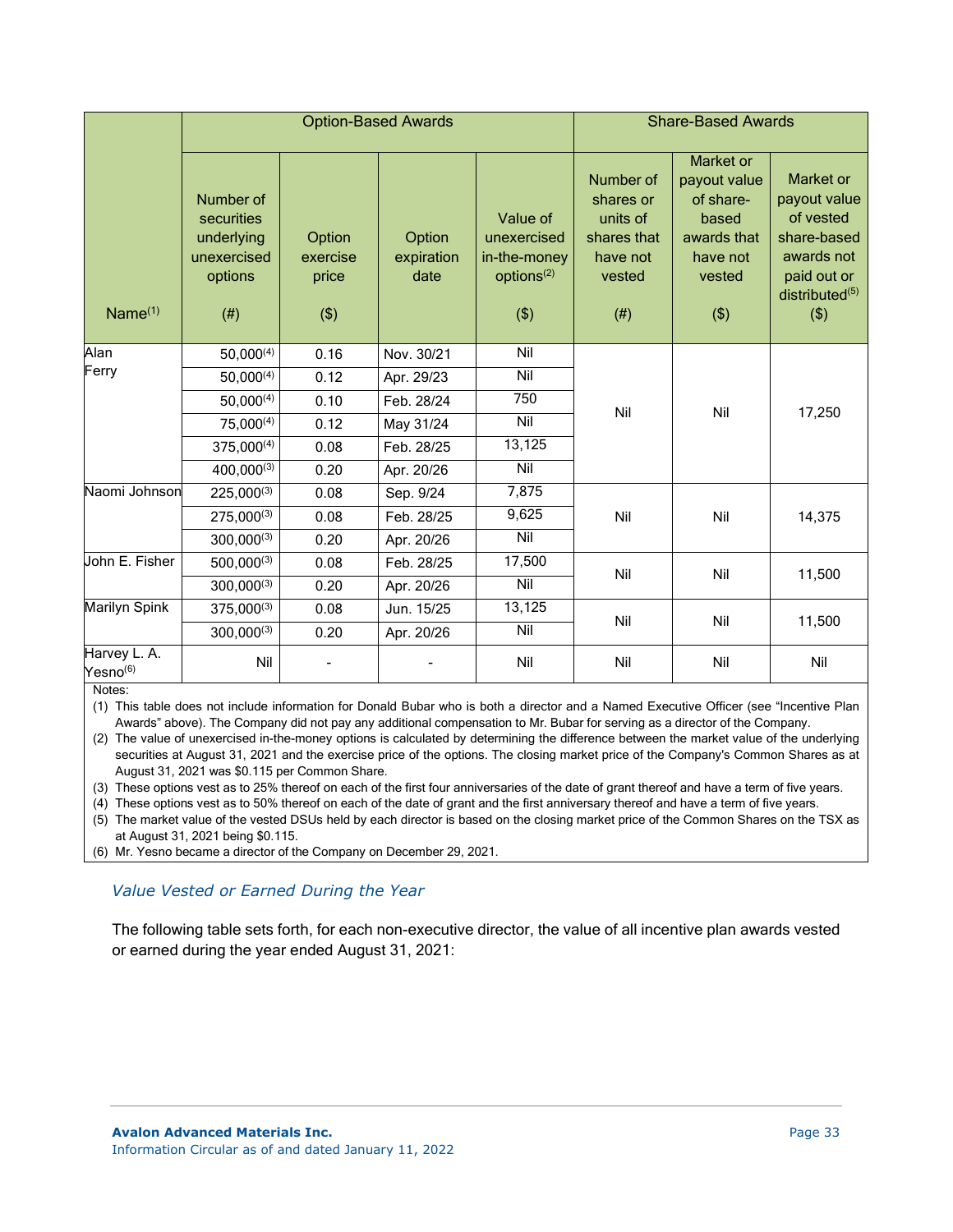| Name <sup>(1)</sup>               | <b>Option-Based Awards-</b><br>Value vested during<br>the year<br>$($ \$) <sup>(2)</sup> | <b>Share-Based Awards-</b><br>Value vested during<br>the year<br>$(5)^{(3)}$ | <b>Non-Equity Incentive</b><br><b>Plan Compensation-</b><br>Value earned during<br>the year<br>$($ \$) |
|-----------------------------------|------------------------------------------------------------------------------------------|------------------------------------------------------------------------------|--------------------------------------------------------------------------------------------------------|
| Alan Ferry                        | 36,563                                                                                   | 27,165                                                                       | Nil                                                                                                    |
| Naomi Johnson                     | 13,406                                                                                   | 22,637                                                                       | Nil                                                                                                    |
| John E. Fisher                    | 24,375                                                                                   | 18,110                                                                       | Nil                                                                                                    |
| Marilyn Spink                     | 10,000                                                                                   | 18,110                                                                       | Nil                                                                                                    |
| Harvey L. A. Yesno <sup>(4)</sup> | Nil                                                                                      | Nil                                                                          | Nil                                                                                                    |

(1) This table does not include information for Donald Bubar who is both a director and a Named Executive Officer (see "Incentive Plans Awards" above). The Company did not pay any additional compensation to Mr. Bubar for serving as a director of the Company.

(2) The value of the options vested during the year for each director is based on the closing market price of the Company's Common Shares on the TSX on the vesting date less the option exercise price.

(3) The value of the DSUs vested during the year for each director is based on the five-day VWAP of the Common Shares on the TSX prior to the date the DSUs were awarded as these DSUs were vested on the date of award.

(4) Mr. Yesno became a director of the Company on December 29, 2021.

# **SECURITIES AUTHORIZED FOR ISSUANCE UNDER EQUITY COMPENSATION PLANS**

The following table provides information as at August 31, 2021 with respect to Common Shares issuable by the Company pursuant to the Stock Option Plan, DSU Plan and RSU Plan, the only equity compensation plans of the Company as at August 31, 2021:

| <b>Plan Category</b>                                                          | Number of securities to<br>be issued upon<br>exercise of outstanding<br>options, warrants and<br>rights $(3)$<br>$(\#)$ | Weighted-<br>average exercise<br>price of<br>outstanding<br>options, warrants<br>and rights<br>$($ \$) | Number of securities remaining<br>available for future issuance<br>under equity compensation<br>plans (excluding securities<br>reflected in first column)(3)<br>(# <sup>2</sup> ) |
|-------------------------------------------------------------------------------|-------------------------------------------------------------------------------------------------------------------------|--------------------------------------------------------------------------------------------------------|-----------------------------------------------------------------------------------------------------------------------------------------------------------------------------------|
| Equity compensation<br>plans approved by<br>securityholders <sup>(1)(2)</sup> | 18,226,250                                                                                                              | 0.14                                                                                                   | 19,121,385                                                                                                                                                                        |
| Equity compensation<br>plans not approved by<br>securityholders               | N/A                                                                                                                     | N/A                                                                                                    | N/A                                                                                                                                                                               |
| Total<br>Notes:                                                               | 18,226,250                                                                                                              | 0.14                                                                                                   | 19,121,385                                                                                                                                                                        |

(1) Includes the Stock Option Plan, RSU Plan and DSU Plan. There are a total of 19,121,385 stock options, DSUs and RSUs available for issuance which, when added to the total number of outstanding options, DSUs and RSUs of 18,226,250, is equal to 10% of the Company's issued capital as at August 31, 2021.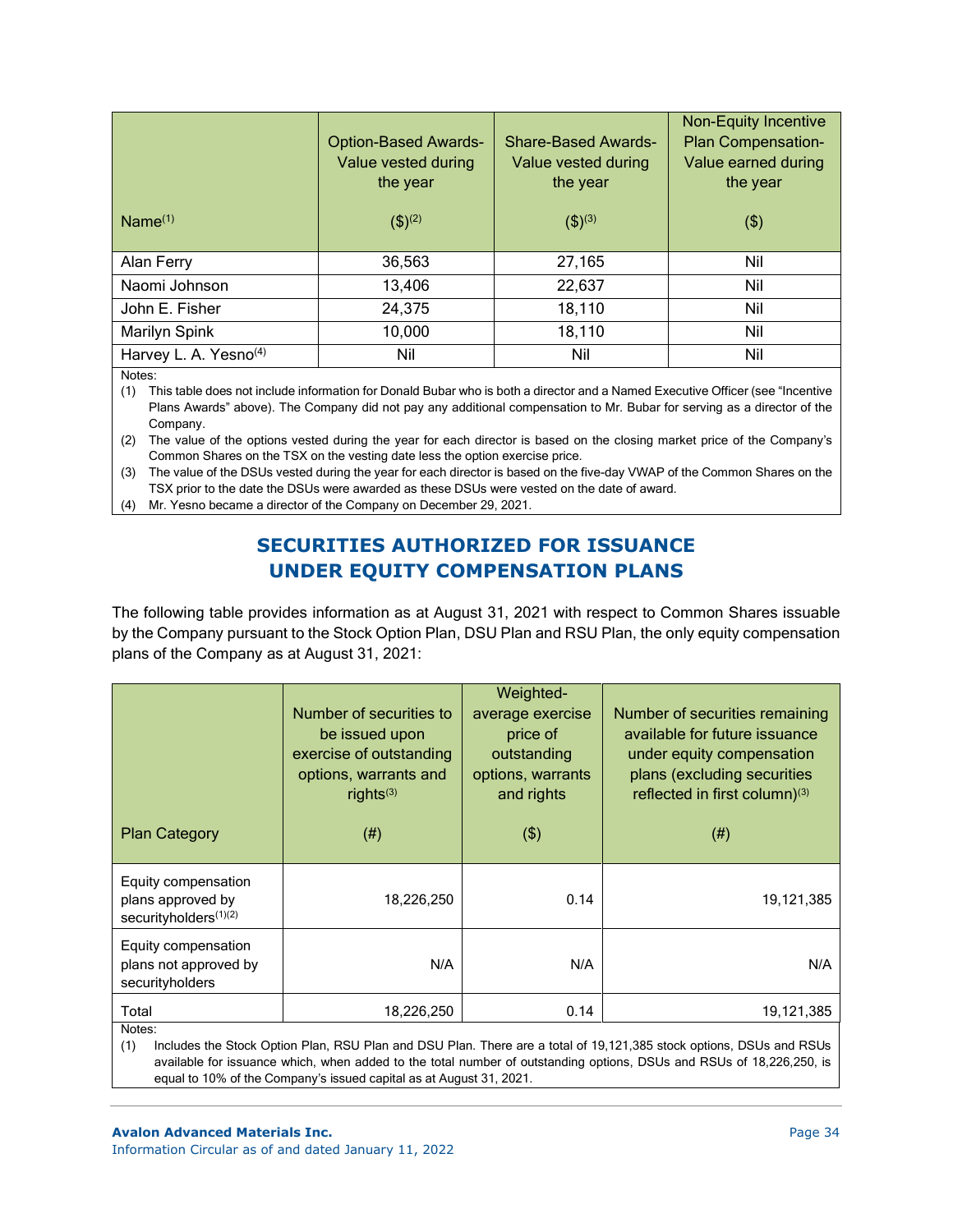- (2) The maximum number of Common Shares which may be issued in connection with the redemption of DSUs granted under the DSU Plan is 1,750,000 Common Shares of which none have been redeemed. There are 475,000 DSUs outstanding as at August 31, 2021, with 1,275,000 DSUs remaining available for future issuance.
- (3) Assumes that all of the outstanding RSUs and DSUs will be settled by the issuance of Common Shares.

# **INDEBTEDNESS OF DIRECTORS AND EXECUTIVE OFFICERS**

There is no indebtedness of any director, executive officer, employee, former directors, former executive officers or former employees, or proposed nominee for election as a director of the Company to, or guaranteed or supported by, the Company or any subsidiary thereof either pursuant to an employee stock purchase program or any other programs of the Company or a subsidiary or otherwise, nor has there been any such indebtedness of the Company to, or guaranteed or supported by, the Company or any subsidiary during the financial year ended August 31, 2021.

# **INTEREST OF CERTAIN PERSONS IN MATTERS TO BE ACTED UPON**

No person who has been a director or an executive officer of the Company at any time since the beginning of its last financial year, no person or company by whom, or on whose behalf, directly or indirectly, solicitation has been made, no proposed nominee for election as a director of the Company, nor any associate or affiliate of the aforementioned persons has any material interest, direct or indirect, by way of beneficial ownership of securities or otherwise, in any matter to be acted upon at the Meeting, except as disclosed in this Information Circular.

# **INTEREST OF INFORMED PERSONS IN MATERIAL TRANSACTIONS**

Other than as disclosed herein, no informed person (within the meaning of National Instrument 51-102 – Continuous Disclosure Obligations) of the Company, no proposed nominee for election as a director of the Company, nor any associate or affiliate of any of the foregoing has or had any material interest, direct or indirect, in any transaction since the commencement of the Company's most recently completed financial year or in any proposed transaction which has materially affected or would materially affect the Company or any of its subsidiaries.

# **STATEMENT OF CORPORATE GOVERNANCE PRACTICES**

National Instrument 58-101 - Disclosure of Corporate Governance Practices ("NI 58-101") requires that if management of an issuer solicits proxies from its securityholders for the purpose of electing directors that certain prescribed disclosure in respect of corporate governance matters be included in its information circular. The TSX also requires listed companies to provide, on an annual basis, the corporate governance disclosure which is prescribed by NI 58-101. In addition, the Act sets out required disclosure in respect of diversity among directors and members of senior management (as prescribed in the regulations) that is required to be placed before shareholders at every annual meeting of a publicly listed CBCA corporation, which came into force January 1, 2020 (the "CBCA Diversity Requirements").

Pursuant to NI 58-101, the prescribed corporate governance disclosure for the Company pursuant to Form 58-101F1 (the "Form 58-101F1 Disclosure") is contained in "Schedule A – Corporate Governance Disclosure", which is appended to this Information Circular, and sets forth the corporate governance practices of the Company, relative to the Form 58-101F1 Disclosure as well as the CBCA Diversity Requirements.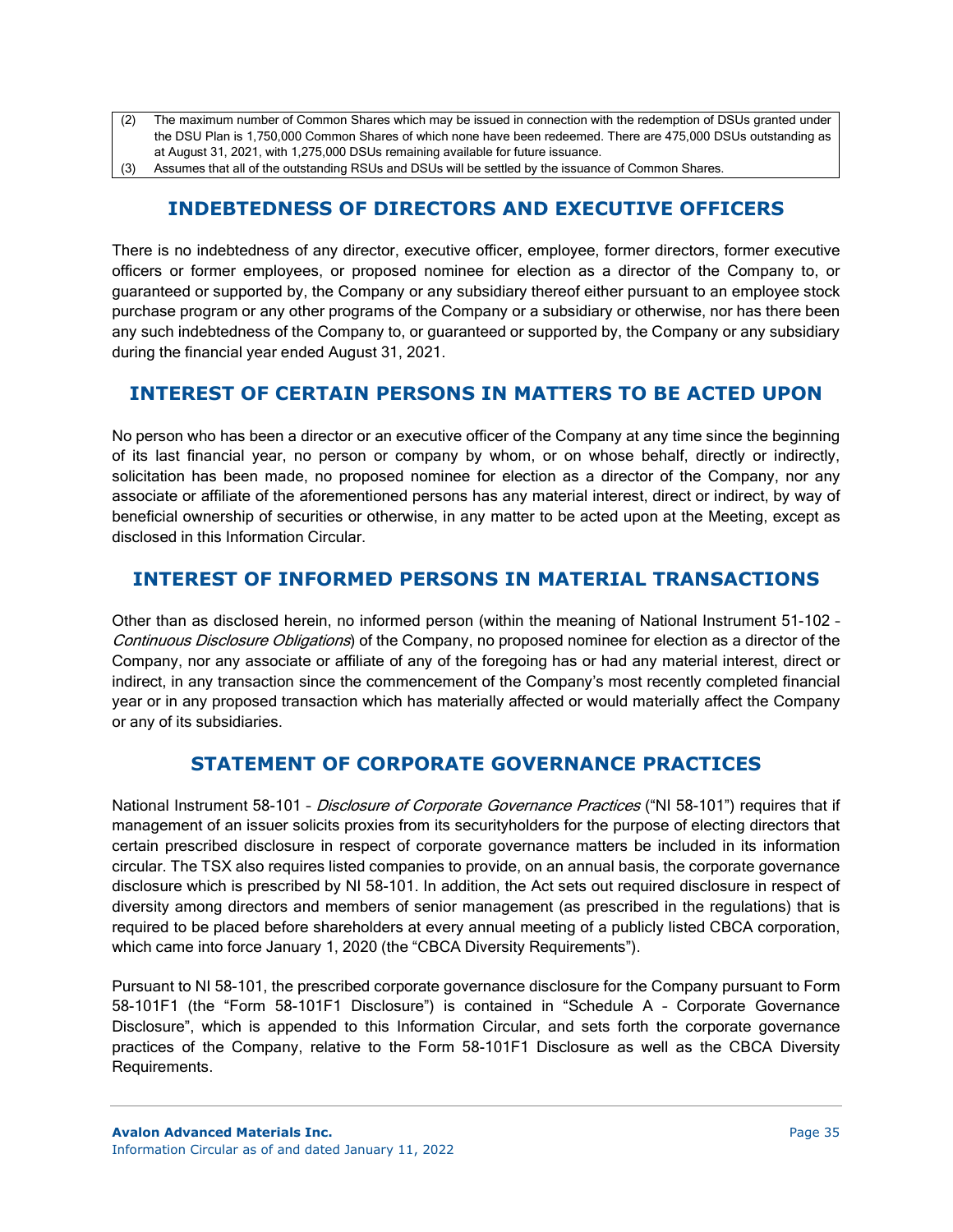# **ADDITIONAL INFORMATION**

Additional information relating to the Company can be found at [www.sedar.com](http://www.sedar.com/) and on the Company's website at [www.avalonadvancedmaterials.com.](http://www.avalonadvancedmaterials.com/) Financial information is provided in the Company's comparative financial statements and related management's discussion and analysis for the financial year ended August 31, 2021.

A copy of the following documents may be obtained, without charge, upon request to the Corporate Secretary of the Company at Suite 1901, 130 Adelaide Street West, Toronto, Ontario, Canada, M5H 3P5, Telephone: (416) 364-4938, Fax: (416) 364-5162:

- (a) the Annual Financial Statements and related management's discussion and analysis and any interim financial statements of the Company for periods subsequent to August 31, 2021 and related management's discussion and analysis; and
- (b) this Information Circular.

# **APPROVAL**

The contents of this Information Circular and the sending thereof to the shareholders of the Company have been approved by the directors of the Company.

DATED at Toronto, Ontario this 11<sup>th</sup> day of January, 2022.

By ORDER of the Board of Directors

 $DSMS$ 

Donald S. Bubar President and Chief Executive Officer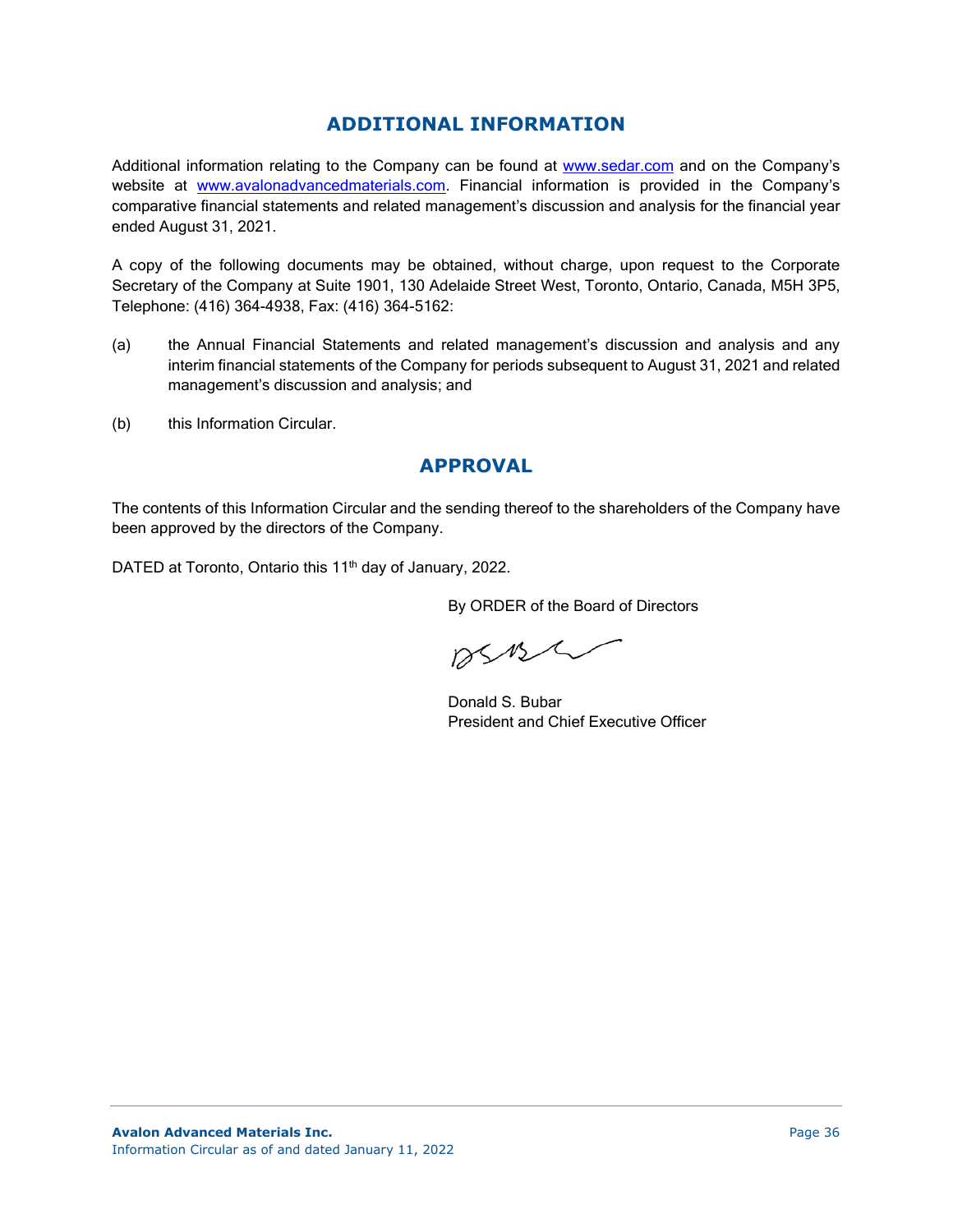# **SCHEDULE A**

# **CORPORATE GOVERNANCE DISCLOSURE**

National Policy 58-201 - Corporate Governance Guidelines ("NP 58-201") establishes corporate governance guidelines which are considered "best practice" and apply to all public companies. In addition, the Act sets out required disclosure in respect of the CBCA Diversity Requirements.

The Company has reviewed its own corporate governance practices in light of the guidelines set out in NP 58-201 and the CBCA Diversity Requirements, and hereby discloses its current corporate governance practices below.

For the purposes hereof, the following terms referred to herein have the following meanings. Any other terms used herein but not otherwise defined shall have the meanings ascribed thereto in the applicable securities legislation or the Act.

"Aboriginal peoples" means persons who are First Nations, Inuit or Métis;

"designated groups" means women, Aboriginal peoples, persons with disabilities and members of visible minorities;

"executive officer/members of senior management" means:

- (a) the chair and vice chair of the board of directors;
- (b) the president of the corporation;
- (c) the chief executive officer and chief financial officer;
- (d) the vice president in charge of a principal business unit, division or function including sales, finance or production; and
- (e) an individual performing a policy-making function in respect of the corporation.

"major subsidiary" means a subsidiary whose assets and revenue are consolidated into the parent's financial statements and account for 30% or more of the consolidated assets or revenues;

"members of visible minorities" means persons, other than Aboriginal peoples, who are non-Caucasian in race or non-white in colour;

"persons with disabilities" means persons who have a long-term or recurring physical, mental, sensory, psychiatric or learning impairment and who

(a) consider themselves to be disadvantaged in employment by reason of that impairment, or

(b) believe that an employer or potential employer is likely to consider them to be disadvantaged in employment by reason of that impairment;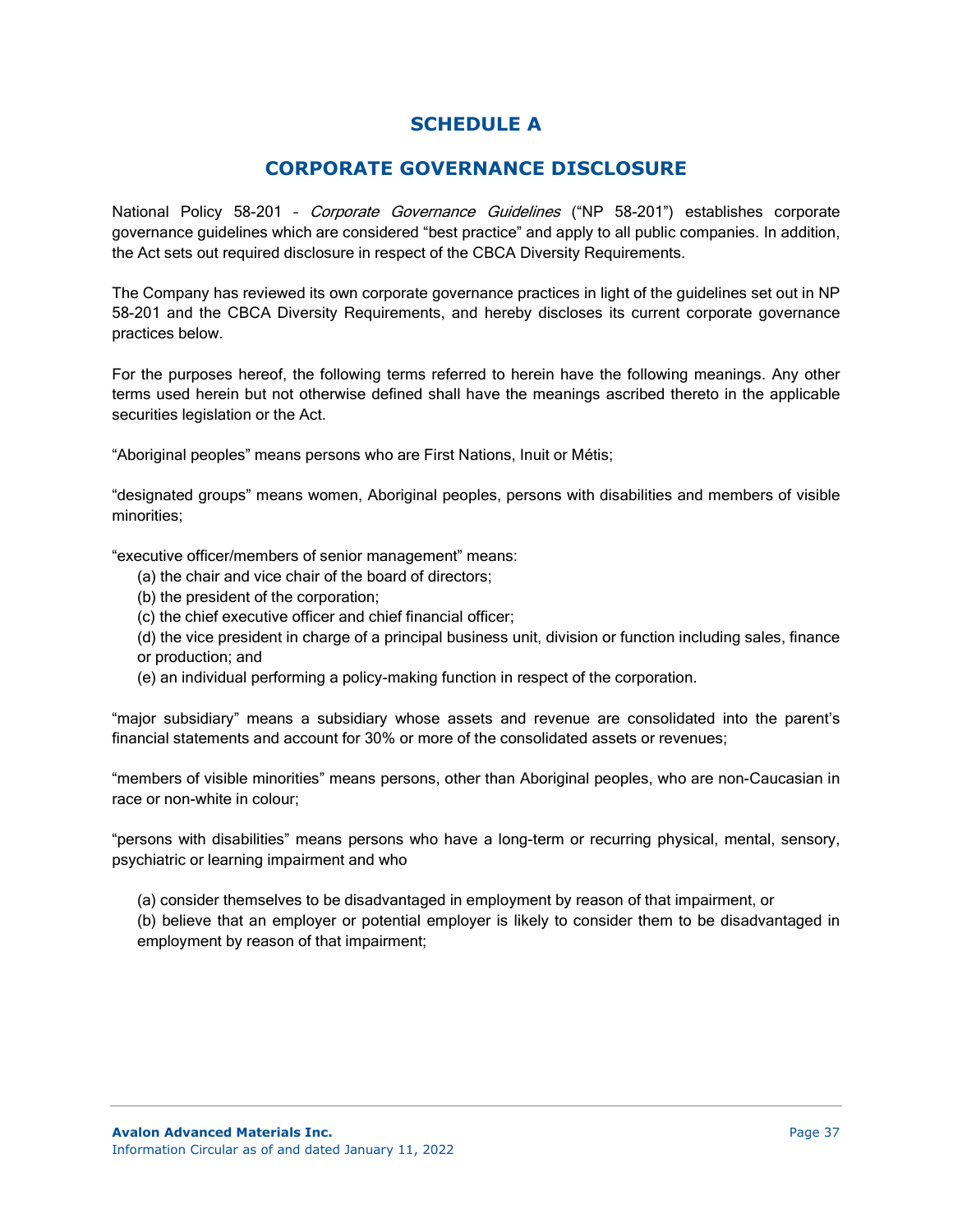| <b>Disclosure Requirements</b>                                                                                                                                                                                                                                                                                                                                                             | Comments                                                                                                                                                                                                                                                                                                                                                             |
|--------------------------------------------------------------------------------------------------------------------------------------------------------------------------------------------------------------------------------------------------------------------------------------------------------------------------------------------------------------------------------------------|----------------------------------------------------------------------------------------------------------------------------------------------------------------------------------------------------------------------------------------------------------------------------------------------------------------------------------------------------------------------|
| 1. Board of Directors                                                                                                                                                                                                                                                                                                                                                                      |                                                                                                                                                                                                                                                                                                                                                                      |
| Disclose the<br>identity of directors who are<br>independent.                                                                                                                                                                                                                                                                                                                              | Alan Ferry<br>$\bullet$<br>Naomi Johnson<br>$\bullet$<br>John E. Fisher<br><b>Marilyn Spink</b><br>Harvey L. A. Yesno<br>For more information about each director, please<br>refer to the section entitled "Election of Directors"<br>of this Information Circular.                                                                                                  |
| Disclose the identity of directors who are not<br>independent, and describe the basis for that<br>determination.                                                                                                                                                                                                                                                                           | Donald Bubar, the President and CEO of the<br>Company, is considered not independent by virtue<br>of his position as an executive officer/member of<br>senior management with the Company.                                                                                                                                                                           |
| Disclose whether or not a majority of directors are<br>independent.                                                                                                                                                                                                                                                                                                                        | The Board is currently composed of six directors.<br>After consideration of the criteria set forth in<br>applicable securities legislation, the Board has<br>concluded that five of the current directors are<br>independent.                                                                                                                                        |
| If a director is presently a director of another issuer<br>that is a reporting issuer (or the equivalent) in a<br>jurisdiction or a foreign jurisdiction, identify both the<br>director and the other issuer.                                                                                                                                                                              | Donald Bubar - Copper Lake Resources Ltd,<br>$\bullet$<br>Northern Shield Resources Inc. and Wolfden<br><b>Resources Corporation</b><br>Alan Ferry - Not applicable<br>$\bullet$<br>Naomi Johnson - Copper Lake Resources Ltd.<br>$\bullet$<br>John E. Fisher - Not applicable<br>Marilyn Spink - Not applicable<br>Harvey L. A. Yesno - Not applicable<br>$\bullet$ |
| Disclose whether or not the independent directors<br>hold regularly scheduled meetings at which non-<br>members<br>independent<br>directors<br>and<br>οf<br>are not in attendance. If the<br>management<br>independent<br>directors<br>hold<br>such<br>meetings,<br>disclose the number of meetings held since the<br>beginning of the issuer's most recently completed<br>financial year. | The Board meets without management present<br>(and therefore without the presence of non-<br>independent directors) at the end of Board<br>meetings. In the financial year ended August 31,<br>2021, five of such in camera meetings were held.                                                                                                                      |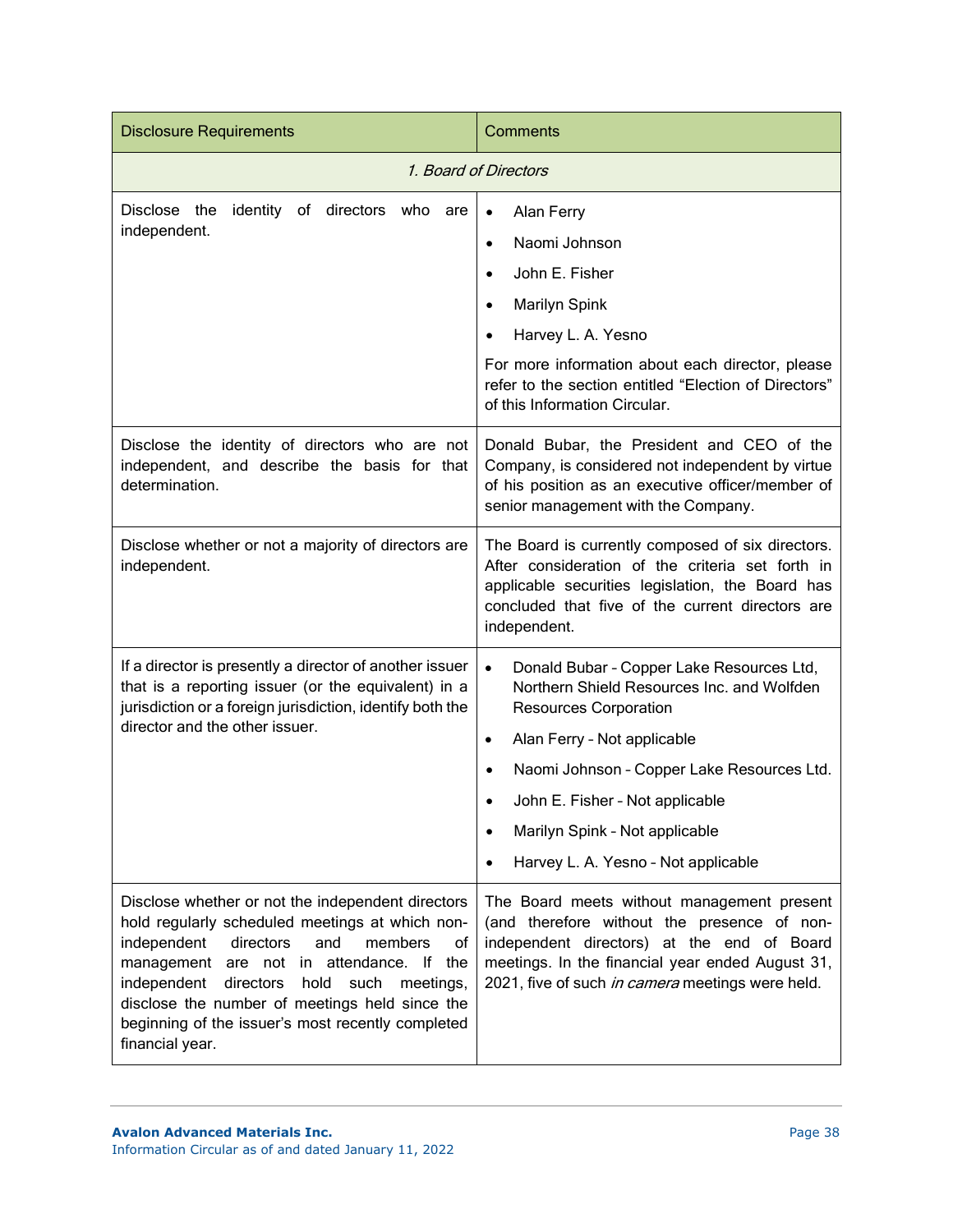| <b>Disclosure Requirements</b>                                                                                                                                                                                                                                                                                                                                            | Comments                                                                                                                                                                                                                                                                                                                                                                                                                                                                                  |
|---------------------------------------------------------------------------------------------------------------------------------------------------------------------------------------------------------------------------------------------------------------------------------------------------------------------------------------------------------------------------|-------------------------------------------------------------------------------------------------------------------------------------------------------------------------------------------------------------------------------------------------------------------------------------------------------------------------------------------------------------------------------------------------------------------------------------------------------------------------------------------|
| Disclose whether or not the chair of the board is an<br>independent director. If the board has a chair or<br>lead director who is an independent director,<br>disclose the identity of the independent chair or<br>lead director, and describe their role and<br>responsibilities.                                                                                        | Alan Ferry is the Chair of the Board and is an<br>independent director.<br>The Chair has the responsibility, among other<br>things, to ensure that the Board discharges its<br>responsibilities effectively. The Chair acts as a<br>liaison between the Board and the President and<br>CEO and chairs Board meetings.                                                                                                                                                                     |
| Disclose the attendance record of each director for<br>all board meetings held since the beginning of the<br>issuer's most recently completed financial year.                                                                                                                                                                                                             | The Board held six meetings in the financial year<br>ended August 31, 2021 with the attendance record<br>of each director as follows:<br>Alan Ferry - 6/6 board meetings<br>$\bullet$<br>Donald Bubar - 6/6 board meetings<br>$\bullet$<br>Naomi Johnson - 6/6 board meetings<br>$\bullet$<br>John E. Fisher - 6/6 board meetings<br>$\bullet$<br>Marilyn Spink - 6/6 board meetings<br>$\bullet$<br>Harvey L. A. Yesno (appointed on December<br>$\bullet$<br>29, 2021) - Not applicable |
| 2. Board Mandate                                                                                                                                                                                                                                                                                                                                                          |                                                                                                                                                                                                                                                                                                                                                                                                                                                                                           |
| Disclose the text of the board's written mandate.                                                                                                                                                                                                                                                                                                                         | Refer to Appendix A attached to this Schedule A.                                                                                                                                                                                                                                                                                                                                                                                                                                          |
| 3. Position Descriptions                                                                                                                                                                                                                                                                                                                                                  |                                                                                                                                                                                                                                                                                                                                                                                                                                                                                           |
| Disclose whether or not the board has developed<br>written position descriptions for the chair and the<br>chair of each board committee. If the board has not<br>developed written position descriptions for the chair<br>and/or the chair of each board committee, briefly<br>describe how the board delineates the role and<br>responsibilities of each such positions. | The Board has developed and adopted a written<br>position description for each of the following, as<br>recommended by the CSA Guidelines:<br>Chair of the Board,<br>$\bullet$<br>Chair of the Audit Committee and<br>Chair of the CGN Committee.                                                                                                                                                                                                                                          |
| Disclose whether or not the board and CEO have<br>developed a written position description for the<br>CEO. If the board and CEO have not developed<br>such a position description, briefly describe how<br>the board delineates the role and responsibilities of<br>the CEO.                                                                                              | The Board and the President and CEO have<br>developed a written position description for the<br>President and CEO, and the Board has adopted<br>such position description.                                                                                                                                                                                                                                                                                                                |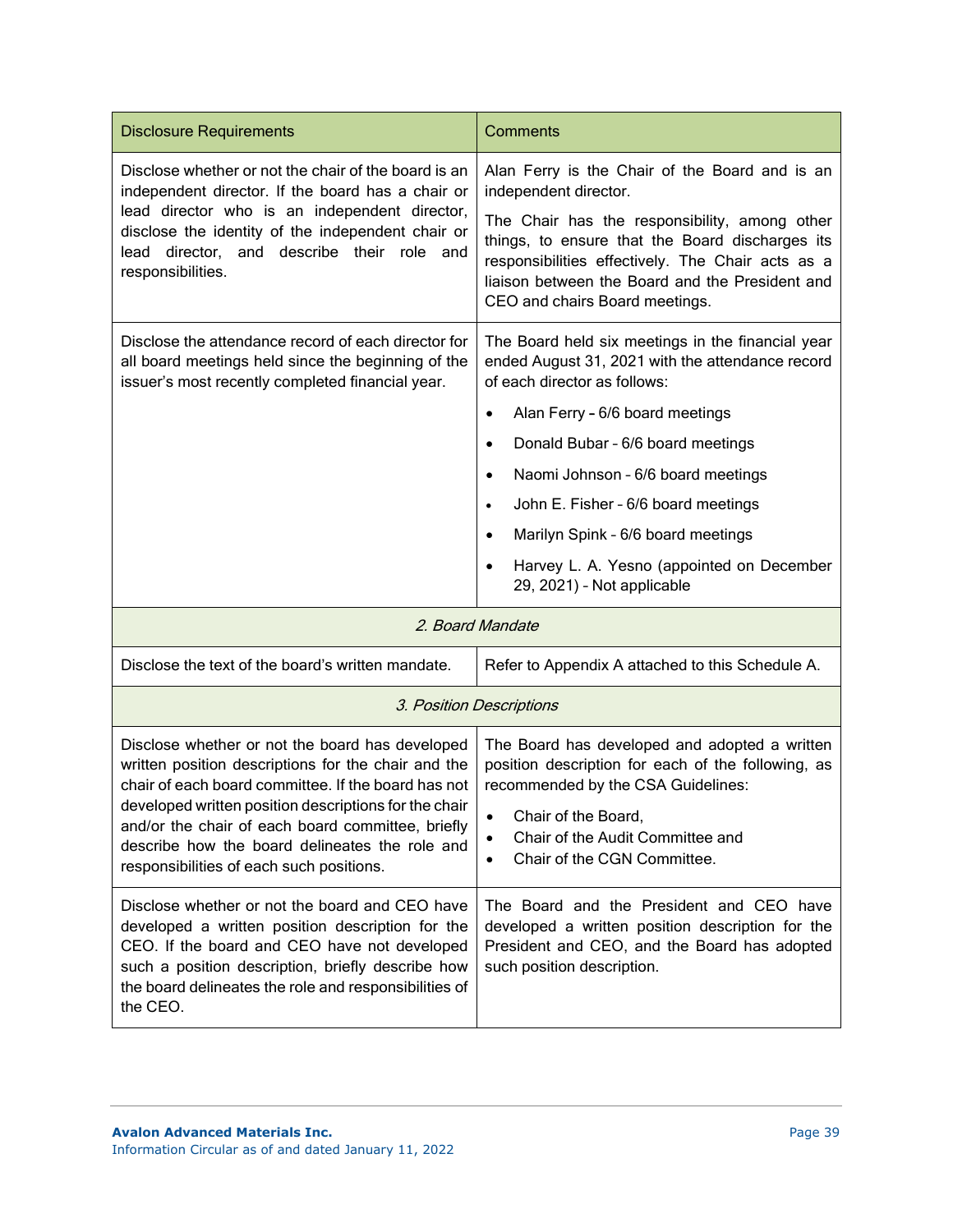| <b>Disclosure Requirements</b>                                                                                                                                                                                                                                                                                             | <b>Comments</b>                                                                                                                                                                                                                                                                                                                                                                                                                                                                                                                                                                                                                                                                                                                                                                         |
|----------------------------------------------------------------------------------------------------------------------------------------------------------------------------------------------------------------------------------------------------------------------------------------------------------------------------|-----------------------------------------------------------------------------------------------------------------------------------------------------------------------------------------------------------------------------------------------------------------------------------------------------------------------------------------------------------------------------------------------------------------------------------------------------------------------------------------------------------------------------------------------------------------------------------------------------------------------------------------------------------------------------------------------------------------------------------------------------------------------------------------|
| 4. Orientation and Continuing Education                                                                                                                                                                                                                                                                                    |                                                                                                                                                                                                                                                                                                                                                                                                                                                                                                                                                                                                                                                                                                                                                                                         |
| Briefly describe what measure the board takes to<br>orient new directors regarding:<br>the role of the board, its committees and its<br>(i)<br>directors, and<br>(ii) the nature and operation of the issuer's<br>business.                                                                                                | The Company held an orientation program for each<br>of its new directors on February 25, 2020, June 10,<br>2020 and January 11, 2022. The new directors<br>received a manual with copies of all corporate<br>policies and mandates at their orientation session.<br>The Company also distributes copies of corporate<br>policies and mandates if and when updates are<br>undertaken. In addition, the Board as a whole and<br>the Company informally provide such orientation<br>and education as required. The Board has provided<br>input into the Company's strategic plan, increasing<br>the level of education provided to the Board in the<br>process. In light of the Company's size and scope<br>of operations, the Board believes this approach is<br>practical and effective. |
| 5. Ethical Business Conduct                                                                                                                                                                                                                                                                                                |                                                                                                                                                                                                                                                                                                                                                                                                                                                                                                                                                                                                                                                                                                                                                                                         |
| Briefly discuss what measures, if any, the board<br>takes to provide continuing education for its<br>directors. If the board does not provide continuing<br>education, describe how the board ensures that its<br>directors<br>maintain the<br>skill and<br>knowledge<br>necessary to meet their obligations as directors. | There is currently no formal continuing education<br>program in place. Each director is responsible for<br>ensuring that they maintain the skill and knowledge<br>necessary to meet their obligations as a director,<br>and directors are entitled, at the Company's<br>expense, to attend seminars they determine<br>necessary to keep them up-to-date with current<br>issues relevant to their service as directors of the<br>Company.                                                                                                                                                                                                                                                                                                                                                |
| Disclose whether or not the board has adopted a<br>written code for the directors, officers and<br>employees. If the board has adopted a written<br>code:                                                                                                                                                                  | The Board has adopted the Code of Business<br>Conduct and Ethics, which is a written code that is<br>reviewed on a yearly basis by the Board. In the<br>2021 financial year no conflicts of interest were<br>identified.                                                                                                                                                                                                                                                                                                                                                                                                                                                                                                                                                                |
| disclose how a person or company may obtain<br>(i)<br>a copy of the code,                                                                                                                                                                                                                                                  | The Code of Business Conduct and Ethics can<br>(i)<br>be viewed on the Company's website at<br>www.avalonadvancedmaterials.com or a copy<br>may be obtained by written request to the<br>Company's Corporate Secretary, at Suite                                                                                                                                                                                                                                                                                                                                                                                                                                                                                                                                                        |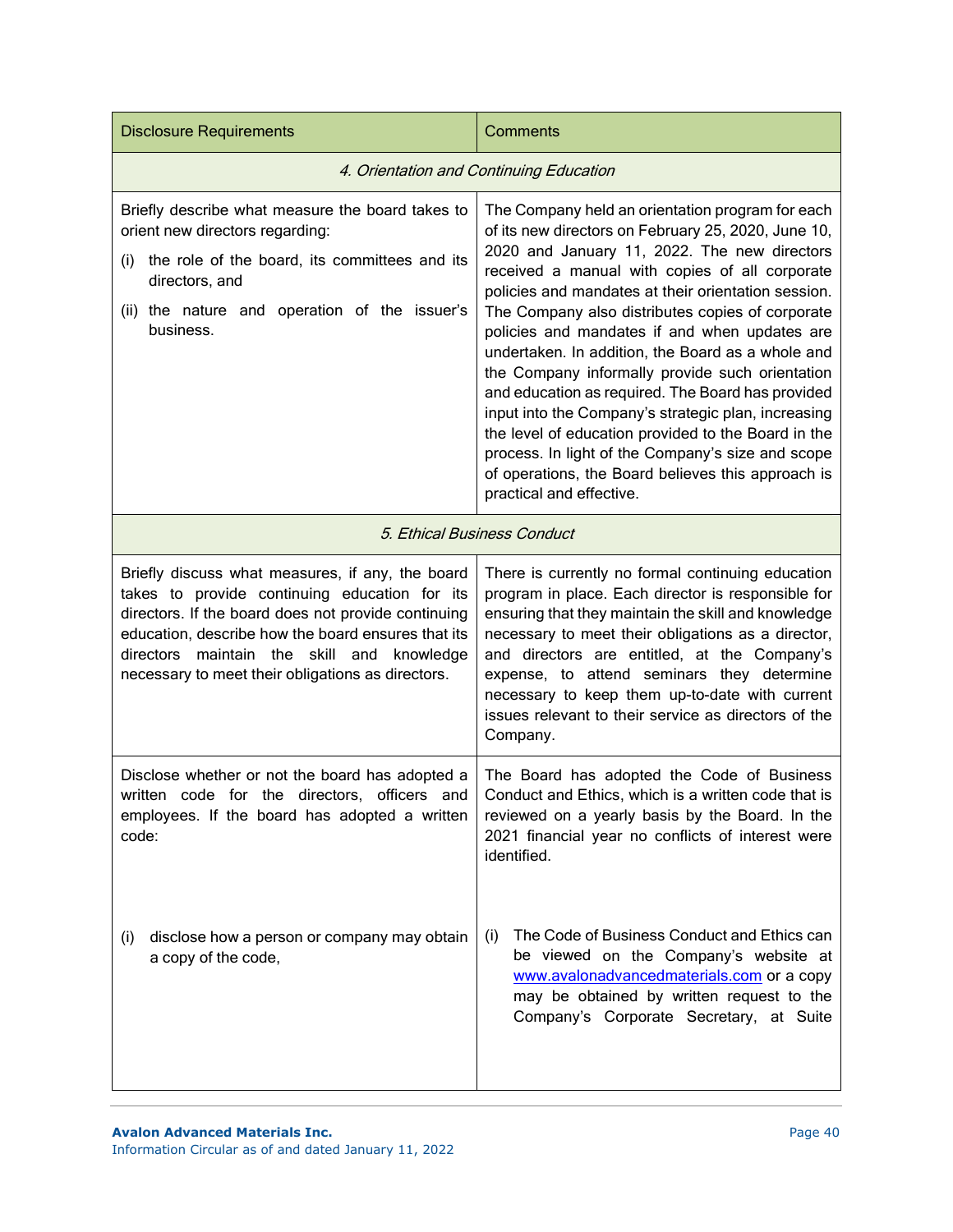| <b>Disclosure Requirements</b>                                                                                                                                                                                                                                            | Comments                                                                                                                                                                                                                                                                                                                                                                                                                                                                                                                                                                                                                                                                                                                                                                                                                                                                                                                                                                                                            |
|---------------------------------------------------------------------------------------------------------------------------------------------------------------------------------------------------------------------------------------------------------------------------|---------------------------------------------------------------------------------------------------------------------------------------------------------------------------------------------------------------------------------------------------------------------------------------------------------------------------------------------------------------------------------------------------------------------------------------------------------------------------------------------------------------------------------------------------------------------------------------------------------------------------------------------------------------------------------------------------------------------------------------------------------------------------------------------------------------------------------------------------------------------------------------------------------------------------------------------------------------------------------------------------------------------|
|                                                                                                                                                                                                                                                                           | 1901, 130 Adelaide Street West, Toronto,<br>Ontario, Canada, M5H 3P5.                                                                                                                                                                                                                                                                                                                                                                                                                                                                                                                                                                                                                                                                                                                                                                                                                                                                                                                                               |
| describe how the board monitors compliance<br>(ii)<br>with its code, or if the board does not monitor<br>compliance, explain whether and how the<br>board satisfies itself regarding compliance with<br>its code, and                                                     | The Board monitors compliance with its Code<br>(ii)<br>of Business Conduct and Ethics by requiring<br>that each director, officer and employee<br>annually affirm, in writing, that they have read<br>and understood the Code of Conduct and has<br>agreed to abide by it in all aspects.                                                                                                                                                                                                                                                                                                                                                                                                                                                                                                                                                                                                                                                                                                                           |
| (iii) provide a cross-reference to any material<br>change report filed since the beginning of the<br>issuer's most recently completed financial year<br>that pertains to any conduct of a director or<br>executive officer that constitutes a departure<br>from the code. | (iii) None.                                                                                                                                                                                                                                                                                                                                                                                                                                                                                                                                                                                                                                                                                                                                                                                                                                                                                                                                                                                                         |
| Describe any steps the board takes to ensure<br>directors exercise independent judgment<br>in<br>considering transactions and agreements<br>-in<br>respect of which a director or executive officer has<br>a material interest.                                           | Each director and executive officer is required to<br>fully disclose their interest in respect of any<br>transaction or agreement to be entered into by the<br>Company. Once such interest has been disclosed,<br>the Board as a whole determines the appropriate<br>level of involvement the director or executive officer<br>should have in respect of the transaction or<br>agreement.                                                                                                                                                                                                                                                                                                                                                                                                                                                                                                                                                                                                                           |
| Describe any other steps the board takes to<br>encourage and promote a culture of ethical<br>business conduct.                                                                                                                                                            | In addition to the Code of Business Conduct and<br>Ethics, the Board has also adopted a Sustainability<br>Policy which has replaced the Company's former<br>Safety and Environmental Policy that was adopted<br>by the Board in 2006. The Sustainability Policy<br>builds on the measurable framework concept that<br>was included in the Company's former Safety and<br>Environmental Policy and sets out more detailed<br>action items for each of the four categories of<br>Health and Safety, Environment, Community and<br>People. The Company believes that sustainability<br>means adopting leading industry standards for the<br>of<br>health,<br>safety<br>management<br>and<br>the<br>environment, transparently engaging with local<br>communities and stakeholders, treating those with<br>whom the Company works with respect and<br>creating a workplace where employees are valued,<br>engaged and encouraged to succeed.<br>A description of each of the four sustainability<br>categories follows: |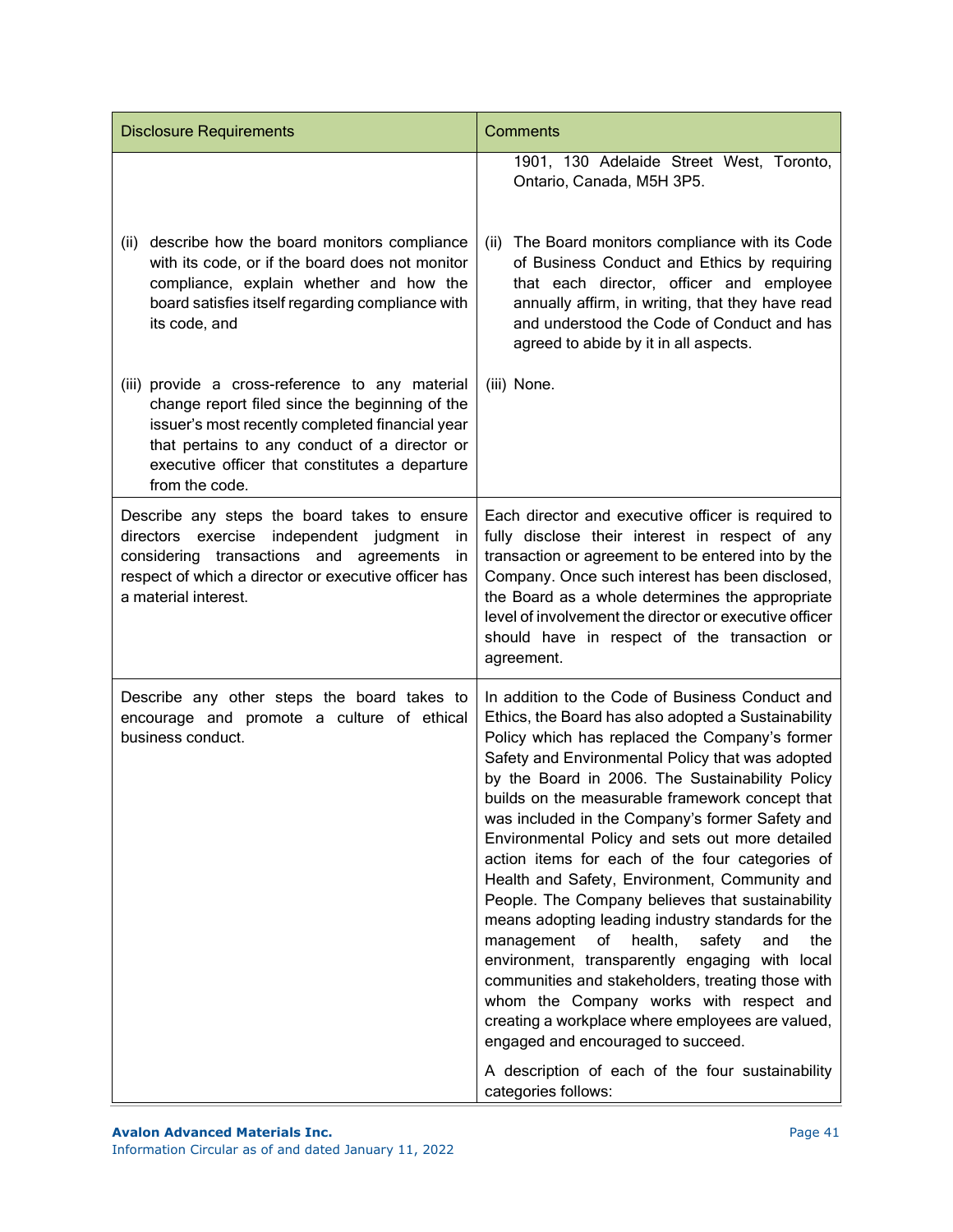| <b>Disclosure Requirements</b>                                                                                                  | Comments                                                                                                                                                                                                                                                                                                                                                                                                                                                                                                                                                                                                                                                                                                                                                                                                                                                                                                         |
|---------------------------------------------------------------------------------------------------------------------------------|------------------------------------------------------------------------------------------------------------------------------------------------------------------------------------------------------------------------------------------------------------------------------------------------------------------------------------------------------------------------------------------------------------------------------------------------------------------------------------------------------------------------------------------------------------------------------------------------------------------------------------------------------------------------------------------------------------------------------------------------------------------------------------------------------------------------------------------------------------------------------------------------------------------|
|                                                                                                                                 | Health and Safety - As a core value, the<br>$\bullet$<br>Company's objective is to create an injury free<br>workplace and to enhance the wellbeing of<br>employees, contractors and the communities<br>in which it operates.<br>Environment - The preservation and protection<br>$\bullet$<br>of the long-term health, function and viability of<br>the natural environment is a key objective.<br>Community - The Company is committed to<br>$\bullet$<br>being a responsible corporate citizen and<br>contributing to the social and economic well-<br>being of the communities associated with its<br>activities.<br>People - A workplace based on mutual respect,<br>fairness and integrity is a fundamental<br>component of the Company's core values. The<br>Company<br>workplace<br>creates<br>where<br>a<br>employees are encouraged to innovate and<br>grow within the organization over the long term. |
| 6. Nomination of Directors                                                                                                      |                                                                                                                                                                                                                                                                                                                                                                                                                                                                                                                                                                                                                                                                                                                                                                                                                                                                                                                  |
| Describe the process by which the board identifies<br>new candidates for board nomination.                                      | Committee<br>The<br><b>CGN</b><br>responsible<br>for<br>is<br>recommending candidates for nomination to the<br>Board and governing the desirable characteristics<br>for directors. In making such recommendations, the<br><b>CGN Committee considers:</b>                                                                                                                                                                                                                                                                                                                                                                                                                                                                                                                                                                                                                                                        |
|                                                                                                                                 | (a) competencies and skills (including experience<br>in economic, environmental or social topics) as<br>they relate to the Board's requirements and as<br>complements to its existing members;                                                                                                                                                                                                                                                                                                                                                                                                                                                                                                                                                                                                                                                                                                                   |
|                                                                                                                                 | (b) ability to devote sufficient time and resources<br>to the Board:                                                                                                                                                                                                                                                                                                                                                                                                                                                                                                                                                                                                                                                                                                                                                                                                                                             |
|                                                                                                                                 | (c) diversity; and                                                                                                                                                                                                                                                                                                                                                                                                                                                                                                                                                                                                                                                                                                                                                                                                                                                                                               |
|                                                                                                                                 | (d) compliance with the requirements of the<br>applicable securities regulatory authorities.                                                                                                                                                                                                                                                                                                                                                                                                                                                                                                                                                                                                                                                                                                                                                                                                                     |
| Disclose whether or not the board has a nominating<br>committee composed entirely of independent<br>directors.                  | The CGN Committee is composed of three<br>directors, all of whom are independent.                                                                                                                                                                                                                                                                                                                                                                                                                                                                                                                                                                                                                                                                                                                                                                                                                                |
| If the board has a nominating committee, describe<br>the responsibilities, powers and operation of the<br>nominating committee. | The CGN Committee is responsible for, among<br>other things, identifying and recommending to the<br>Board new candidates for the Board, annually<br>reviewing the credentials of existing Board                                                                                                                                                                                                                                                                                                                                                                                                                                                                                                                                                                                                                                                                                                                  |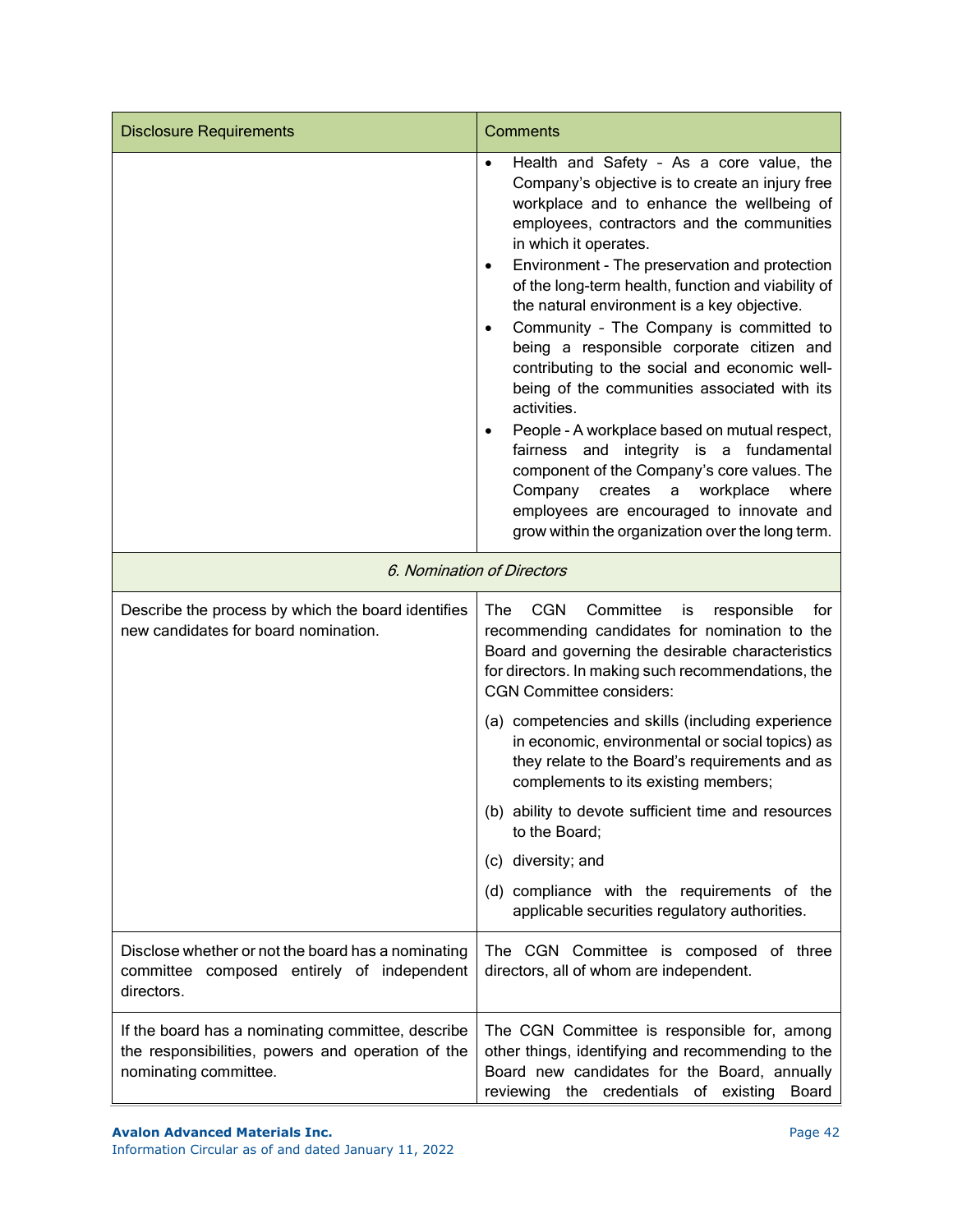| <b>Disclosure Requirements</b>                                                                                                      | <b>Comments</b>                                                                                                                                                                                                                                                                                                                                                                                                                                                                                                                                                                                                                                                                                                                                                                       |
|-------------------------------------------------------------------------------------------------------------------------------------|---------------------------------------------------------------------------------------------------------------------------------------------------------------------------------------------------------------------------------------------------------------------------------------------------------------------------------------------------------------------------------------------------------------------------------------------------------------------------------------------------------------------------------------------------------------------------------------------------------------------------------------------------------------------------------------------------------------------------------------------------------------------------------------|
|                                                                                                                                     | members to assess their suitability for re-election<br>and ensuring that appropriate orientation and<br>continuing education programs for new Board<br>members and continuing education, as required,<br>for all Board members are in place.                                                                                                                                                                                                                                                                                                                                                                                                                                                                                                                                          |
|                                                                                                                                     | The CGN Committee meets as often as is<br>necessary to carry out its responsibilities.                                                                                                                                                                                                                                                                                                                                                                                                                                                                                                                                                                                                                                                                                                |
|                                                                                                                                     | The CGN Committee is permitted access to all<br>corporate information<br>records<br>and<br>that<br>- it<br>determines are required in order to perform its<br>duties. The CGN Committee has the authority to<br>engage independent counsel and other advisors as<br>it determines necessary to carry out its duties and<br>to set and pay the compensation for any advisors<br>engaged by it.                                                                                                                                                                                                                                                                                                                                                                                         |
|                                                                                                                                     | 7. Compensation                                                                                                                                                                                                                                                                                                                                                                                                                                                                                                                                                                                                                                                                                                                                                                       |
| by which the board<br>Describe the<br>process<br>determines compensation for the issuer's directors<br>and officers.                | The CGN Committee of the Board is responsible for<br>reviewing the compensation of the Company's<br>officers<br>directors<br>and<br>and<br>making<br>recommendations to the Board with respect<br>thereto. See also "Statement of Executive<br>Compensation - B. Compensation Discussion and<br>Analysis" of this Information Circular.                                                                                                                                                                                                                                                                                                                                                                                                                                               |
| Disclose whether or not the board<br>has a<br>compensation committee composed entirely of<br>independent directors.                 | The CGN Committee is composed of three<br>directors, all of whom are independent.                                                                                                                                                                                                                                                                                                                                                                                                                                                                                                                                                                                                                                                                                                     |
| If the board has a compensation committee,<br>describe the responsibilities, powers and operation<br>of the compensation committee. | The CGN Committee reviews compensation levels<br>for all officers and in particular compensation levels<br>for the CEO. The CGN Committee is responsible<br>for, among other things, developing or approving<br>performance goals and corporate objectives which<br>the President and CEO is responsible for meeting,<br>determining or recommending to the Board the<br>compensation of the President and CEO, and<br>reviewing the adequacy and form of compensation<br>of the Board and members of the committees of the<br>Board in light of the responsibilities and risks<br>involved in being a director, in the case of the<br>Board, and a Chair, in the case of Board<br>committees. The CGN Committee meets as often<br>as is necessary to carry out its responsibilities. |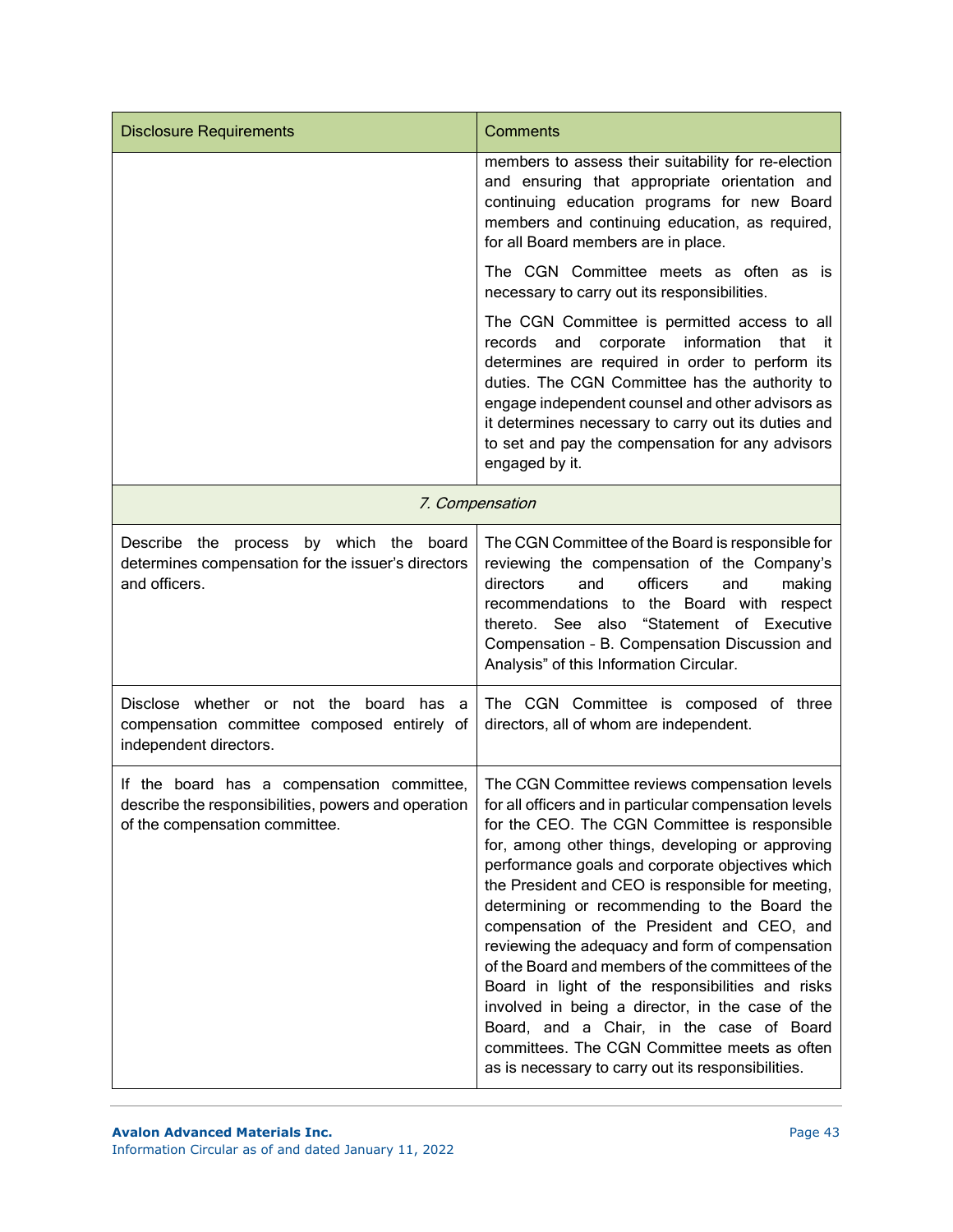| <b>Disclosure Requirements</b>                                                                                                                                                                                                                                                                                                                                                                                                                                                                                                                    | Comments                                                                                                                                                                                                                                                                                                                                                                                                                                                                                                                                                                                                                                                                                                                                                                                                                                                                                                                                                                                                                        |
|---------------------------------------------------------------------------------------------------------------------------------------------------------------------------------------------------------------------------------------------------------------------------------------------------------------------------------------------------------------------------------------------------------------------------------------------------------------------------------------------------------------------------------------------------|---------------------------------------------------------------------------------------------------------------------------------------------------------------------------------------------------------------------------------------------------------------------------------------------------------------------------------------------------------------------------------------------------------------------------------------------------------------------------------------------------------------------------------------------------------------------------------------------------------------------------------------------------------------------------------------------------------------------------------------------------------------------------------------------------------------------------------------------------------------------------------------------------------------------------------------------------------------------------------------------------------------------------------|
|                                                                                                                                                                                                                                                                                                                                                                                                                                                                                                                                                   | The CGN Committee is permitted access to all<br>records and<br>corporate information<br>that<br>- it<br>determines are required in order to perform its<br>duties. The CGN Committee has the authority to<br>engage independent counsel and other advisors as<br>it determines necessary to carry out its duties and<br>to set and pay the compensation for any advisors<br>engaged by it.                                                                                                                                                                                                                                                                                                                                                                                                                                                                                                                                                                                                                                      |
| If a compensation consultant or advisor has, at any<br>time since the beginning of the issuer's most<br>recently completed financial year, been retained to<br>assist in determining compensation for any of the<br>issuer's directors and officers, disclose the identity<br>of the consultant or advisor and briefly summarize<br>the mandate for which they have been retained. If<br>the consultant or advisor has been retained to<br>perform any other work for the issuer, state that fact<br>and briefly describe the nature of the work. | The Company has not retained a compensation<br>consultant during the relevant time period.                                                                                                                                                                                                                                                                                                                                                                                                                                                                                                                                                                                                                                                                                                                                                                                                                                                                                                                                      |
| 8. Other Board Committees                                                                                                                                                                                                                                                                                                                                                                                                                                                                                                                         |                                                                                                                                                                                                                                                                                                                                                                                                                                                                                                                                                                                                                                                                                                                                                                                                                                                                                                                                                                                                                                 |
| If the board has standing committees other than the<br>audit, compensation and nominating committees,<br>identify the committees and describe their function.                                                                                                                                                                                                                                                                                                                                                                                     | The Board has no standing committees other than<br>the Audit Committee and the CGN Committee.                                                                                                                                                                                                                                                                                                                                                                                                                                                                                                                                                                                                                                                                                                                                                                                                                                                                                                                                   |
|                                                                                                                                                                                                                                                                                                                                                                                                                                                                                                                                                   | 9. Assessments                                                                                                                                                                                                                                                                                                                                                                                                                                                                                                                                                                                                                                                                                                                                                                                                                                                                                                                                                                                                                  |
| Disclose whether or not the board, its committees<br>and individual directors are regularly assessed with<br>respect to their effectiveness and contribution. If<br>assessments are regularly conducted, describe the<br>process used for the assessments.                                                                                                                                                                                                                                                                                        | <b>CGN</b><br>Committee<br>of<br>The .<br>the<br>Board<br>has<br>implemented a process for periodically assessing<br>the effectiveness of the Board as a whole, as well<br>as its committees and individual directors. As part<br>of the assessment process, each director receives<br>a comprehensive survey which covers, among<br>other matters, the overall functioning of the Board<br>each Board committee, including<br>and<br>its<br>composition,<br>structure<br>and<br>the<br>processes;<br>management structure and reporting functions; the<br>Company's strategic direction and commitment to<br>sustainability; the Board's operational oversight,<br>the Board's relationship with management; and<br>other<br>relevant<br>of<br>the<br>aspects<br>Board's<br>responsibilities and processes. The completed<br>surveys are then compiled into a report which is<br>provided to the CGN Committee. The CGN<br>Committee reviews the results of the Board surveys<br>and puts forward any recommendations it feels |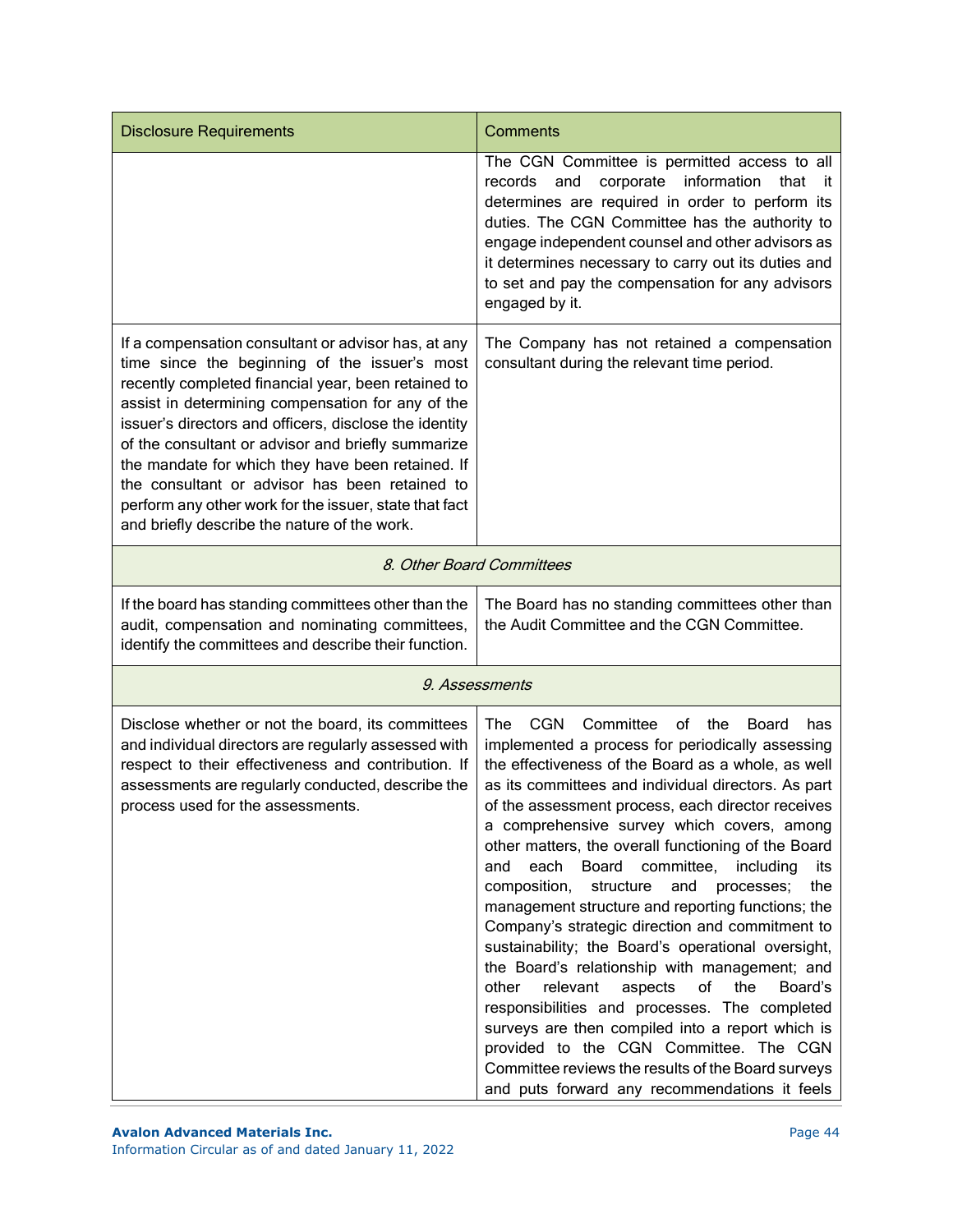| <b>Disclosure Requirements</b>                                                                                                                                                                                                                                                                                                                                                   | <b>Comments</b>                                                                                                                                                                                                                                                                                                                                                                                                                                                                                                                                                                                                                                                                                                                                                                                                                                                                                                                                                                                                                                                |
|----------------------------------------------------------------------------------------------------------------------------------------------------------------------------------------------------------------------------------------------------------------------------------------------------------------------------------------------------------------------------------|----------------------------------------------------------------------------------------------------------------------------------------------------------------------------------------------------------------------------------------------------------------------------------------------------------------------------------------------------------------------------------------------------------------------------------------------------------------------------------------------------------------------------------------------------------------------------------------------------------------------------------------------------------------------------------------------------------------------------------------------------------------------------------------------------------------------------------------------------------------------------------------------------------------------------------------------------------------------------------------------------------------------------------------------------------------|
|                                                                                                                                                                                                                                                                                                                                                                                  | appropriate to address any comments or concerns<br>expressed by directors. The report, along with the<br>recommendations of the CGN Committee, is then<br>presented to the Board for further discussion.                                                                                                                                                                                                                                                                                                                                                                                                                                                                                                                                                                                                                                                                                                                                                                                                                                                       |
| If assessments are not regularly conducted,<br>describe how the board satisfies itself that the<br>board, its committees, and its individual directors<br>are performing effectively.                                                                                                                                                                                            | effectiveness<br>Historically,<br>Board<br>has<br>been<br>assessed by the Board as a whole, considering the<br>operation of the committees of the Board, the<br>adequacy of information provided to the directors,<br>the quality of communication between the Board<br>and management and the historic growth and<br>performance of the Company. The Board last<br>undertook a formal assessment process in the<br>2015 financial year.                                                                                                                                                                                                                                                                                                                                                                                                                                                                                                                                                                                                                       |
| 10. Director Term Limits and Other Mechanisms of Board Renewal                                                                                                                                                                                                                                                                                                                   |                                                                                                                                                                                                                                                                                                                                                                                                                                                                                                                                                                                                                                                                                                                                                                                                                                                                                                                                                                                                                                                                |
| Disclose whether or not the issuer has adopted<br>term limits for the directors on its board or other<br>mechanisms of board renewal and, if so, include a<br>description of those director term limits or other<br>mechanisms of board renewal. If the issuer has not<br>adopted director term limits or other mechanisms<br>of board renewal, disclose why it has not done so. | The Company has not adopted term limits for<br>directors. The Company believes that in taking into<br>account the nature and size of the Board and the<br>Company, it is more important to have relevant<br>experience than to impose set time limits on a<br>director's tenure, which may create vacancies at a<br>time when a suitable candidate cannot be identified<br>and as such would not be in the best interests of<br>the Company. In lieu of imposing term limits, the<br>Company regularly encourages sharing and new<br>perspectives through regularly scheduled Board<br>meetings with only<br>meetings,<br>independent<br>directors in attendance, as well<br>as through<br>education initiatives.<br>The<br>continuing<br><b>CGN</b><br>Committee is responsible for analyzing the skills<br>and experience necessary for the Board and<br>evaluating the need for director changes to ensure<br>that the Company has highly knowledgeable and<br>motivated Board members, while ensuring that new<br>perspectives are available to the Board. |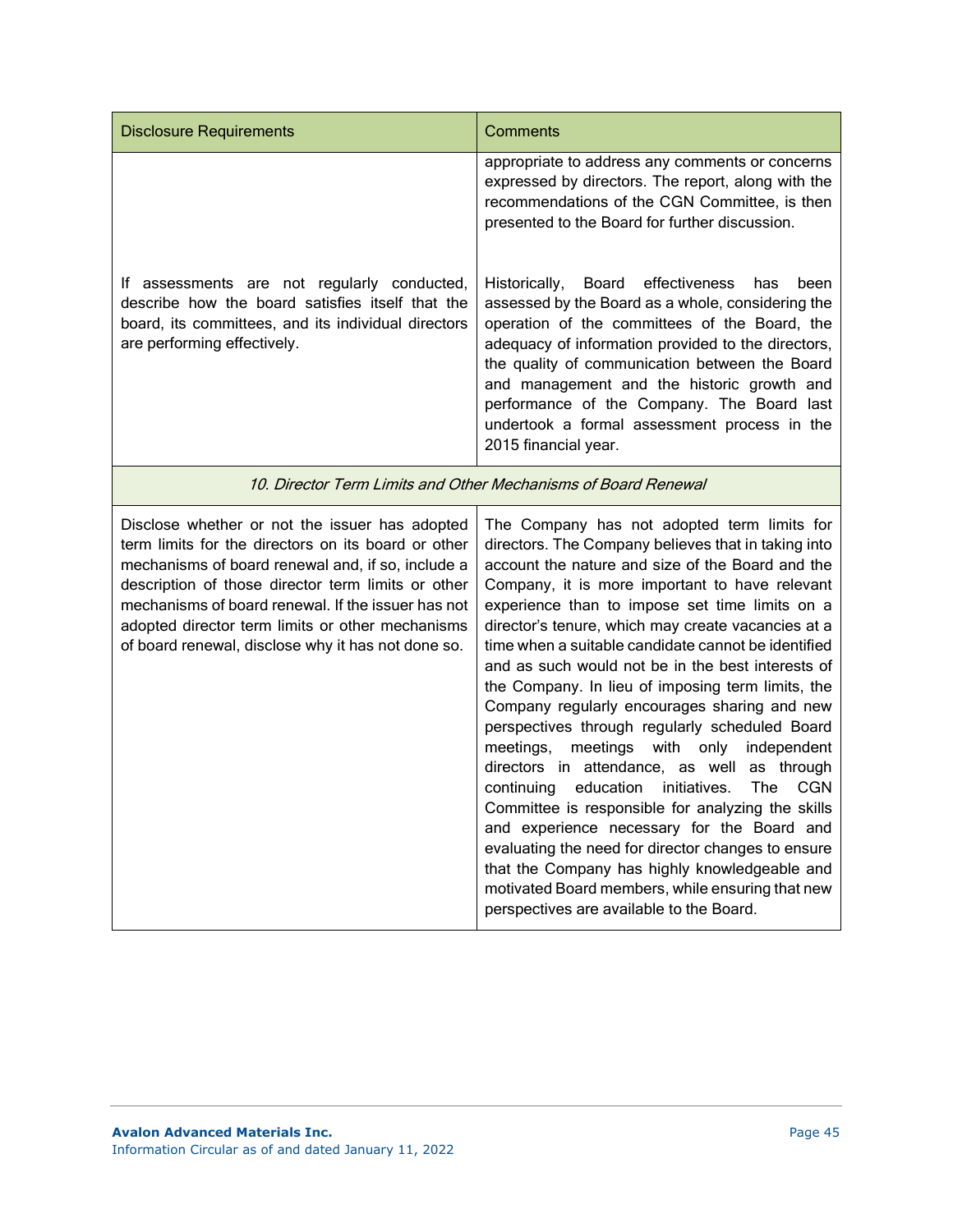| <b>Disclosure Requirements</b>                                                                                                                                                                                                                                                                                                                                                                                                                                                                                                                                                                                                                                                                                  | Comments                                                                                                                                                                                                                                                                                                                                                                                                                                                                                                                                                                                                                                                                                                   |
|-----------------------------------------------------------------------------------------------------------------------------------------------------------------------------------------------------------------------------------------------------------------------------------------------------------------------------------------------------------------------------------------------------------------------------------------------------------------------------------------------------------------------------------------------------------------------------------------------------------------------------------------------------------------------------------------------------------------|------------------------------------------------------------------------------------------------------------------------------------------------------------------------------------------------------------------------------------------------------------------------------------------------------------------------------------------------------------------------------------------------------------------------------------------------------------------------------------------------------------------------------------------------------------------------------------------------------------------------------------------------------------------------------------------------------------|
| 11. Audit Committee                                                                                                                                                                                                                                                                                                                                                                                                                                                                                                                                                                                                                                                                                             |                                                                                                                                                                                                                                                                                                                                                                                                                                                                                                                                                                                                                                                                                                            |
| The audit committee should be composed entirely<br>of independent directors and should have a<br>specifically defined mandate.                                                                                                                                                                                                                                                                                                                                                                                                                                                                                                                                                                                  | The Board has an Audit Committee composed of<br>three directors (Mr. Ferry, Mr. Fisher and Ms.<br>Spink), each of whom is independent. A copy of the<br>Audit Committee Charter can be found on the<br>Company's<br>website.<br>Additional<br>information<br>regarding the Audit Committee is contained in the<br>Company's Annual Information Form for the year<br>ended August 31, 2021 (the "AIF") under the<br>heading "Audit Committee Information". The AIF is<br>available under the Company's profile on SEDAR<br>at www.sedar.com. The audit committee met four<br>times during the 2021 financial year.                                                                                          |
| 12. Diversity Disclosure                                                                                                                                                                                                                                                                                                                                                                                                                                                                                                                                                                                                                                                                                        |                                                                                                                                                                                                                                                                                                                                                                                                                                                                                                                                                                                                                                                                                                            |
| Disclose whether the issuer has adopted a written<br>policy relating to the identification and nomination<br>of members of designated groups for directors. If<br>the issuer has not adopted such a policy, disclose<br>why it has not done so.<br>Disclose whether and, if so, how the board or<br>nominating committee considers the level of<br>representation of members of designated groups<br>on the board in identifying and nominating<br>candidates for election or re-election to the board.<br>If the issuer does not consider the level of<br>representation of members of designated groups<br>on the board in identifying and nominating<br>candidates for election or re-election to the board, | The Company has not adopted a written policy on<br>the identification and nomination of members of<br>designated groups for executive officers/members<br>of senior management or directors, or a target for<br>the number of persons in these roles. The<br>Company currently has six directors and three<br>executive<br>officers/members<br>of<br>senior<br>management, two of whom identify as women<br>(being 33% of the six directors and 0% of the three<br>executive officers, respectively). One of the<br>directors identifies as being<br>Company's<br>an<br>Indigenous person. None of the Company's<br>Directors or Senior Officers identify as disabled or<br>a member of a visible minority |
| disclose the issuer's reasons for not doing so.<br>Disclose whether and, if so, how the issuer<br>considers the level of representation of designated<br>groups in executive officer/members of senior<br>management positions when making such officer<br>appointments. If the issuer does not consider the<br>level of representation of designated groups in<br>executive officer/members of senior management<br>positions when making such officer appointments,<br>disclose the issuer's reasons for not doing so.                                                                                                                                                                                        | The Company does not believe that quotas, strict<br>or targets necessarily result in the<br>rules<br>identification or selection of the best candidates for<br>directors or officers of the Company. However, it is<br>mindful of the benefit of diversity in the workplace<br>and on the Board, and the need to maximize its<br>effectiveness and the effectiveness of the Board<br>and the Board's decision-making abilities. The<br>CGN Committee is committed to a merit-based<br>system for Board composition, with an aim to retain<br>the most qualified candidates for the applicable<br>position. The CGN Committee and the Board are<br>also committed to equality of opportunity and take       |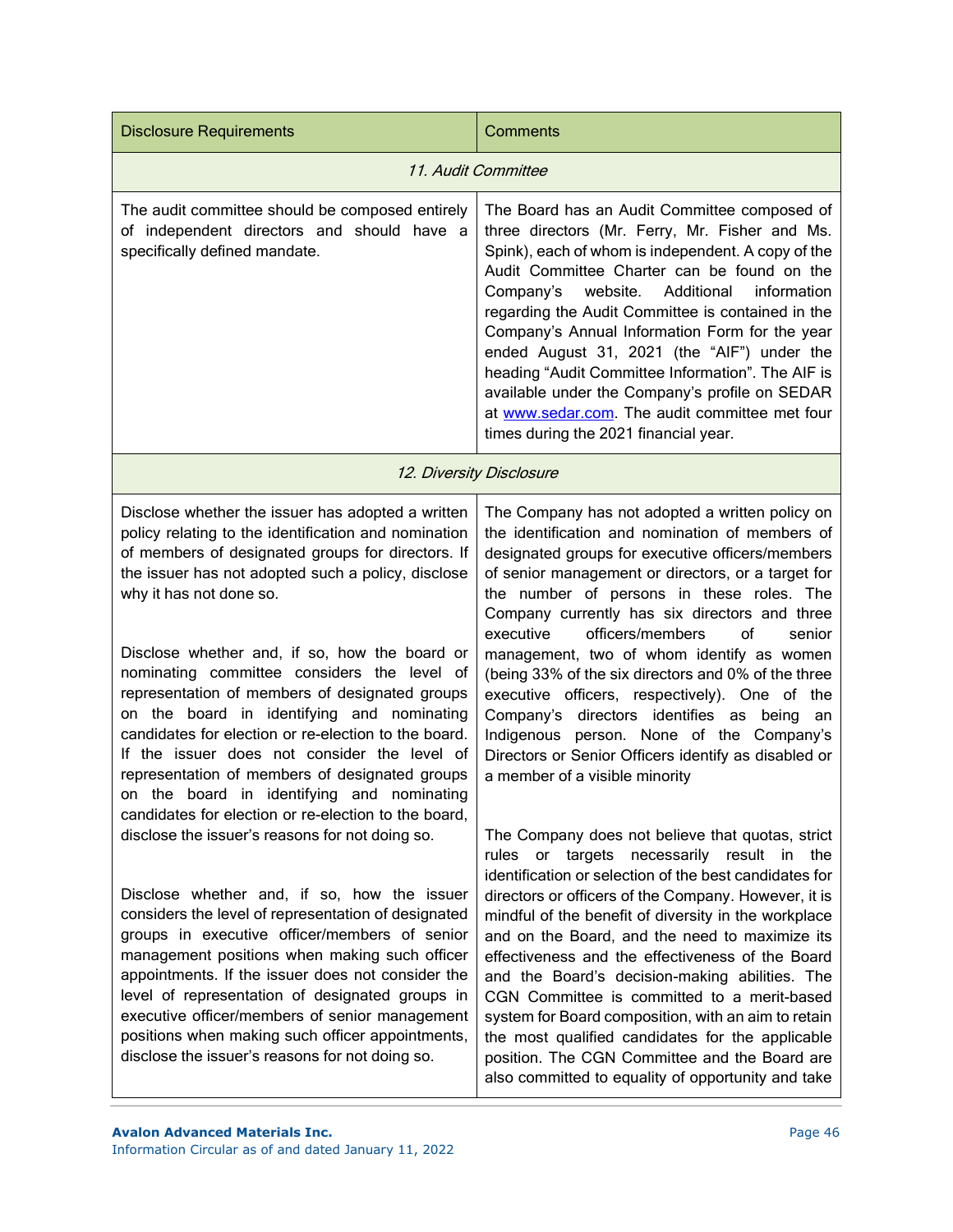| <b>Disclosure Requirements</b>                                                                                                                                                                                                                                                                                                                                                                               | Comments                                                                                                                             |
|--------------------------------------------------------------------------------------------------------------------------------------------------------------------------------------------------------------------------------------------------------------------------------------------------------------------------------------------------------------------------------------------------------------|--------------------------------------------------------------------------------------------------------------------------------------|
| Disclose whether the issuer has adopted, for each<br>group in the definition of "designated groups", a<br>target number or percentage, or a range of target<br>numbers or percentages, for members of the group<br>to hold positions on the issuer's board by a<br>specified date. If the issuer has not adopted such<br>targets, disclose why it has not done so.                                           | concrete steps to increase the representation of<br>members from the designated groups within senior<br>management and on the Board. |
| Disclose whether the issuer has adopted, for each<br>group in the definition of "designated groups", a<br>target number or percentage, or a range of target<br>numbers or percentages, for members of the group<br>to hold executive officer/members of senior<br>management positions in the issuer by a specified<br>date. If the issuer has not adopted such targets,<br>disclose why it has not done so. |                                                                                                                                      |
| For each group in the definition of "designated<br>groups", disclose the number and proportion (in<br>percentage terms) of members of each group who<br>hold position on the Board of the issuer.                                                                                                                                                                                                            | See comments above on prior page.                                                                                                    |
| For each group in the definition of "designated<br>groups", disclose the number and proportion (in<br>percentage terms) of members of each group who<br>hold position as executive officers/members of<br>senior management of the issuer, including all of its<br>major subsidiaries.                                                                                                                       |                                                                                                                                      |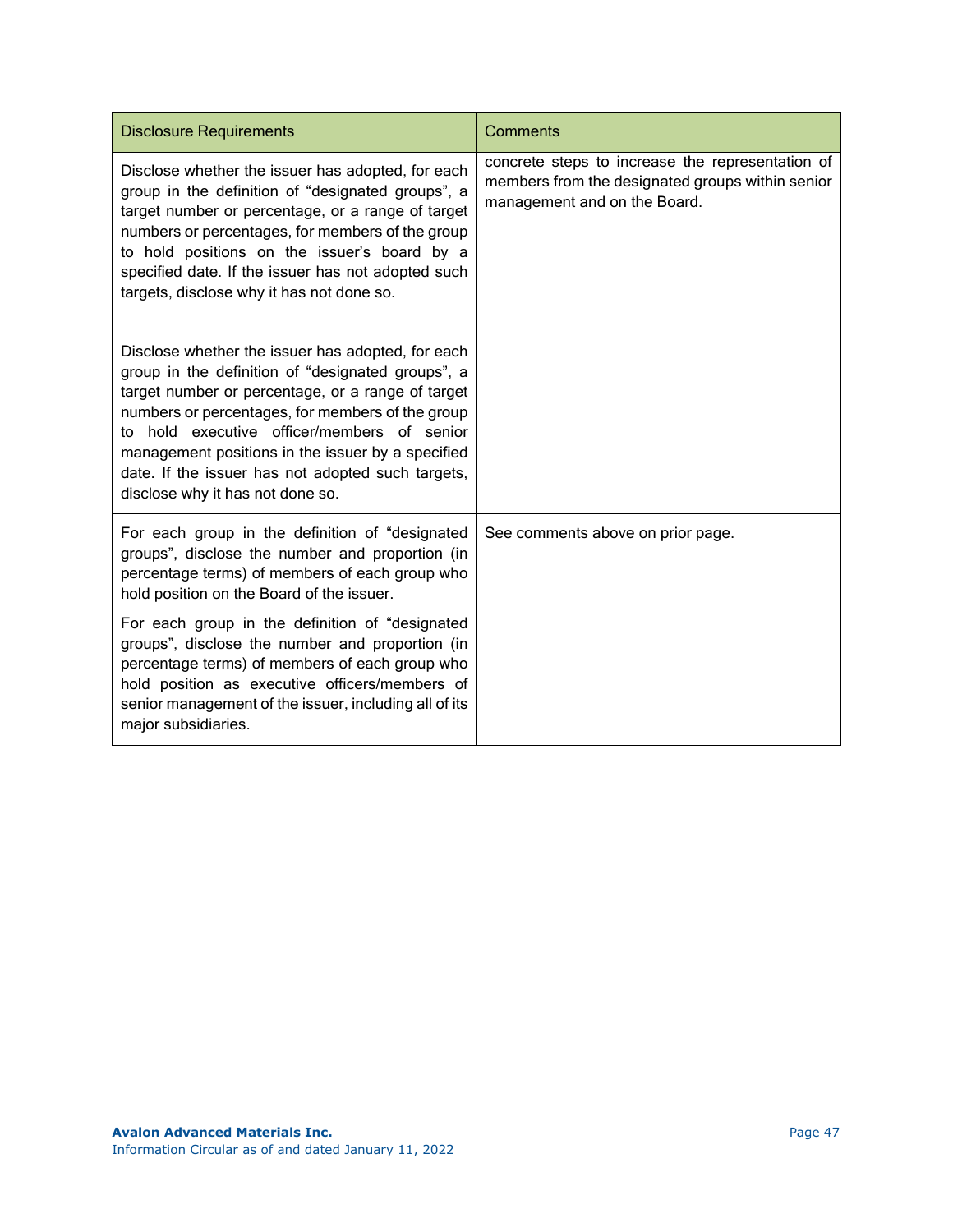# **APPENDIX A**

### AVALON ADVANCED MATERIALS INC.

#### (the "Company")

# **MANDATE OF THE BOARD OF DIRECTORS**

#### **Mandate**

The Board of Directors (the "Board") of the Company is responsible for, on behalf of the shareholders, the stewardship of the Company and, in particular, for the supervision of the management of its business and affairs.

The Board discharges its responsibilities directly and through delegation to the various committees of the Board.

Directors of the Company are to exercise their business judgement in a manner consistent with their fiduciary duties. In particular, directors are required to act honestly and in good faith, with a view to the best interests of the Company and to exercise the care, diligence and skill that a reasonably prudent person would exercise in comparable circumstances.

#### **Duties and Responsibilities**

1. Managing the Affairs of the Board

Subject to their legal obligations and to the Articles and By-laws of the Company, the Board retains the responsibility for managing its own affairs, including:

- a. planning its composition and size;
- b. selecting its Chair;
- c. nominating candidates for election to the Board;
- d. creating committees and appointing the members of such committees; determining director compensation; and
- e. determining director compensation.
- 2. Oversight of Management and Human Resources

Board has the responsibility for:

a. the appointment and succession of the Chief Executive Officer (the "CEO") and other officers of the Company, the monitoring of the performance of the CEO and other officers of the Company, and the providing of advice and counsel to the CEO and other officers of the Company in the execution of their duties;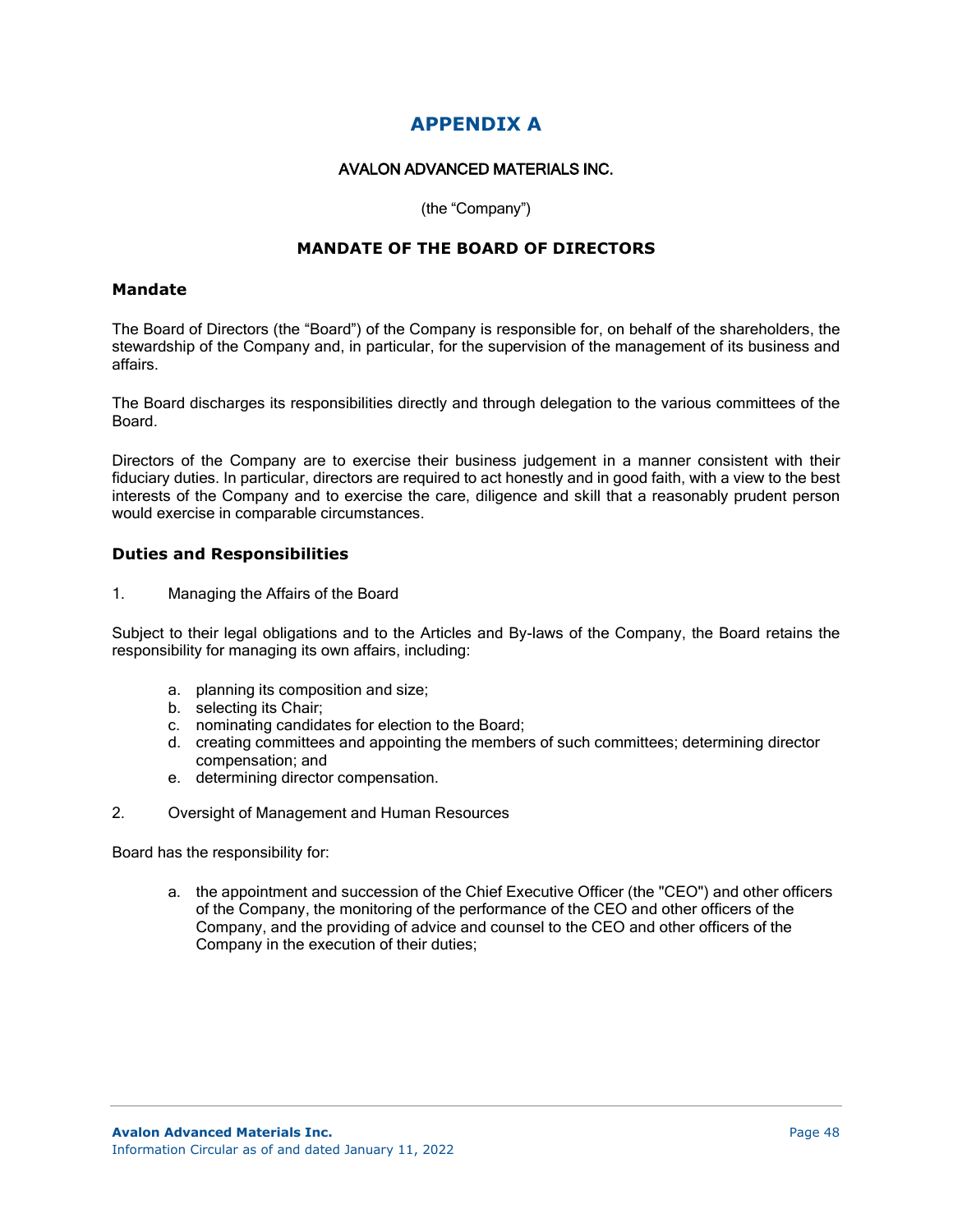- b. approving decisions relating to senior management, including:
	- i. the appointment of officers;
	- ii. the compensation, including incentive compensation, of the officers of the Company;
	- iii. succession planning; and
	- iv. the employment contracts, termination and other special arrangements with executive officers, or other employee groups;
- c. approving and/or reviewing certain matters relating to all employees, including:
	- i. annual salary policies and/or programs;
	- ii. benefit and incentive programs;
- 3. Business Strategy and Objectives

The Board has the responsibility to:

- a. participate with management in the development of, and ultimately approve, the Company's strategic plan and objectives;
- b. approve the entering into, or withdrawing from, areas of business that are, or are likely to be, significant or material to the Company;
- c. approve material investments, acquisitions and divestitures by the Company;
- d. approve major transactions and contracts and other arrangements or commitments that may have a significant or material impact on the Company; and
- e. review management's implementation of appropriate community and environmental stewardship and safety and health management systems and programs.
- 4. Financial and Corporate Issues

The Board has the responsibility to:

- a. approve the annual and quarterly financial statements of the Company, including the notes thereto, and the release thereof by management;
- b. under the auspices of the Audit Committee:
	- i. oversee the processes implemented to ensure that the financial performance and results of the Company are reported fairly, accurately and in a timely manner in accordance with generally accepted accounting standards and in compliance with legal and regulatory requirements; and
	- ii. monitor the implementation, reliability and integrity of the Corporation's internal control and management information systems;
- c. approve an annual budget and operating plan for the Company and monitor the Company's performance against such budget and plan; and
- d. approve debt and equity financings, listings of securities and other matters related to the capital of the Company.
- 5. Business and Risk Management

The Board has the responsibility to:

a. review with management (a) the processes utilized by management to identify, assess and manage risk and (b) review the implementation by management of appropriate systems to manage such risks; and